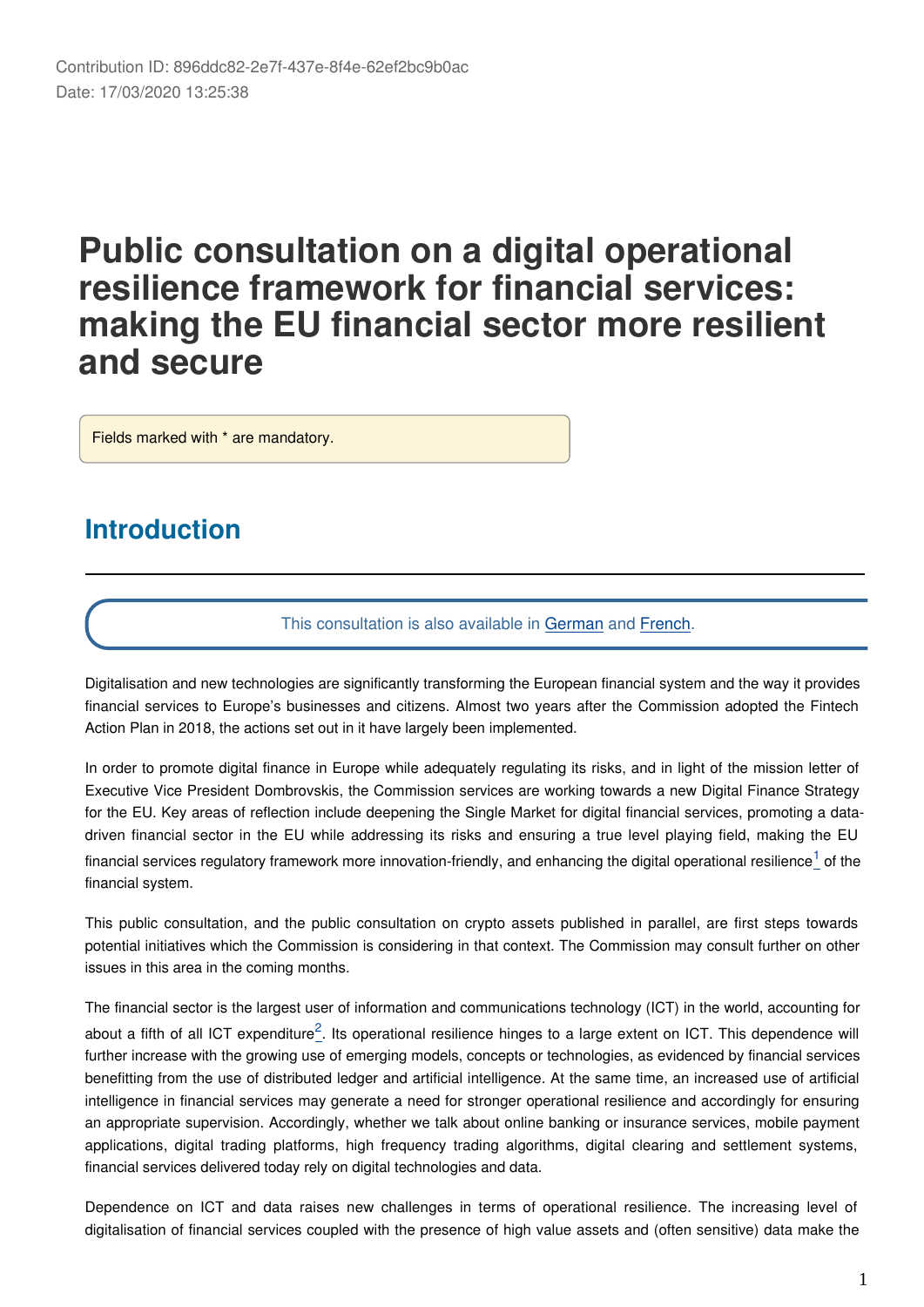financial system vulnerable to operational incidents and cyber-attacks. While it already outspends other sectors in safeguarding itself against ICT risks (both of malicious and accidental nature) finance is nonetheless estimated to be three times more at risk of cyber-attacks than any other sector<sup>3</sup>. In the recent years, the frequency and impact of cyber incidents has been increasing, with research estimating the total cost in the range of tens to hundreds of billions of Euro for the global economy. The increasing digitalisation of finance is set to accelerate this trend. The ever-increasing number and sophistication of cyber-threats and ICT incidents in the financial sector illustrate the importance and urgency to tackle the incidence and effects of these risks in a pre-emptive way. Operational resilience issues, and in particular ICT and security risks can also be source of systemic risk for the financial sector. These issues should be addressed as an integral part of the EU regulatory framework and single rulebook that aims to ensure the competitiveness, integrity, security and stability of the EU financial sector.

The EU financial sector is governed by a detailed and harmonised single rulebook, ensuring proper regulation and a level playing field across the single market, which in some areas forms the basis for EU bodies to supervise specific financial institutions (e.g. European Central Bank/Single Supervisory Mechanism supervision of credit institutions). The EU financial services regulatory landscape already includes certain ICT and security risk provisions and, more generally, operational risk provisions, but these rules are fragmented in terms of scope, granularity and specificity. ICT and security risks are one of the major components of operational risk, which prudential supervisors should assess and monitor as part of their mandate. In order to preserve and build a harmonised approach and implement international standards in the financial sector with a view to more effectively address digital operational resilience issues and to raise trust and stimulate digital innovation, it is essential that financial supervisors' efforts work in a harmonised and convergent framework across Member States and across different parts of the financial sector. Where EU bodies have direct supervisory responsibilities over certain financial institutions, this will also ensure that they have the necessary and appropriately framed powers.

The EU has taken steps towards a horizontal cyber security framework that provides a baseline across sectors<sup>4</sup>. The ICT and security risks faced by the financial sector and its level of preparedness and integration at EU level warrant specific and more advanced co-ordinated actions that build on, but go substantially beyond the horizontal EU cyber security framework and that are commensurate with a higher degree of digital operational resilience and cyber security maturity expected from the financial sector.

Under its [Fintech Action Pla](https://eur-lex.europa.eu/legal-content/EN/TXT/?uri=CELEX:52018DC0109)n, the European Commission asked the European Supervisory Authorities (i.e. the European Banking Authority, the European Securities and Markets Authority, and European Insurance and Occupational Pensions, hereinafter the "ESAs") to map the existing supervisory practices across financial sectors around ICT security and governance requirements, to consider issuing guidelines aimed at supervisory convergence and, if necessary provide the Commission with technical advice on the need for legislative improvements. The Commission also invited the ESAs to evaluate the costs and benefits of developing a coherent cyber resilience testing framework for significant market participants and infrastructures within the whole EU financial sector.

Building on that, the focus of this public consultation is to inform the Commission on the development of a potential EU cross-sectoral digital operational resilience framework in the area of financial services. This consultation aims at gathering all stakeholders' views in particular on:

- strengthening the digital operational resilience of the financial sector, in particular as regards the aspects related to ICT and security risk;
- the main features of an enhanced legal framework built on several pillars;
- the impacts of the potential policy options.

#### **Stakeholders mapping**

The following relevant stakeholder groups have been identified: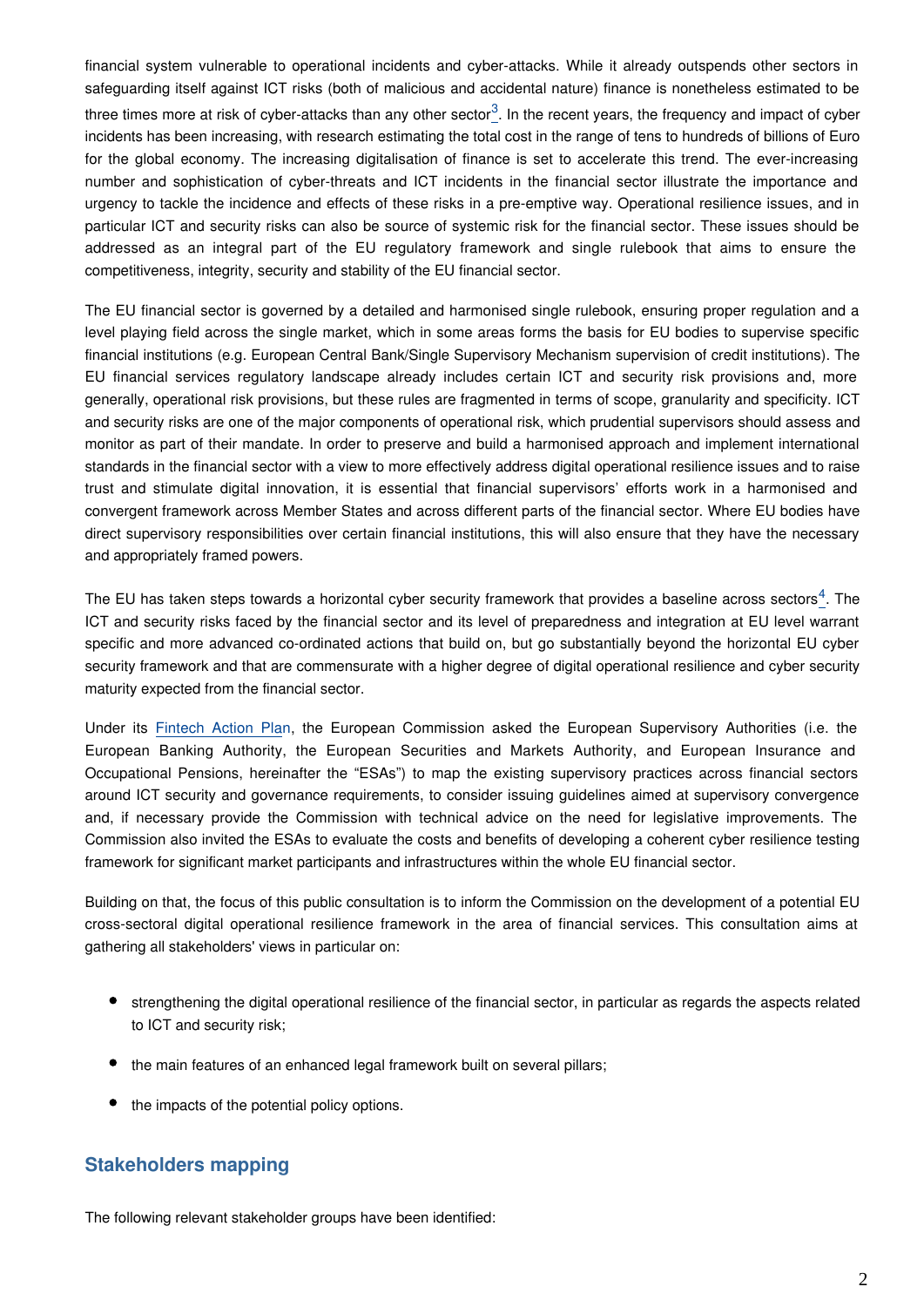- Public authorities: Member States governments, national competent authorities, all relevant actors of the financial supervisory community including at EU level (EU supervisory authorities and other relevant EU agencies or bodies).
- Industry, business associations, SMEs: financial services providers (e.g. credit institutions, (re)insurance companies, investment firms, central counterparties, central securities depositories, trade repositories, credit rating agencies, audit firms, asset managers, regulated markets, payment service providers etc.), ICT services providers.
- Consumers, financial services and ICT services users, civil society.
- Academia and public interest organisations and think tanks.

#### **Context of the present consultation**

There is broad political agreement at international level that cyber risks in the financial sector must be addressed by enhancing and reviewing cyber resilience. Cyber resilience as part of the broader work on the operational resilience of financial institutions is a priority for many financial supervisors and regulators across the globe, with several ongoing work streams in various international fora (i.e. G7, FSB, BCBS, CPMI-IOSCO).

At EU level, the European Parliament called on the Commission "to make cybersecurity the number one priority" in taking the work forward in its FinTech Action Plan<sup>5</sup>. It also emphasised the need for more supervisory oversight into cyber risks, more cooperation among competent authorities, as well better information sharing among market participants regarding cyber threats, and more investment into effective cyber-defences.

The Commission's Fintech Action Plan has set out plans to develop a dedicated approach to cyber security which is a part of the operational resilience for the EU financial sector. A dedicated approach to enhance what can be referred to as the digital operational resilience of financial institutions is even more relevant in the context of the increase in outsourcing arrangements and third party dependencies (e.g. through cloud adoption). As committed in the Fintech Action Plan, the Commission has responded with several policy actions, among which the upcoming development of Standard Contractual Clauses for cloud arrangements with financial sector entities. Further to that, and with an eye to future legislative improvements, the [ESAs published a joint Technical Advice in April](https://esas-joint-committee.europa.eu/Pages/News/ESAs-publish-Joint-Advice-on-Information-and-Communication-Technology-risk-management-and-cybersecurity.aspx) 2019. Their assessment demonstrated the existence of fragmentation in the scope, granularity and specificity of ICT and security/ cyber security provisions across the EU financial services legislation. The ESAs hence called on the Commission to propose legislative changes in the area of ICT and cyber security for the EU financial sector, allowing the identified gaps and inconsistencies to be addressed.

More specifically, they propose legislative changes in four main areas: (1) requirements on ICT and security risk management in the legislative acquis applicable to the financial sector, (2) streamlining the existing incident reporting requirements (3) setting out a cyber resilience testing framework and (4) establishing an oversight of ICT third party providers to the financial institutions.

More recently, in the informal ECOFIN discussion in September 2019 on the resilience of financial institutions against cyber and "hybrid" threats, [Member States also highlighted the urgent need for having in place better testing, mo](https://eu2019.fi/documents/11707387/15400298/Hybrid+Threats+Informal+ECOFIN+final+Issues+Note+2019-09-09_S2.pdf/29565728-f476-cbdd-4c5f-7e0ec970c6c4/Hybrid+Threats+Informal+ECOFIN+final+Issues+Note+2019-09-09_S2.pdf)re [information sharing and enhanced coordination between authorities](https://eu2019.fi/documents/11707387/15400298/Hybrid+Threats+Informal+ECOFIN+final+Issues+Note+2019-09-09_S2.pdf/29565728-f476-cbdd-4c5f-7e0ec970c6c4/Hybrid+Threats+Informal+ECOFIN+final+Issues+Note+2019-09-09_S2.pdf).

In this context, the Commission is launching a public consultation to explore how an enhanced framework for digital operational resilience of the EU financial sector could be set up. This goal could be achieved through an EU crosssectoral initiative for the financial sector that would take into account the strengths and specificities of existing international, EU and national frameworks and developments on ICT security and risk management.

 $1$  Without the intention to provide a definition, the concept of "digital operational resilience" is used throughout the document to refer to the ability of a financial entity to build and maintain its operational integrity and the full range of operational capabilities, related to any digital and data technology-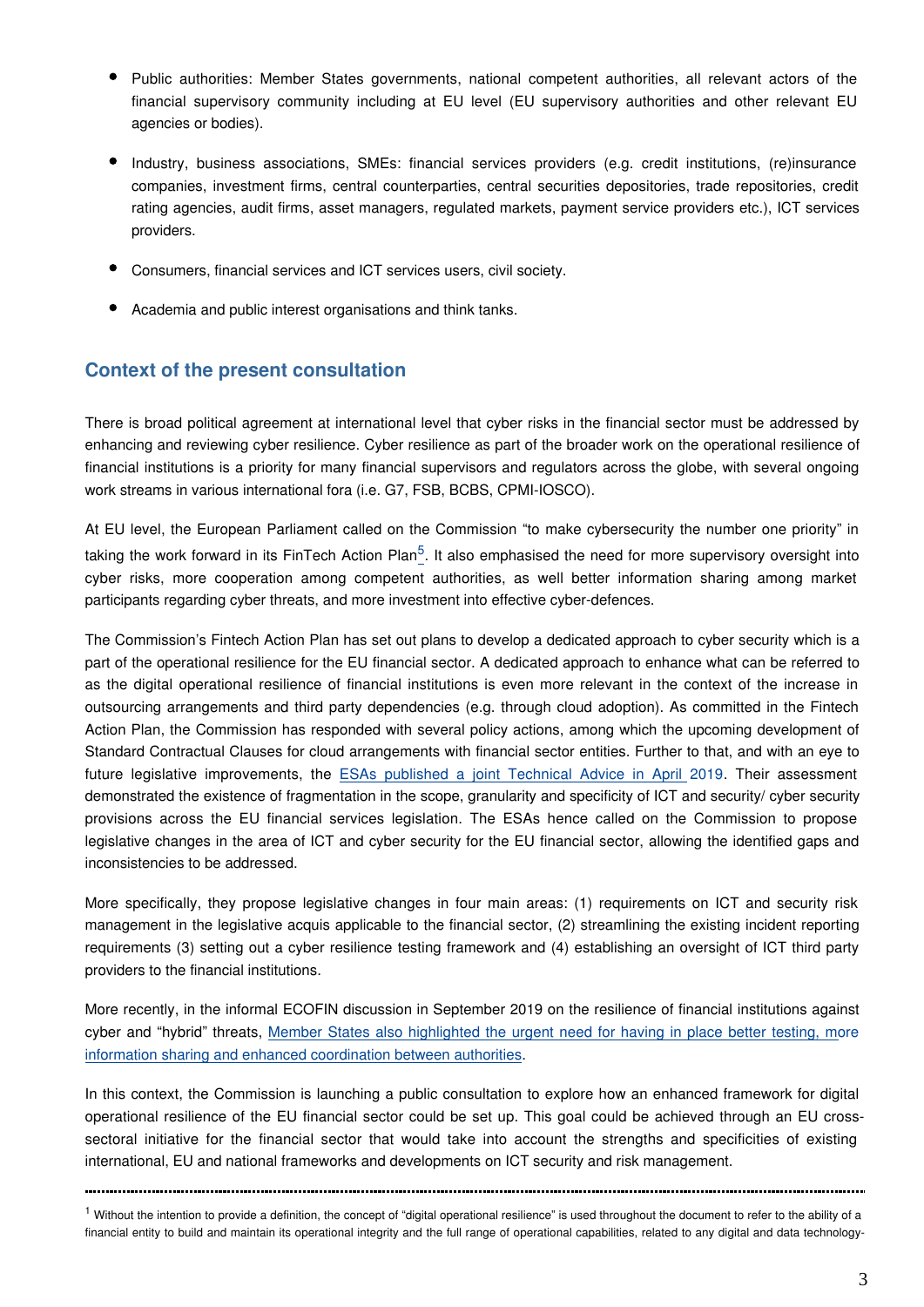dependant component, tool, process that the financial entity uses to conduct and support its business. It encompasses ICT and security risk management.

<sup>2</sup> According to Statista, financial sector combined IT spending worldwide in 2014 and 2015 amounted to US\$ 699 billion, well ahead of manufacturing and natural resources (US\$ 477 bn), media (US\$ 429 bn) or governments (US\$ 425 bn). Total global IT spending in 2014 and 2015 were estimated at US\$ 3734 billion and US\$ 3509 billion respectively, suggesting that almost 1 in every 5 US\$ spent on IT worldwide is in the financial sector.

<sup>3</sup> European Parliament report on ["Fintech: the influence of technology on the future of the financial sector" \(2016/2243\(INI\)\)](http://www.europarl.europa.eu/doceo/document/A-8-2017-0176_EN.pdf)

4 [Directive \(EU\) 2016/1148 of the European Parliament and of the Council of 6 July 2016 concerning measures for a high common level of security of network and information system](https://eur-lex.europa.eu/legal-content/EN/TXT/?uri=CELEX:32016L1148)s [across the Union, \(the NIS Directive\)](https://eur-lex.europa.eu/legal-content/EN/TXT/?uri=CELEX:32016L1148)

<sup>5</sup> European Parliament report on ["Fintech: the influence of technology on the future of the financial sector" \(2016/2243\(INI\)\)](http://www.europarl.europa.eu/doceo/document/A-8-2017-0176_EN.pdf)

**Please note**: In order to ensure a fair and transparent consultation process **only responses received through our online questionnaire will be taken into account** and included in the report summarising the responses. Should you have a problem completing this questionnaire or if you require particular assistance, please contact fisma-digitaloperational-resilience@ec.europa.eu.

More information:

- [on this consultation](https://ec.europa.eu/info/publications/finance-consultations-2019-financial-services-digital-resilience_en)
- [on the consultation document](https://ec.europa.eu/info/files/2019-financial-services-digital-resilience-consultation-document_en)
- [on the protection of personal data regime for this consultation](https://ec.europa.eu/info/law/better-regulation/specific-privacy-statement_en)

# **1. About you**

Language of my contribution **\***

- Bulgarian
- Croatian
- Czech
- Danish
- **Dutch**
- **•** English
- Estonian
- **Einnish**
- **■** French
- Caelic
- German
- **C** Greek
- Hungarian
- $\bullet$  Italian
- **C** Latvian
- Lithuanian
- **Maltese**
- <sup>O</sup> Polish
- Portuguese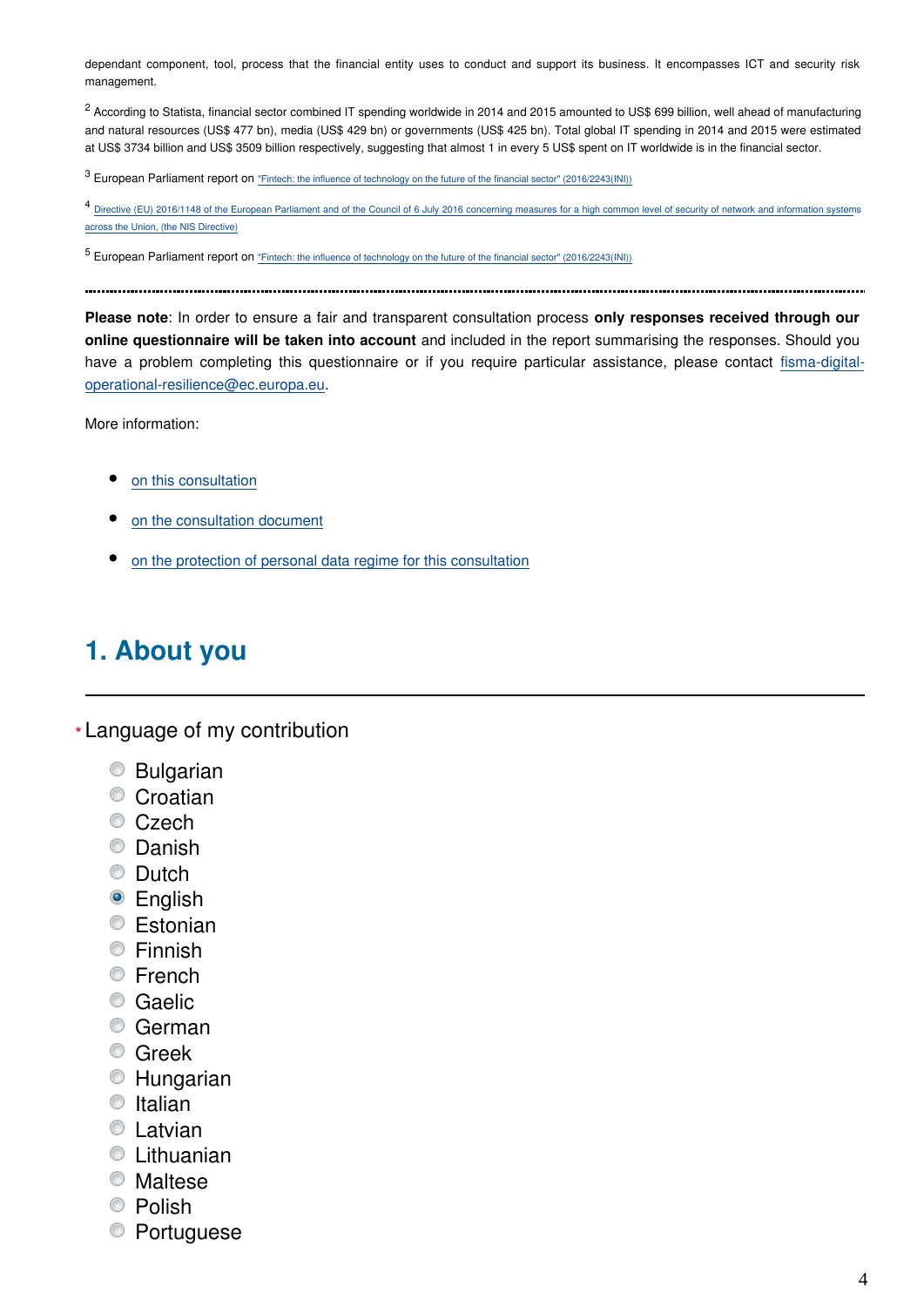- Romanian
- Slovak
- **Slovenian**
- Spanish
- **Swedish**
- I am giving my contribution as **\***
	- **C** Academic/research institution
	-
	- Company/business organisation
	- Consumer organisation Non-governmental
- EU citizen Public
	- Business association Environmental organisation Trade union
		- Non-EU citizen Other
		- organisation (NGO)
- authority
- 
- 

# First name **\***

Jan Wolfgang

# Surname **\***

Doser

# Email (this won't be published) **\***

jan.wolfgang.doser@deutsche-boerse.com

# Organisation name **\***

*255 character(s) maximum*

Deutsche Börse Group

# Organisation size **\***

- Micro (1 to 9 employees)
- Small (10 to 49 employees)
- Medium (50 to 249 employees)
- Large (250 or more)

# Transparency register number

#### *255 character(s) maximum*

Check if your organisation is on the [transparency register](http://ec.europa.eu/transparencyregister/public/homePage.do?redir=false&locale=en). It's a voluntary database for organisations seeking to influence EU decisionmaking.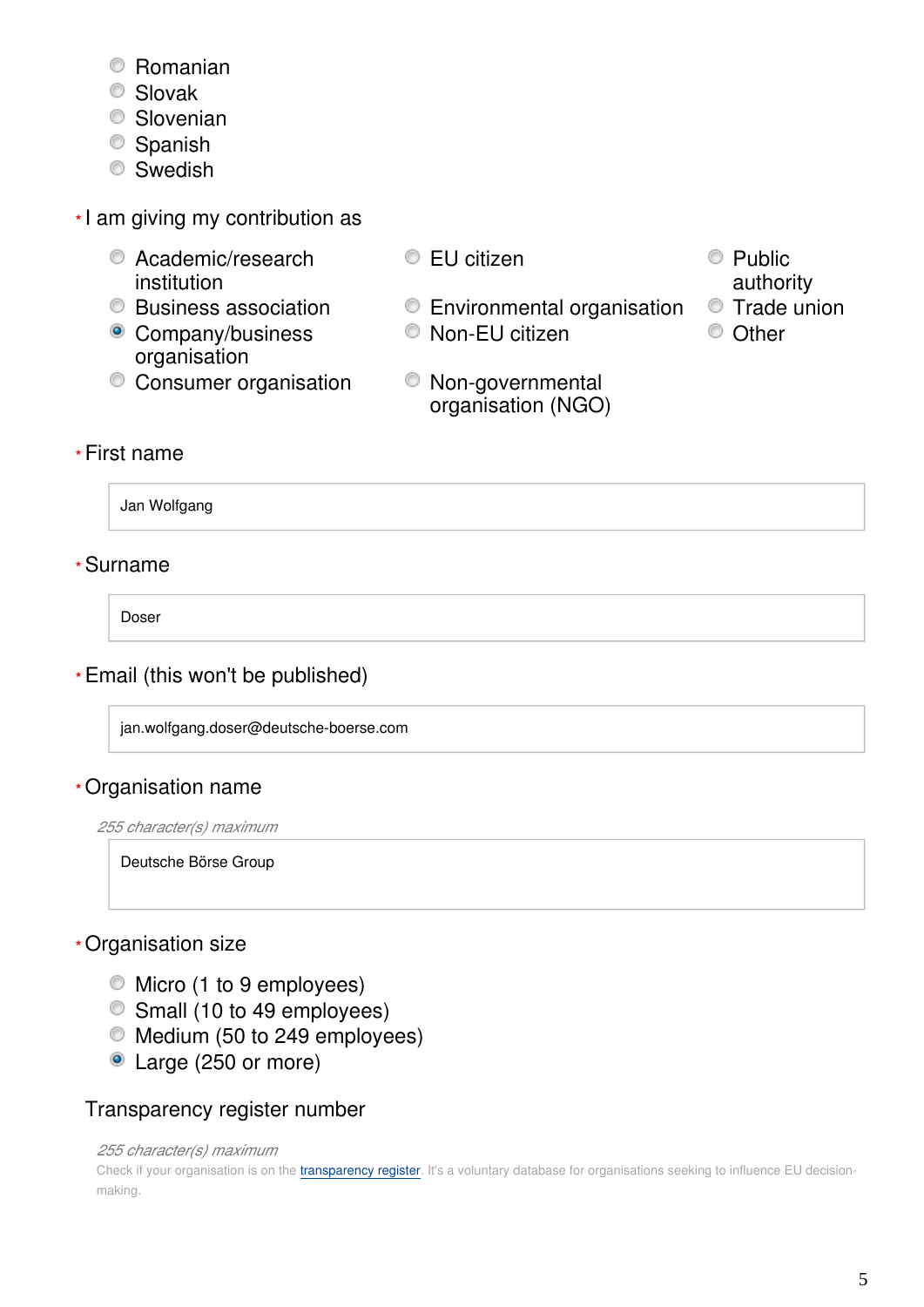# Country of origin **\***

Please add your country of origin, or that of your organisation.

|   | Afghanistan<br>Åland Islands  |   | Djibouti<br>Dominica                             |   | Libya<br>Liechtenstein     |   | <b>Saint Martin</b><br><b>Saint Pierre</b>                    |
|---|-------------------------------|---|--------------------------------------------------|---|----------------------------|---|---------------------------------------------------------------|
|   | Albania                       |   | Dominican<br>Republic                            |   | Lithuania                  | 0 | and Miquelon<br><b>Saint Vincent</b><br>and the<br>Grenadines |
|   | Algeria                       |   | Ecuador                                          |   | <b>Luxembourg</b>          |   | Samoa                                                         |
|   | American                      |   | Egypt                                            |   | Macau                      |   | San Marino                                                    |
|   | Samoa                         |   |                                                  |   |                            |   |                                                               |
|   | Andorra                       |   | El Salvador                                      |   | Madagascar                 |   | São Tomé and<br>Príncipe                                      |
|   | Angola                        |   | Equatorial<br>Guinea                             |   | Malawi                     |   | Saudi Arabia                                                  |
|   | Anguilla                      |   | Eritrea                                          |   | Malaysia                   |   | Senegal                                                       |
|   | Antarctica                    | O | Estonia                                          | O | <b>Maldives</b>            |   | Serbia                                                        |
|   | Antigua and<br><b>Barbuda</b> |   | Eswatini                                         |   | Mali                       |   | Seychelles                                                    |
| O | Argentina                     |   | Ethiopia                                         |   | Malta                      |   | Sierra Leone                                                  |
|   | Armenia                       |   | <b>Falkland Islands</b>                          | O | Marshall<br><b>Islands</b> |   | Singapore                                                     |
|   | Aruba                         |   | Faroe Islands                                    |   | Martinique                 |   | <b>Sint Maarten</b>                                           |
|   | Australia                     | O | Fiji                                             | O | Mauritania                 | O | Slovakia                                                      |
| O | Austria                       |   | Finland                                          | O | <b>Mauritius</b>           | O | Slovenia                                                      |
|   | Azerbaijan                    |   | France                                           |   | Mayotte                    |   | Solomon<br>Islands                                            |
|   | <b>Bahamas</b>                |   | <b>French Guiana</b>                             | O | <b>Mexico</b>              | O | Somalia                                                       |
|   | <b>Bahrain</b>                |   | French<br>Polynesia                              |   | Micronesia                 |   | South Africa                                                  |
|   | Bangladesh                    |   | French<br>Southern and<br><b>Antarctic Lands</b> |   | Moldova                    |   | South Georgia<br>and the South<br>Sandwich<br><b>Islands</b>  |
|   | <b>Barbados</b>               |   | Gabon                                            |   | Monaco                     |   | South Korea                                                   |
|   | <b>Belarus</b>                |   | Georgia                                          |   | Mongolia                   |   | South Sudan                                                   |
|   | <b>Belgium</b>                | ۱ | Germany                                          |   | Montenegro                 |   | Spain                                                         |
|   | <b>Belize</b>                 | O | Ghana                                            | O | Montserrat                 | O | Sri Lanka                                                     |
|   | <b>Benin</b>                  |   | Gibraltar                                        |   | Morocco                    |   | Sudan                                                         |
|   | Bermuda                       |   | Greece                                           |   | Mozambique                 | O | Suriname                                                      |
|   | <b>Bhutan</b>                 |   | Greenland                                        |   | Myanmar<br>/Burma          |   | Svalbard and<br>Jan Mayen                                     |
|   | <b>Bolivia</b>                |   | Grenada                                          |   | Namibia                    |   | Sweden                                                        |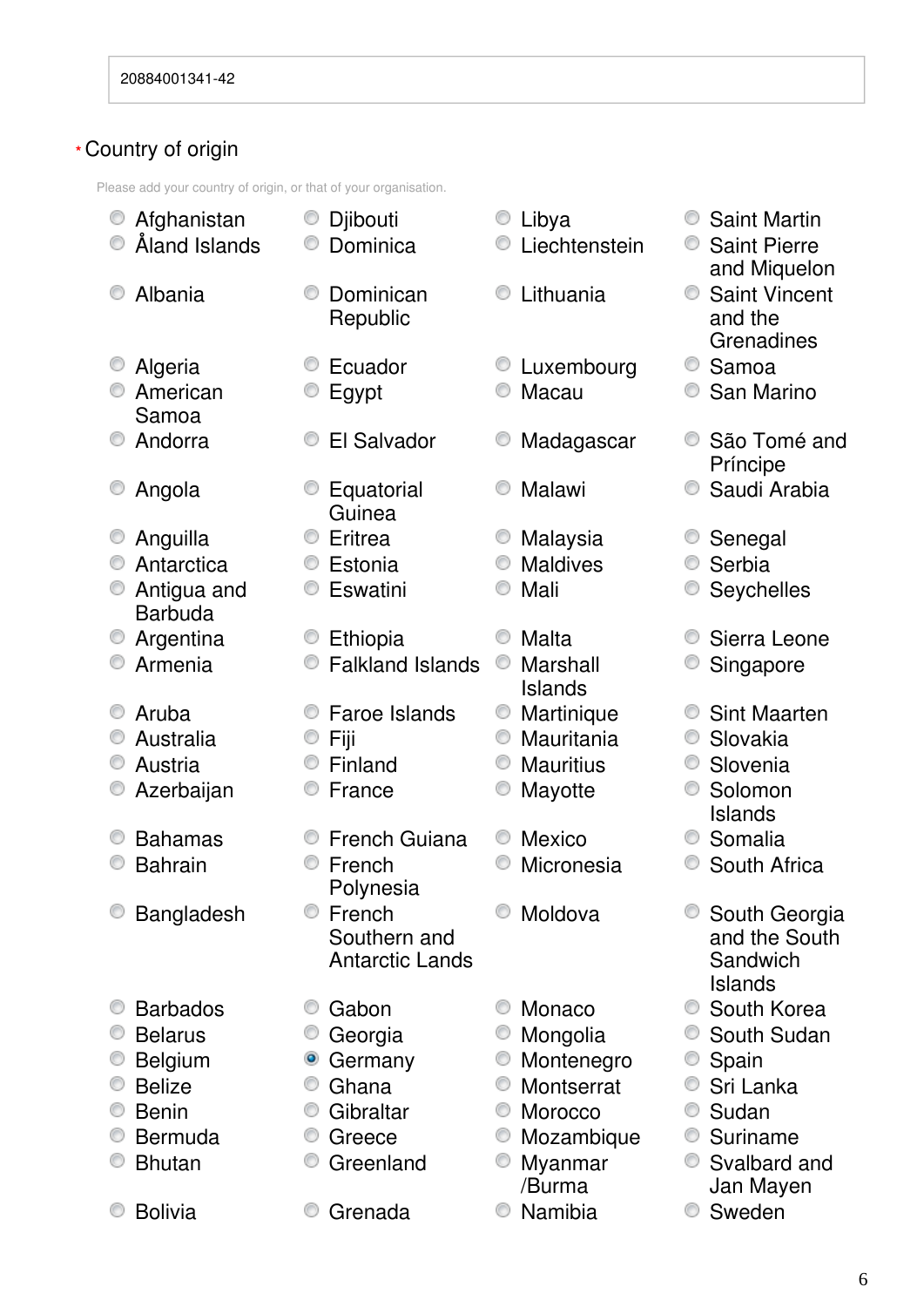| <b>Bonaire Saint</b><br>Eustatius and<br>Saba |   | Guadeloupe          |   | <b>Nauru</b>       |   | Switzerland            |
|-----------------------------------------------|---|---------------------|---|--------------------|---|------------------------|
| Bosnia and<br>Herzegovina                     |   | Guam                |   | <b>Nepal</b>       |   | Syria                  |
| <b>Botswana</b>                               |   | Guatemala           | O | <b>Netherlands</b> |   | Taiwan                 |
| <b>Bouvet Island</b>                          |   | Guernsey            | O | New Caledonia      | O | Tajikistan             |
| <b>Brazil</b>                                 | 0 | Guinea              | O | New Zealand        |   | Tanzania               |
| <b>British Indian</b>                         |   | Guinea-Bissau       |   | Nicaragua          |   | Thailand               |
| <b>Ocean Territory</b>                        |   |                     |   |                    |   |                        |
| <b>British Virgin</b>                         | O | Guyana              |   | <b>Niger</b>       |   | The Gambia             |
| <b>Islands</b>                                |   |                     |   |                    |   |                        |
| <b>Brunei</b>                                 |   | Haiti               |   | Nigeria            |   | Timor-Leste            |
| <b>Bulgaria</b>                               |   | <b>Heard Island</b> |   | <b>Niue</b>        |   | <b>Togo</b>            |
|                                               |   | and McDonald        |   |                    |   |                        |
|                                               |   | Islands             |   |                    |   |                        |
| <b>Burkina Faso</b>                           |   | Honduras            |   | Norfolk Island     |   | Tokelau                |
| <b>Burundi</b>                                | O | Hong Kong           | O | Northern           |   | Tonga                  |
|                                               |   |                     |   | Mariana Islands    |   |                        |
| Cambodia                                      |   | Hungary             | O | North Korea        |   | <b>Trinidad and</b>    |
|                                               |   |                     |   |                    |   | Tobago                 |
| Cameroon                                      |   | Iceland             | O | <b>North</b>       |   | Tunisia                |
|                                               |   | India               | O | Macedonia          |   |                        |
| Canada                                        |   | Indonesia           | O | Norway<br>Oman     |   | Turkey<br>Turkmenistan |
| Cape Verde                                    | O | Iran                |   | Pakistan           | 0 | Turks and              |
| Cayman Islands                                |   |                     |   |                    |   | Caicos Islands         |
| <b>Central African</b>                        |   | Iraq                | ⊙ | Palau              | O | Tuvalu                 |
| Republic                                      |   |                     |   |                    |   |                        |
| Chad                                          |   | Ireland             |   | Palestine          |   | Uganda                 |
| Chile                                         |   | Isle of Man         | O | Panama             | O | Ukraine                |
| China                                         |   | <b>Israel</b>       | O | Papua New          |   | <b>United Arab</b>     |
|                                               |   |                     |   | Guinea             |   | Emirates               |
| Christmas                                     |   | Italy               |   | Paraguay           | O | United                 |
| Island                                        |   |                     |   |                    |   | Kingdom                |
| Clipperton                                    |   | Jamaica             | 0 | Peru               | 0 | <b>United States</b>   |
| Cocos (Keeling)                               |   | Japan               |   | Philippines        | O | <b>United States</b>   |
| <b>Islands</b>                                |   |                     |   |                    |   | Minor Outlying         |
|                                               |   |                     |   |                    |   | <b>Islands</b>         |
| Colombia                                      |   | Jersey              |   | Pitcairn Islands   | O | Uruguay                |
| Comoros                                       |   | Jordan              |   | Poland             | O | <b>US Virgin</b>       |
|                                               |   |                     |   |                    |   | <b>Islands</b>         |
| Congo                                         |   | Kazakhstan          | O | Portugal           |   | Uzbekistan             |
| Cook Islands                                  |   | Kenya               |   | <b>Puerto Rico</b> | O | Vanuatu                |
| Costa Rica                                    |   | Kiribati            |   | Qatar              |   | <b>Vatican City</b>    |
| Côte d'Ivoire                                 |   | Kosovo              |   | Réunion            | O | Venezuela              |
| Croatia                                       |   | Kuwait              |   | Romania            |   | Vietnam                |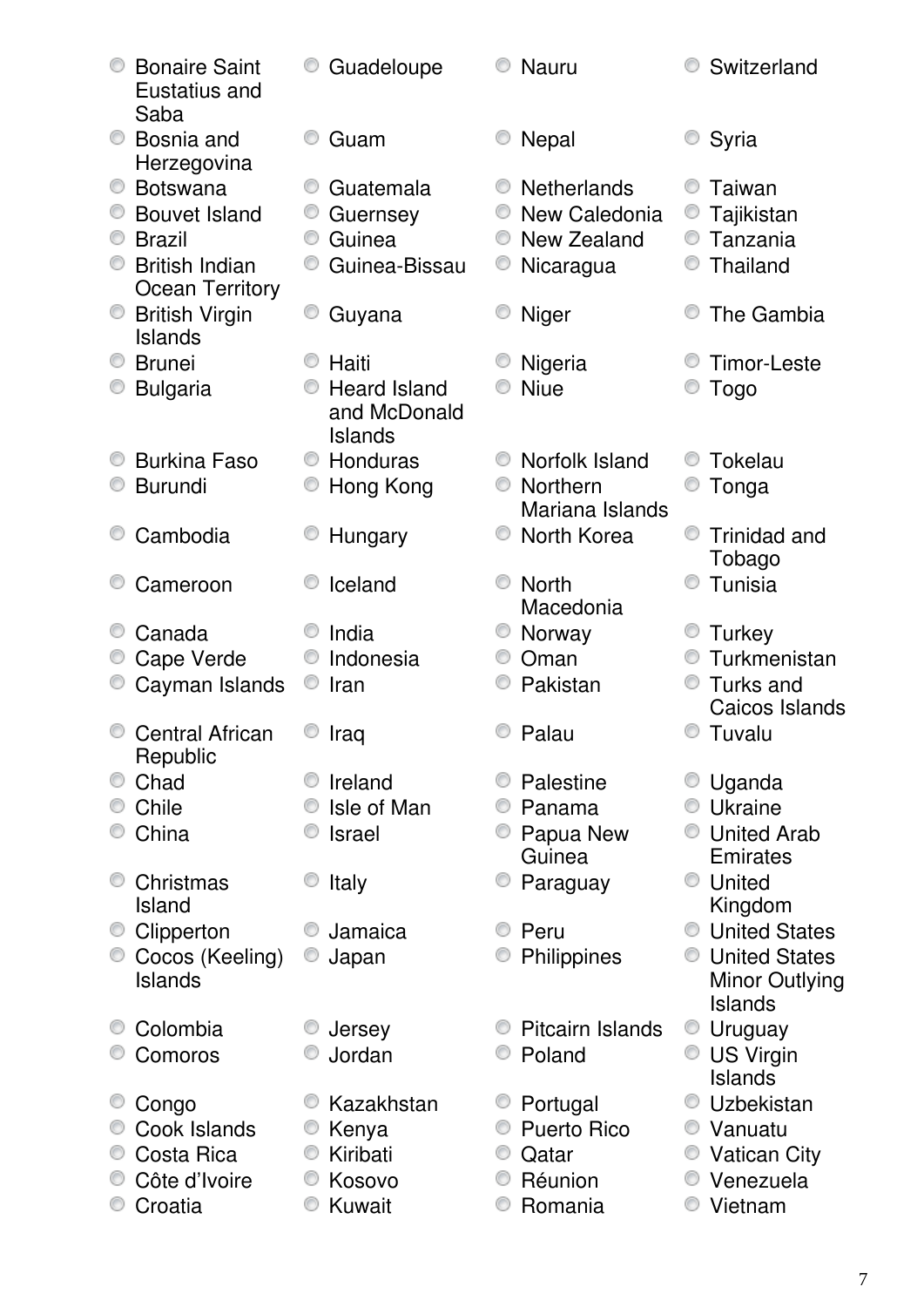| Cuba                                   | Kyrgyzstan | <b>Wallis and</b><br>Russia<br>Futuna                               |
|----------------------------------------|------------|---------------------------------------------------------------------|
| Curaçao                                | Laos       | Rwanda<br>Western<br>O<br>Sahara                                    |
| Cyprus                                 | Latvia     | Saint<br>Yemen<br>0<br>Barthélemy                                   |
| Czechia                                | Lebanon    | Saint Helena<br>Zambia<br>O<br>Ascension and<br>Tristan da<br>Cunha |
| Democratic<br>Republic of the<br>Congo | Lesotho    | Zimbabwe<br>Saint Kitts and<br>O<br><b>Nevis</b>                    |
| Denmark                                | .iberia    | <b>Saint Lucia</b>                                                  |

Field of activity or sector (if applicable): **\***

*at least 1 choice(s)*

- Accounting
- Auditing
- **Banking**
- $\blacksquare$  Investment firm
- **Payment service provider**
- Credit rating agencies
- $\blacksquare$  Insurance
- **Pension provision**
- $\Box$  Investment management (e.g. hedge funds, private equity funds, venture capital funds, money market funds, securities)
- Market infrastructure operation (e.g. CCPs, CSDs, Stock exchanges)
- Social entrepreneurship
- Cybersecurity expert
- Academia
- **Business organisations/associations**
- Other
- Not applicable

# Publication privacy settings **\***

The Commission will publish the responses to this public consultation. You can choose whether you would like your details to be made public or to remain anonymous.

# **Anonymous**

Only your type of respondent, country of origin and contribution will be published. All other personal details (name, organisation name and size, transparency register number) will not be published.

**Public** 

Your personal details (name, organisation name and size, transparency register number, country of origin) will be published with your contribution.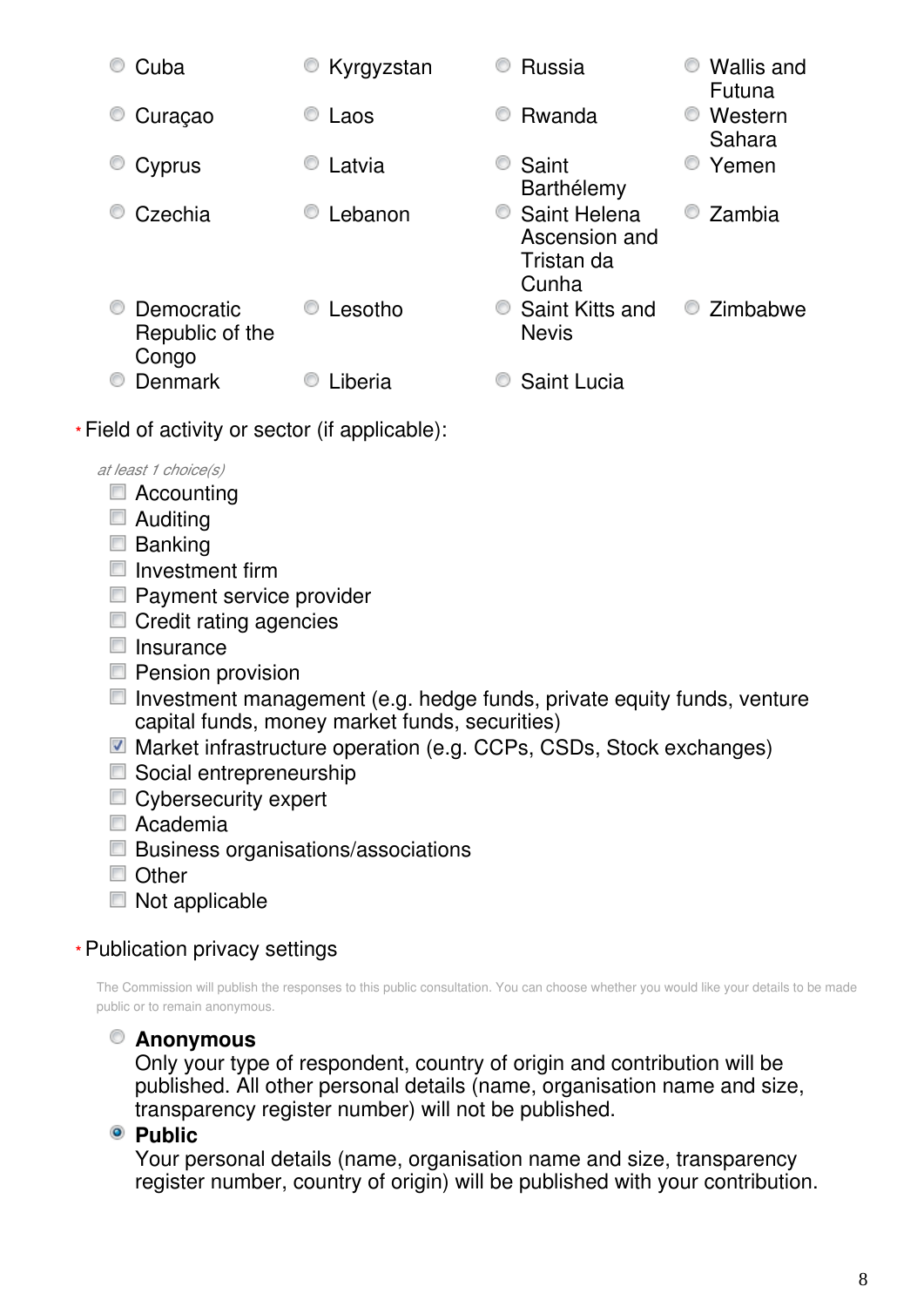# **2. Building blocks for a potential EU initiative: main issues**

Although a horizontal EU cyber security framework are in place across various sectors<sup>[6](#page-8-0)</sup>, ICT and security risk in the area of financial services has so far only been partially addressed in the EU regulatory and supervisory framework. This framework has traditionally focussed on propping up the financial resilience of various institutions by means of additional capital and liquidity buffers and regulating their conduct in order to protect their users and clients. Less focus has gone into operational stability and in particular into building digital operational resilience. This includes risks related to the growing digitalisation of finance, outsourcing and the consequent need for greater cyber-vigilance. The horizontal EU cyber security framework does not fully reflect the increasingly important role that ICT plays in the financial sector, and the risks it can pose to the operational resilience of an institution, consumer trust and confidence, and, by extension, to financial stability.

Following up on the advice submitted by the three ESAs in April 2019, the Commission is seeking stakeholders' views in the areas of:

- **Targeted improvements of ICT and security risk management requirements** across the different pieces of EU financial services legislation. Such improvements are needed to reinforce the level of digital operational resilience across all main financial sectors subject to the EU financial regulatory framework. They could build on existing requirements in EU law, taking into account standards, guidelines or recommendations on operational resilience, which have already been agreed internationally (e.g. guidelines issued by the ESAs, G7, Basel Committee, CPMI-IOSCO)<sup>[7](#page-8-1)</sup>.
- **Harmonisation of ICT incidents reporting**: rules on reporting should be clarified and complemented with provisions facilitating a better monitoring and analysis of ICT and security-related risks. This exercise could look into setting out what qualifies as a reportable incident and setting materiality thresholds in this respect, setting out relevant time frames, while also clarifying reporting lines and harmonising templates to bring further consistence and ease of use.
- The **development of a digital operational resilience testing framework** across all financial sectors, providing for a mechanism to anticipate threats and improve the digital operational readiness of financial actors and authorities. This assessment could look into setting key requirements to perform digital operational resilience testing while maintaining flexibility and proportionality to address specific needs of financial actors by virtue of their size, complexity and scale of operations.
- Specific rules enabling a **better oversight of certain critical ICT third-party providers** which regulated financial institutions rely on, and outsource functions to.
- **•** Specific arrangements **to promote a) effective information sharing** on ICT and security threats among financial market participants and b) **better cooperation** among public authorities.

<span id="page-8-0"></span><sup>6</sup> NIS Directive and Regulation (EU) 2019/881 on ENISA and on information and communications technology cybersecurity certification (The EU Cybersecurity Act).

<span id="page-8-1"></span><sup>&</sup>lt;sup>7</sup> For instance, EBA Guidelines on ICT and security risk management, EBA Guidelines on outsourcing arrangements, G-7 Fundamental Elements of Cybersecurity for the Financial Sector, G-7 Fundamental Elements for Threat-Led Penetration Testing, G-7 Fundamental Elements for Third Party Cyber Risk Management in the Financial Sector, BCBS Cyber-resilience: range of practices, CPMI-IOSCO Guidance on cyber resilience for financial market infrastructures, etc.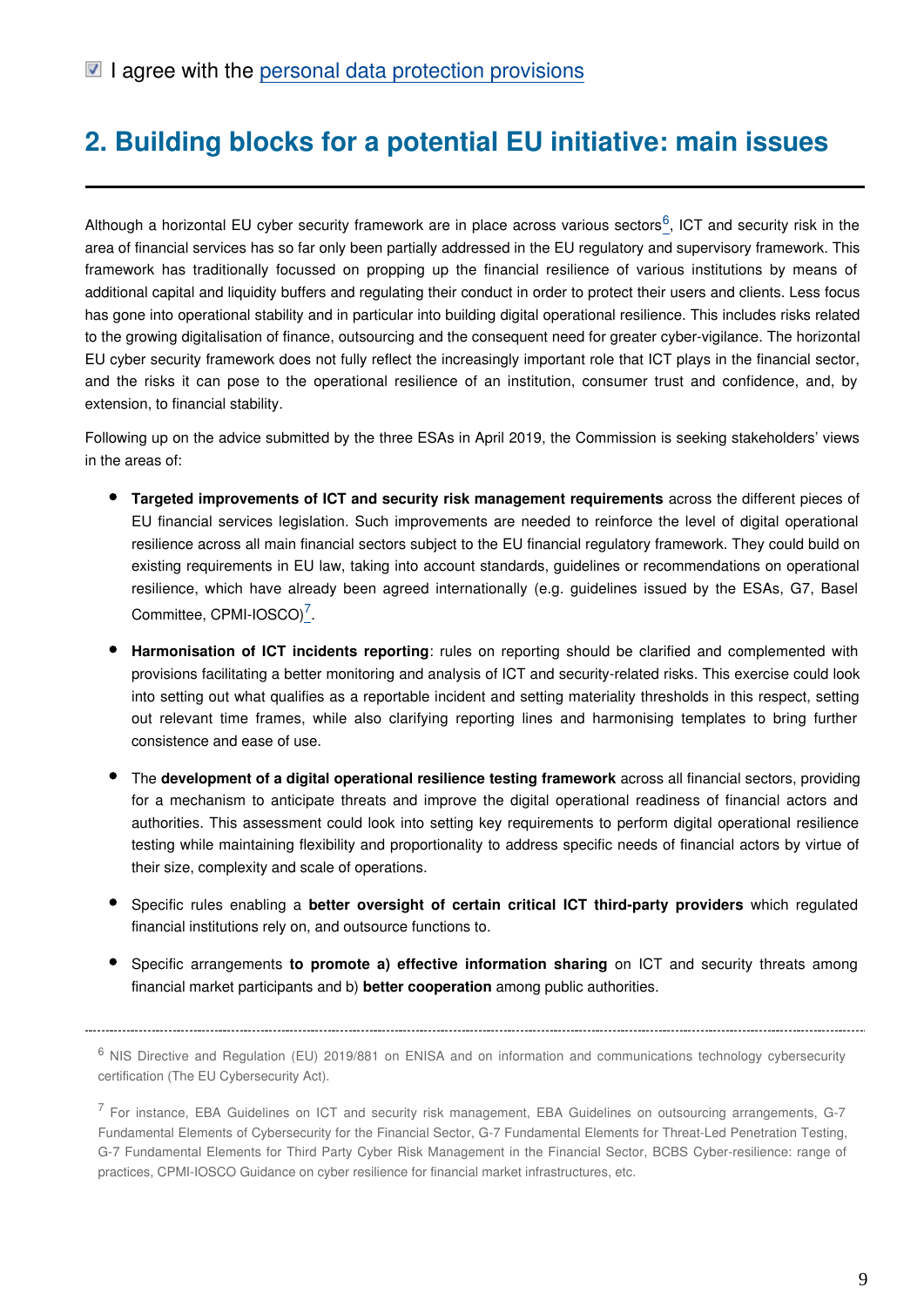In their Joint Advice, the three ESAs point to different, sometimes inconsistent terminology across the financial services acquis. In addition, when it comes to ICT and security risk<sup>[8](#page-9-0)</sup>, the EU financial services acquis appears fragmented in the level of detail and specificity of such provisions. Currently, rules on ICT and security risk (sometimes implicitly considered under operational risk requirements, other times explicitly referred to in terms of ICT-requirements) seem patchy. Some regulated financial entities are subject to more specific requirements (e.g. under PSD2, CSDR, EMIR, etc.)<sup>[9](#page-9-1)</sup>, while for other financial entities such rules are rather general or even inexistent (e.g. CRD/CRR, Solvency II, UCITS/AIFMD, etc.)<sup>[10](#page-9-2)</sup>. Not all EU legislation addresses the full spectre of ICT and security risk management requirements based on standards, guidelines or recommendations on cyber risk management and operational resilience agreed internationally (e.g. G7, Basel Committee, CPMI-IOSCO, etc.). Further, requirements are not uniformly spread out between Level 1 (Regulations, Directives) and Level 2 (delegated and implementing acts) texts across the different financial sectors.

The three ESAs note overall an absence of explicit provisions on ICT and security risk management. They plead for clarity about a minimum level of ICT security and governance requirements. On this basis, a set of improvements related to ICT-risk management requirements may be needed to reinforce the cybersecurity readiness and resilience across all key financial sectors.

<span id="page-9-0"></span>

<sup>8</sup> The EBA has recently published its [Guidelines on ICT and security risk management \(EBA/GL/2019/04\)](https://eba.europa.eu/eba-publishes-guidelines-ict-and-security-risk-management) applicable to all institutions under the EBA remit and aim to strengthen institutions' resilience against ICT and security risks

<span id="page-9-1"></span><sup>9</sup> The Payment Services Directive 2 (PSD2) - Directive (EU) 2015/2366, the Central Securities Depositories Regulation (CSDR) -Regulation (EU) No 909/2014, the European Market Infrastructure Regulation (EMIR) - Regulation (EU) No 648/2012.

<span id="page-9-2"></span><sup>10</sup> The Capital Requirements Directive (CRD IV) - Directive 2013/36/EU, the Capital Requirements Regulation (CRR) - Regulation (EU) No 575/2013, Solvency II Directive - Directive 2009/138/EC, The Undertakings for Collective Investment in Transferable Securities Directive (UCITS) - Directive 2009/65/EC, The Alternative Investment Fund Managers Directive (AIFMD) - Directive 2011/61/EU.

**Question 1. Taking into account the deep interconnectedness of the financial sector, its extensive reliance on ICT systems and the level of trust needed among financial actors, do you agree that all financial entities should have in place an ICT and security risk management framework based on key common principles?**

- Yes
- © No
- Don't know / no opinion / not relevant

#### **Question 1.1 To the extent you deem it necessary, please explain your reasoning for your answers to question 1:**

*5000 character(s) maximum*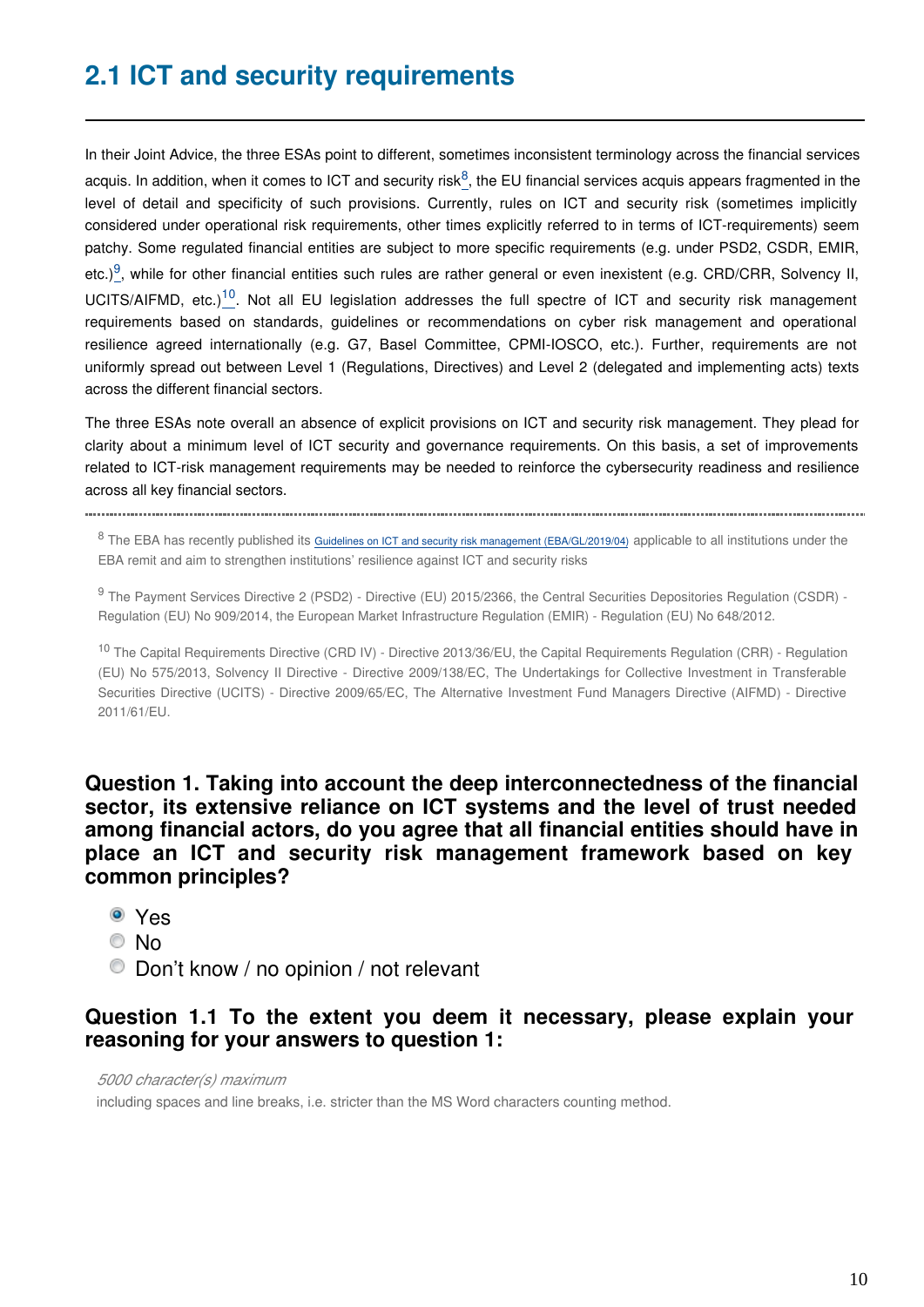From our point of view, if an actor relies on ICT systems, it has to have ICT and security risk management frameworks in place. This is not limited to the financial industry only. Useful ISO standards already exist, which can be applied (e.g. 27001 and 27005).

# **Question 2. Where in the context of the risk management cycle has your organisation until now faced most difficulties, gaps and flaws in relation to its ICT resilience and preparedness?**

Please rate from 1 (not problematic) to 5 (highly problematic)

|                                                                           | 1<br>(not<br>problematic) | $\mathbf{2}$   | 3         | 4         | 5<br>(highly<br>problematic) | Don't<br>know /<br>no<br>opinion<br>not<br>relevant |
|---------------------------------------------------------------------------|---------------------------|----------------|-----------|-----------|------------------------------|-----------------------------------------------------|
| Identification                                                            | €                         | 0              | 0         | 0         | ⋒                            |                                                     |
| Detection                                                                 | ◉                         | $\circledcirc$ | ⊙         | ⊙         |                              | ∩                                                   |
| Ability to protect                                                        | ◉                         | 0              | $\bullet$ | ⊙         | ⋒                            | ◎                                                   |
| Respond                                                                   | ⊙                         | 0              | ⊙         | $\bullet$ | ⋒                            | ∩                                                   |
| Recovery                                                                  | ⋒                         | ⊙              | ⊙         | ⊙         | ⋒                            | ⋒                                                   |
| Learning and evolving                                                     | ⊙                         | 0              | ⊙         | $\bullet$ | ⋒                            | ⋒                                                   |
| Information sharing with other<br>financial actors on threat intelligence | e                         | ⊙              | ⋒         | $\bullet$ |                              | ⋒                                                   |
| Internal coordination (within the<br>organisation)                        | e                         | ⊙              |           | ◉         |                              |                                                     |

#### **Question 2.1 Is there any other stage in the risk management cycle (or any other relevant related element) in which your organisation until now faced**  most difficulties, gaps and flaws? **Please specify which one(s) and explain your reasoning:**

*5000 character(s) maximum*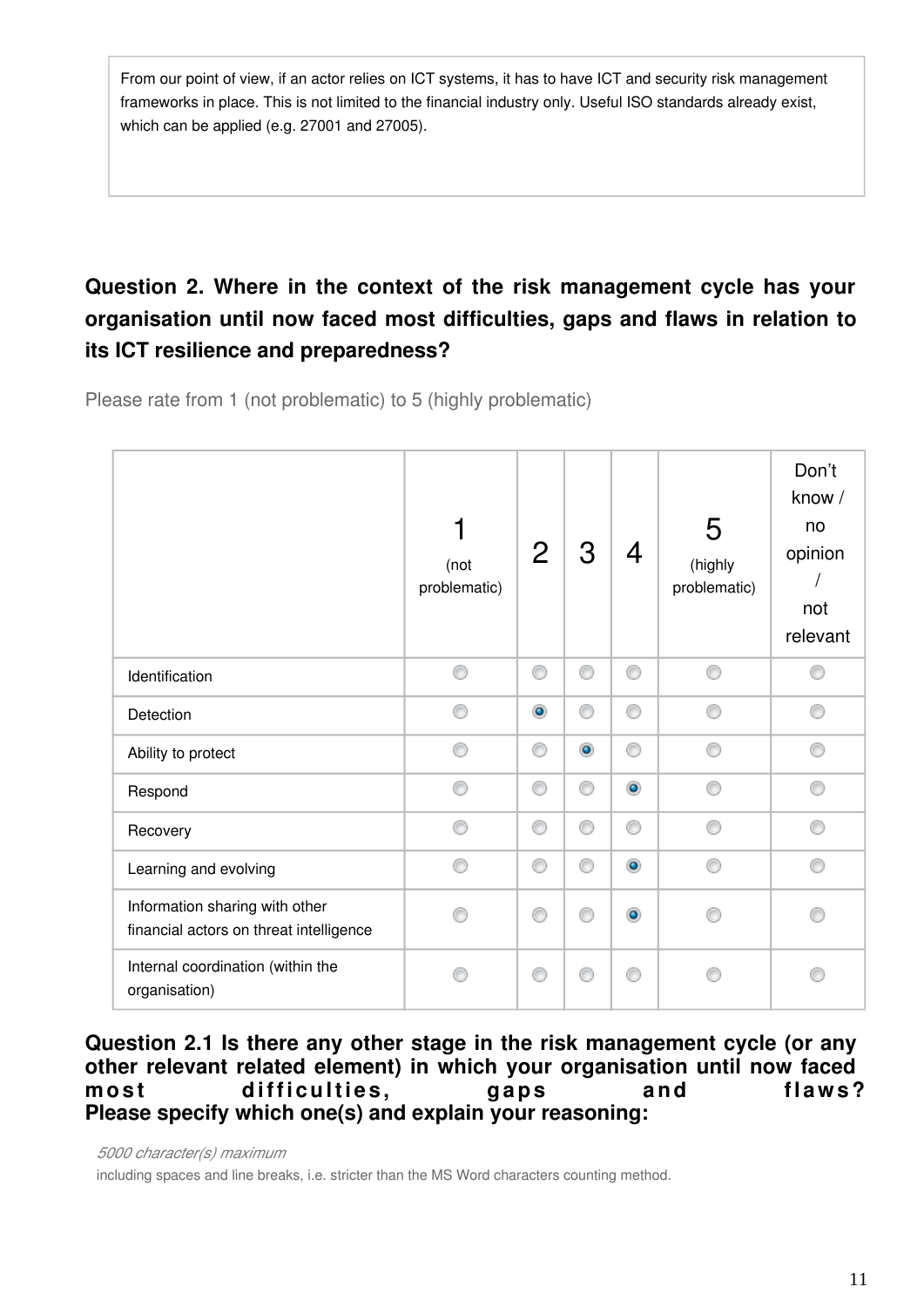# **Question 2.2 To the extent you deem it necessary, please explain your reasoning for your answers to question 2:**

*5000 character(s) maximum*

including spaces and line breaks, i.e. stricter than the MS Word characters counting method.

As Deutsche Börse Group (DBG) consists of different entities, offering different services and using various ICT systems, it is not possible to give generalized answers in every dimension of those kind of questions. Due to the fact that our response will be publicly available, we do not answer some questions intentionally.

**Question 3. What level of involvement and/or what type of support/ measure has the Board (or more generally the senior management within your organisation) offered or put in place/provided for, in order to allow the relevant ICT teams to effectively manage the ICT and security risk?**

Please rate from 1 (no support/no measure) to 5 (high support/very comprehensive measures)

|                       | (no<br>support/ no<br>measure) | $\overline{2}$ | 3 | 4 | 5<br>(high support/<br>very<br>comprehensive<br>measures) | Don't<br>know /<br>no<br>opinion<br>not<br>relevant |
|-----------------------|--------------------------------|----------------|---|---|-----------------------------------------------------------|-----------------------------------------------------|
| Identification        | ∩                              | O              | 0 | 0 | A                                                         |                                                     |
| Detection             | ∩                              | 0              | ⊙ | 0 | ⋒                                                         | ⊙                                                   |
| Ability to protect    | ∩                              | 0              | ⊙ | 0 | ⋒                                                         | ⊙                                                   |
| Respond               | ⋒                              | ⊙              | ⋒ | ⊙ | O.                                                        | ◉                                                   |
| Recovery              | ⋒                              | 0              | ⊙ | 0 | O.                                                        | ∩                                                   |
| Learning and evolving | ⋒                              | ⊙              | ∩ | 0 |                                                           | ⋒                                                   |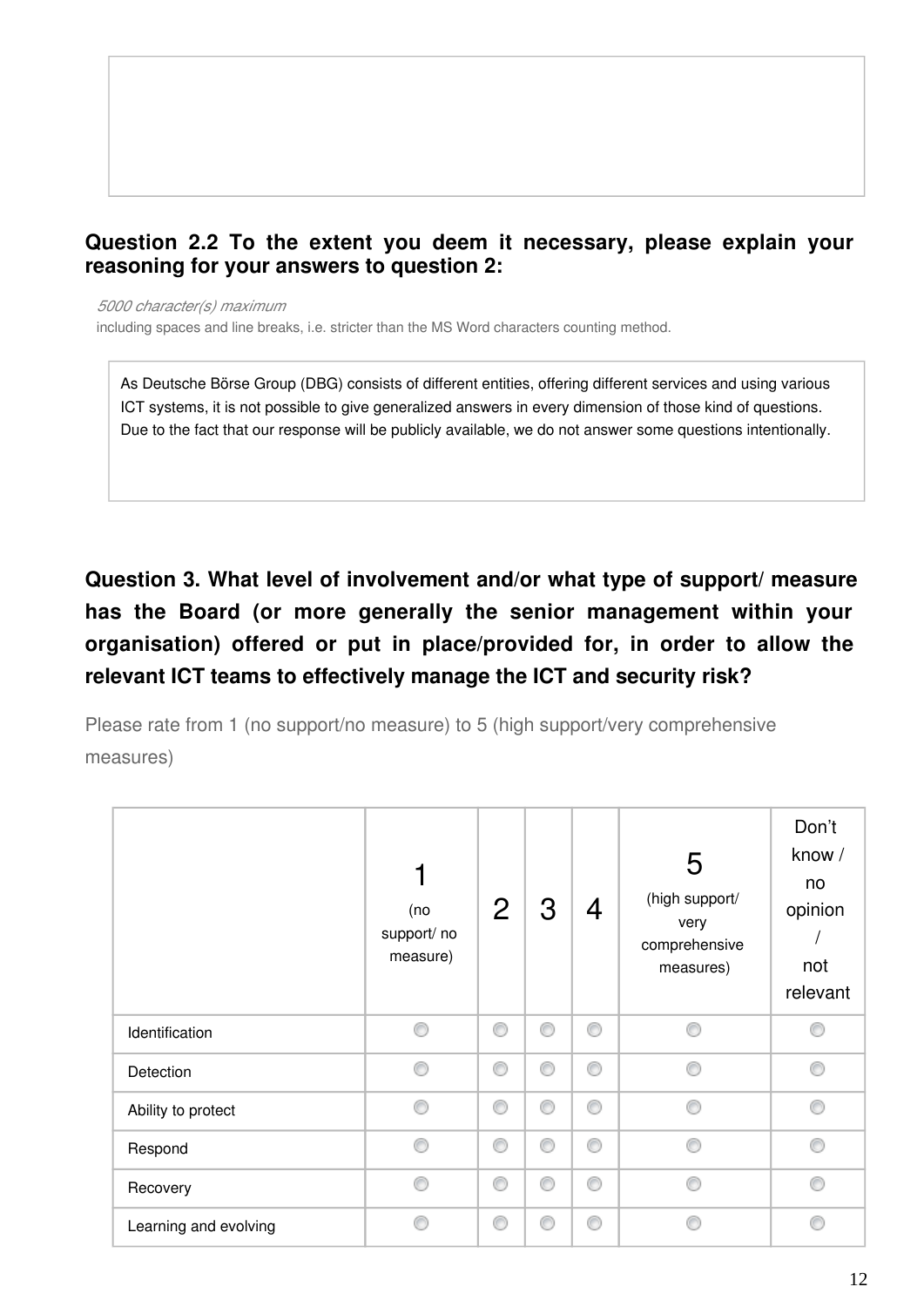| Information sharing with other<br>financial actors on threat<br>intelligence | œ | ⋒ |  |  |
|------------------------------------------------------------------------------|---|---|--|--|
| Internal coordination (within the<br>organisation)                           | O | m |  |  |

# **Question 3.1 Any other type of involvement, support or measure? Please specify which one(s) and explain your reasoning:**

*5000 character(s) maximum*

including spaces and line breaks, i.e. stricter than the MS Word characters counting method.

**Question 3.2 To the extent you deem it necessary, please explain your reasoning for your answers to question 3 and emphasise in addition any type of support and measure that you consider that you consider the Board and senior management should provide:**

*5000 character(s) maximum*

including spaces and line breaks, i.e. stricter than the MS Word characters counting method.

### **Question 4. How is the ICT risk management function implemented in your o r g a n i s a t i o n ? To the extent you deem it necessary, please explain your reasoning.**

*5000 character(s) maximum*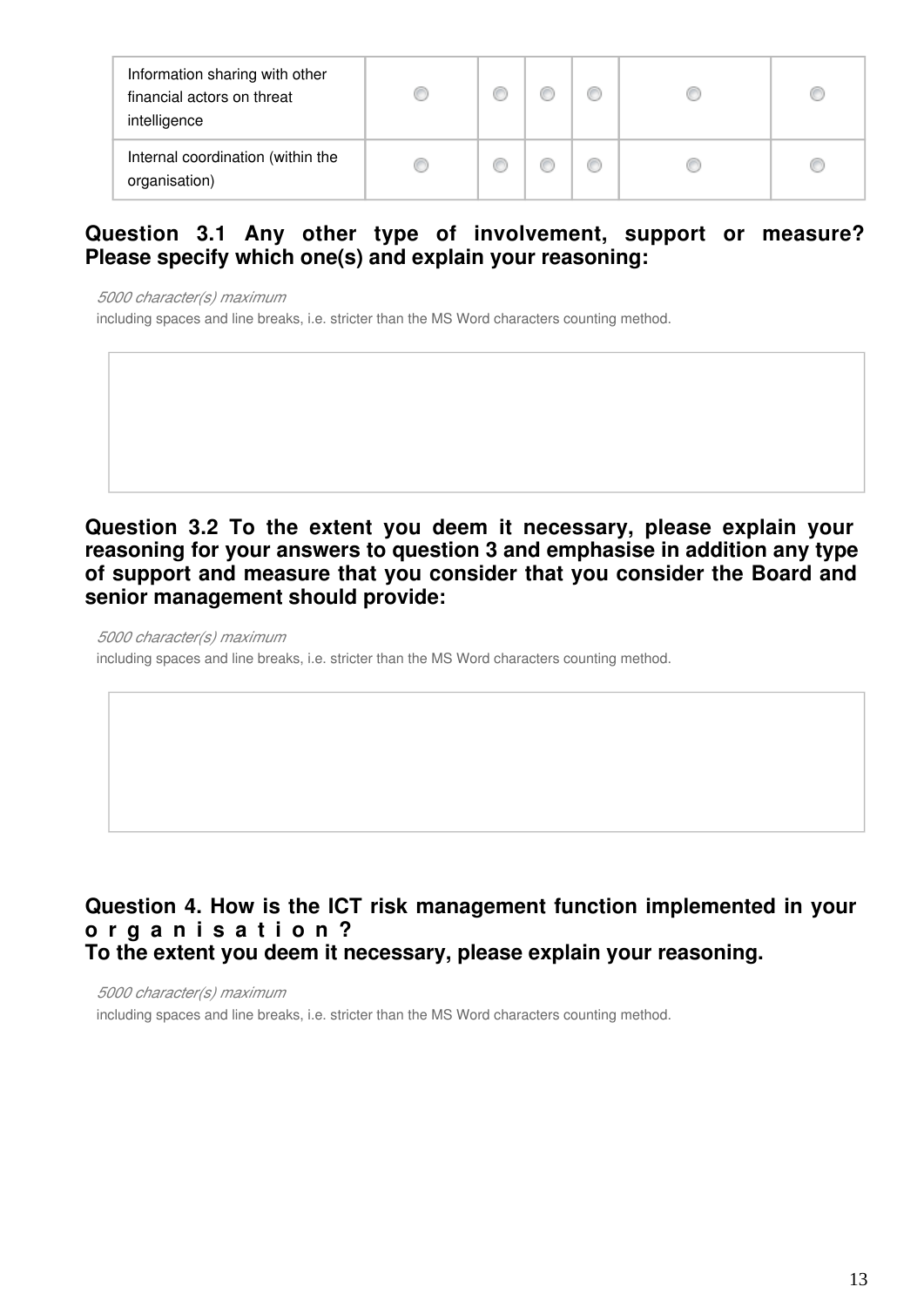As already stated above, DBG consists of different entities, nonetheless risks are identified and tracked centrally with support of decentralized application teams.

# **Question 5. Which main arrangements, policies or measures you have in place to identify and detect ICT risks?**

|                                                                                                                                                                                                          | Yes | No | Don't<br>know /<br>no<br>opinion<br>not<br>relevant |
|----------------------------------------------------------------------------------------------------------------------------------------------------------------------------------------------------------|-----|----|-----------------------------------------------------|
| Do you establish and maintain an updated mapping of your organisation's<br>business functions, roles and supporting processes?                                                                           |     |    |                                                     |
| Do you have an up-to-date registry/inventory of supporting ICT assets (e.g.<br>ICT systems, staff, contractors, third parties and dependencies on other<br>internal and external systems and processes)? |     |    |                                                     |
| Do you classify the identified business functions, supporting processes and<br>information assets based on their criticality?                                                                            |     |    |                                                     |
| Do you map all access rights and credentials and do you use a strict role-<br>based access policy?                                                                                                       |     |    |                                                     |
| Do you conduct a risk assessment before deploying new ICT technologies /<br>models?                                                                                                                      |     |    |                                                     |

# **Question 5.1 Any other type of arrangement, policy, measure? Please specify which one(s) and explain your reasoning:**

*5000 character(s) maximum*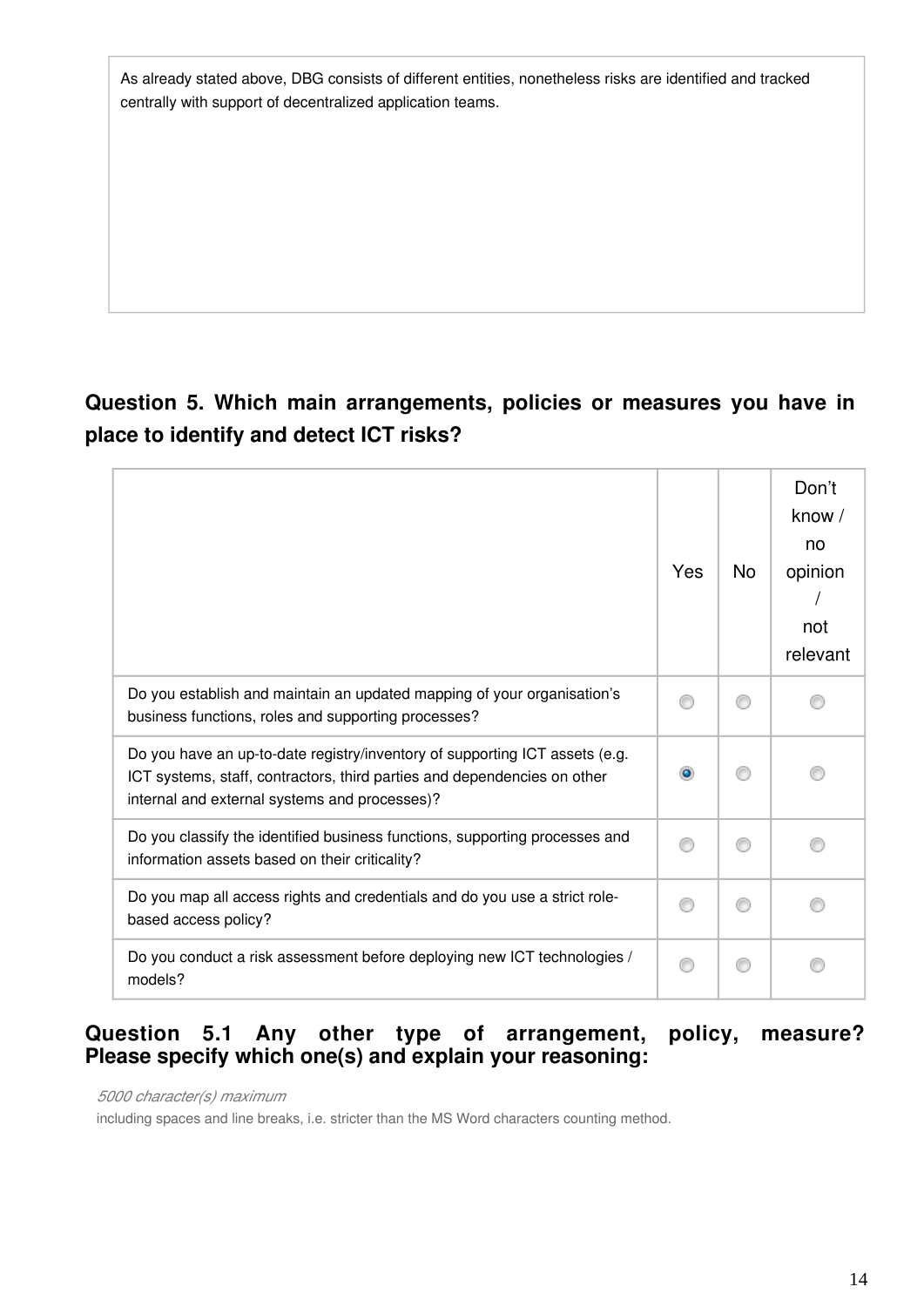# **Question 5.2 To the extent you deem it necessary, please explain your reasoning for your answers to question 5:**

*5000 character(s) maximum*

including spaces and line breaks, i.e. stricter than the MS Word characters counting method.

#### **Question 6. Have you experienced cyber-attacks with serious repercussions for your clients or counterparties?**

- Yes
- © No
- Don't know / no opinion / not relevant

#### **Question 6.1 To the extent you deem it necessary, please explain your reasoning for your answers to question 6:**

*5000 character(s) maximum*

including spaces and line breaks, i.e. stricter than the MS Word characters counting method.

# **Question 7. How many cyber-attacks does your organisation face on average every year? How many of these have/are likely to create disruptions of the critical operations or services of your organisation? Please explain your reasoning.**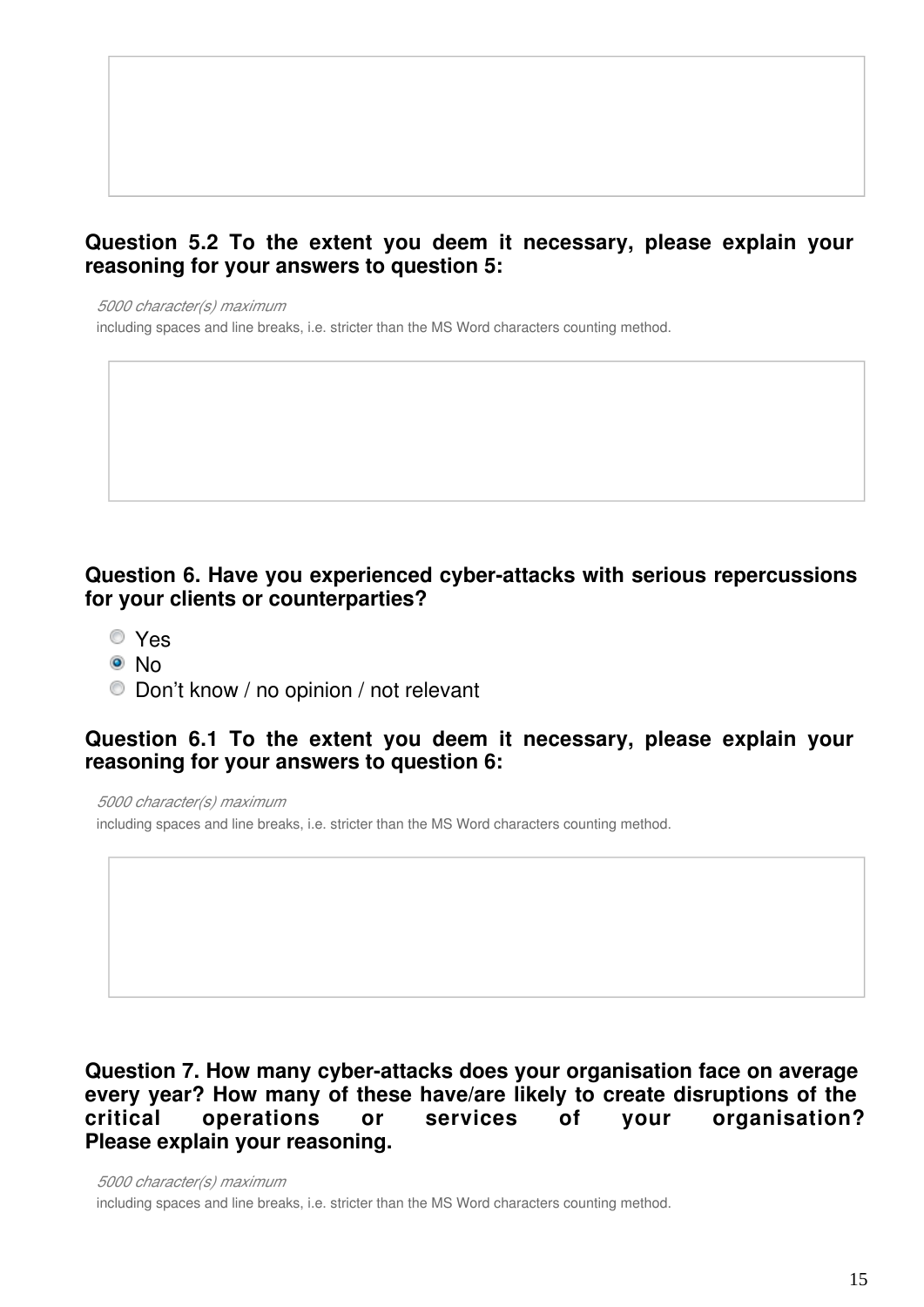**Question 8. Do you consider that your ICT systems and tools are appropriate, regularly updated, tested and reviewed to withstand cyber-attacks or ICT disruptions and to assure their operational resilience? Which difference do you observe in this regard between in-house and outsourced ICT systems and tools?**

- Yes
- No
- Don't know / no opinion / not relevant

### **Question 8.1 To the extent you deem it necessary, please explain your reasoning for your answers to question 8:**

*5000 character(s) maximum*

including spaces and line breaks, i.e. stricter than the MS Word characters counting method.

# **Question 9. Has your organisation developed and established a cloud strategy?**

- Yes
- © No
- Don't know / no opinion / not relevant

# **Question 9.1 To the extent you deem it necessary, please explain your reasoning for your answers to question 9:**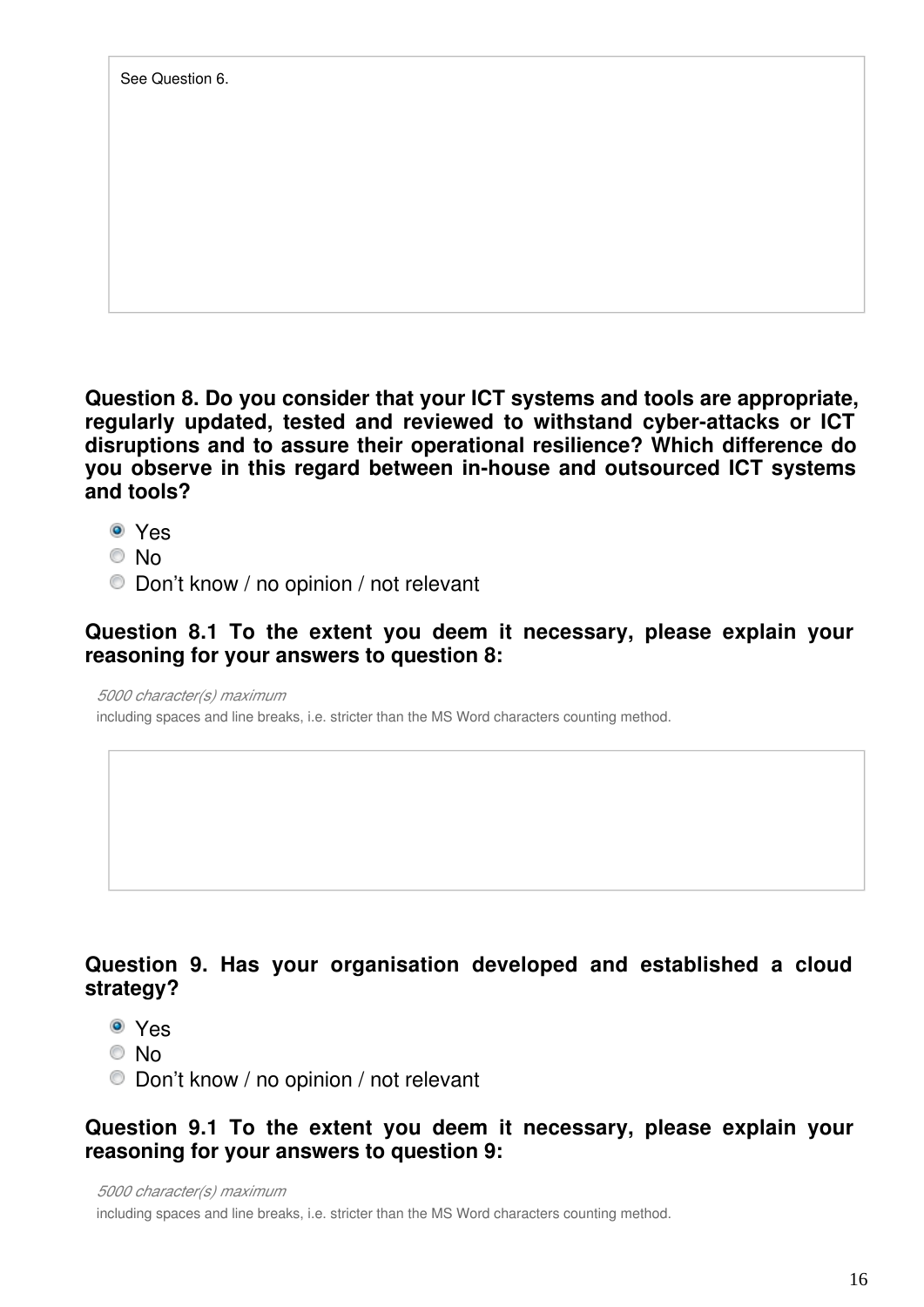# **Question 10. If the answer to the previous question (no. 9) is yes, please explain which of the following aspects are covered and how:**

|                                                                                                       | Yes       | <b>No</b> | Don't<br>know /<br>no<br>opinion<br>not<br>relevant |
|-------------------------------------------------------------------------------------------------------|-----------|-----------|-----------------------------------------------------|
| Do you use off-premise cloud technology                                                               | $\bullet$ |           |                                                     |
| Does this strategy contribute to managing and mitigating ICT risks?                                   | $\bullet$ |           |                                                     |
| Do you use multiple cloud service infrastructure providers? How many?                                 | $\bullet$ | ⋒         | ⋒                                                   |
| Did your Board and senior management establish a competence center for<br>cloud in your organisation? | $\bullet$ |           |                                                     |

# **Question 10.2 To the extent you deem it necessary, please explain your reasoning for your answers to question 10:**

*5000 character(s) maximum*



- Yes
- © No
- Don't know / no opinion / not relevant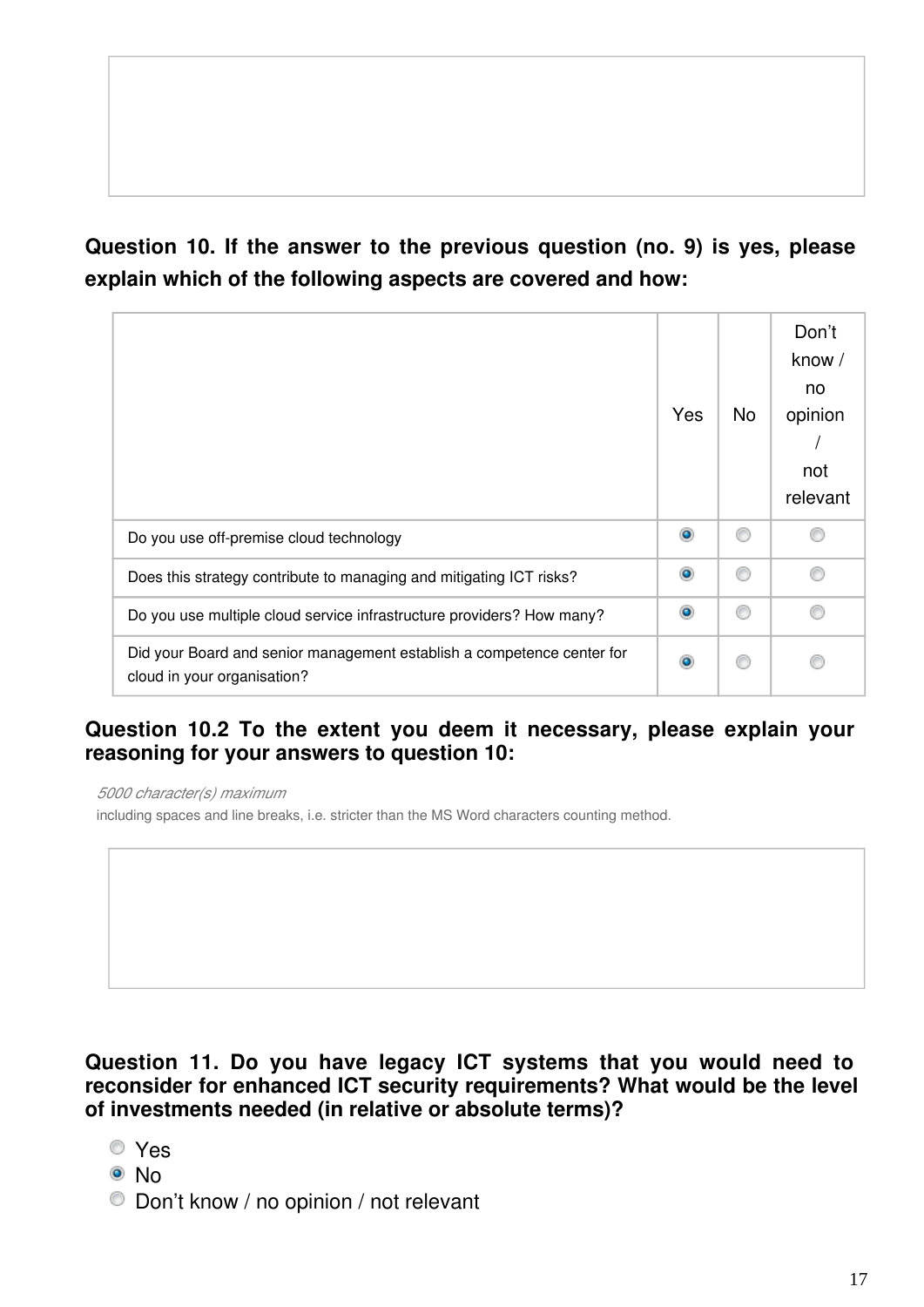# **Question 11.1 To the extent you deem it necessary, please explain your reasoning for your answers to question 11:**

*5000 character(s) maximum*

including spaces and line breaks, i.e. stricter than the MS Word characters counting method.

# **Question 12. What in your view are possible causes of difficulties you experienced in a cyber-attack/ ICT operational resilience incident?**

Please rate from 1 (not problematic) to 5 (highly problematic)

|                                 | (not<br>problematic) | 2 |   | 4 | 5<br>(highly<br>problematic) | Don't<br>know /<br>no<br>opinion /<br>not<br>relevant |
|---------------------------------|----------------------|---|---|---|------------------------------|-------------------------------------------------------|
| ICT environmental<br>complexity |                      | ⊙ | ⋒ | ⊙ |                              | ۵                                                     |
| Issues with legacy systems      |                      | C | ⋒ | ⊙ | O.                           | $\bullet$                                             |
| Lack of analysis tools          |                      | C | ⋒ | 0 | ē                            | $\bullet$                                             |
| Lack of skilled staff           |                      | C |   | 0 |                              | $\bullet$                                             |

### **Question 12.1 Is there any other possible causes of difficulties you experienced in a cyber-attack/ ICT operational resilience incident? Please specify which one(s) and explain your reasoning:**

*5000 character(s) maximum*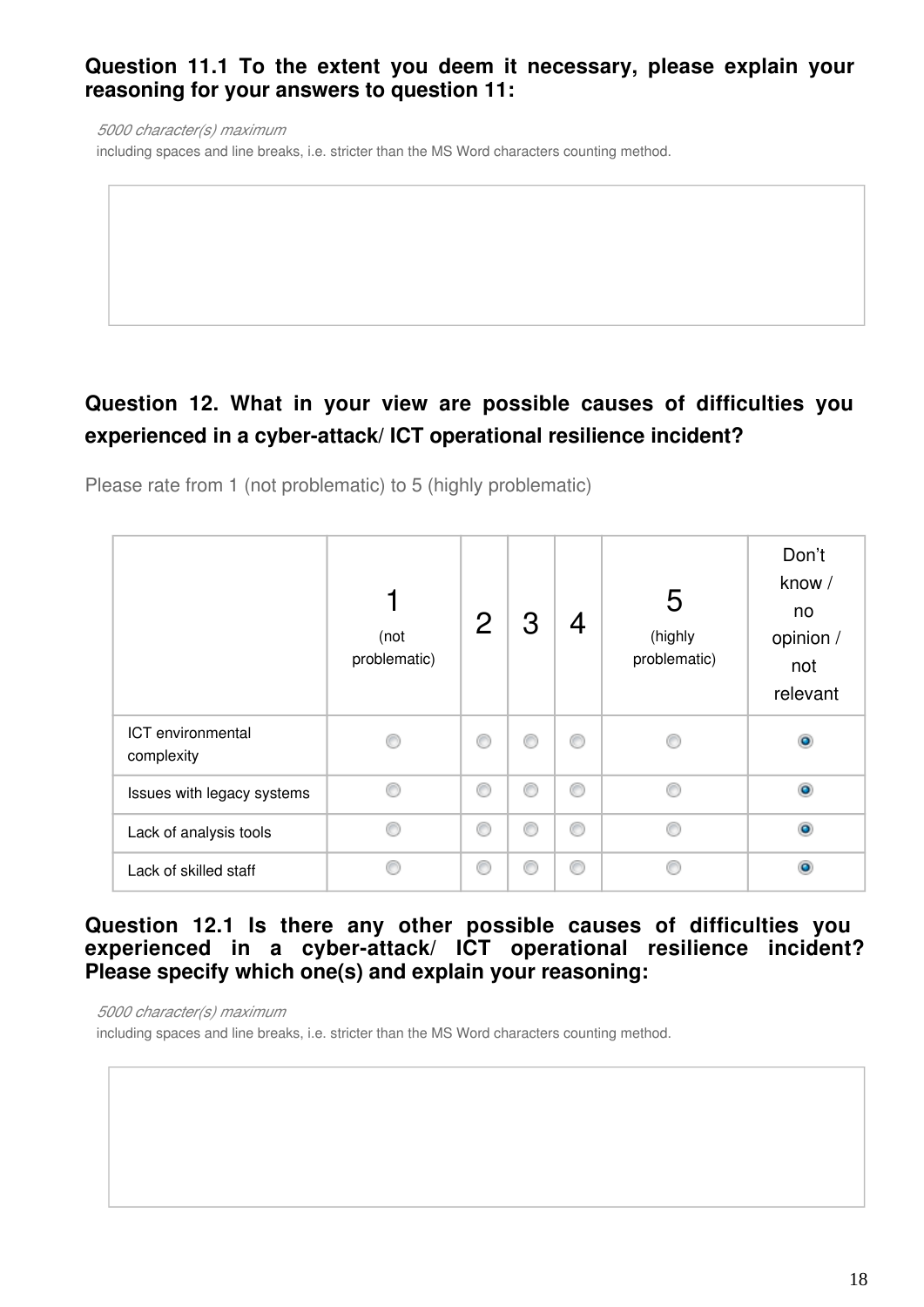# **Question 12.2 To the extent you deem it necessary, please explain your reasoning for your answers to question 12:**

*5000 character(s) maximum*

including spaces and line breaks, i.e. stricter than the MS Word characters counting method.

| See Question 6. |
|-----------------|
|                 |

# **Question 13. Do you consider that your organisation has implemented high standards of encryption?**

- Yes
- © No
- Don't know / no opinion / not relevant

### **Question 13.1 To the extent you deem it necessary, please explain your reasoning for your answers to question 13:**

*5000 character(s) maximum*

including spaces and line breaks, i.e. stricter than the MS Word characters counting method.

DBG is currently implementing higher standards with regard to encryption than before.

# **Question 14. Do you have a structured policy for ICT change management and regular patching and a detailed backup policy?**

- Yes
- © No
- Don't know / no opinion / not relevant

### **Question 14.1 To the extent you deem it necessary, please explain your reasoning for your answers to question 14:**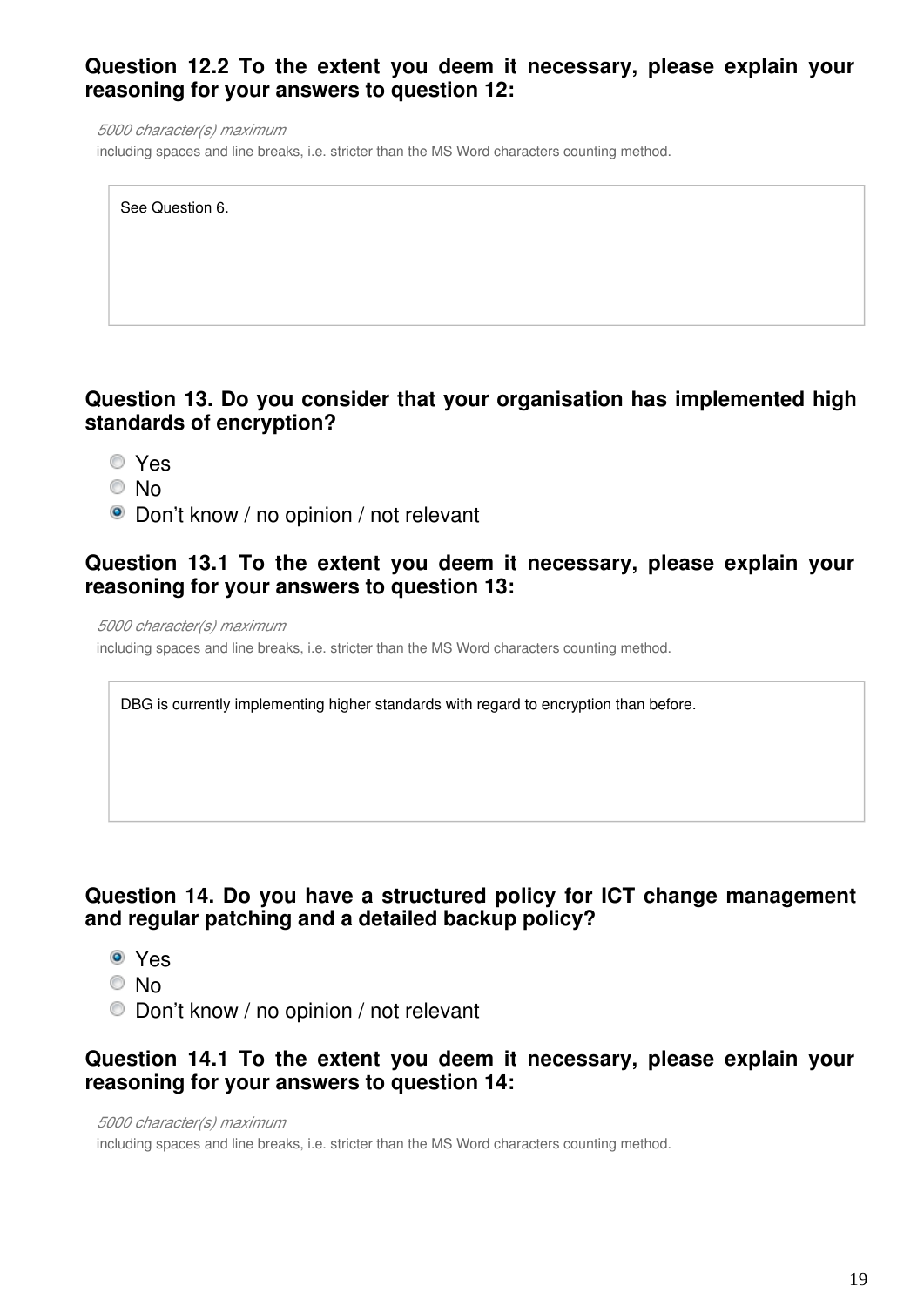**Question 15. Do you consider that your organisation has established and implemented security measures to manage and mitigate ICT and security risks (e.g. organisation and governance, logical security, physical security, ICT operations security, security monitoring, information security reviews, assessment and testing, and/or information security training and awareness measures)?**

- Yes
- © No
- Don't know / no opinion / not relevant

**Question 15.1 To the extent you deem it necessary, please explain your reasoning for your answers to question 15 and for which measures legal clarity and simplification would be needed:**

*5000 character(s) maximum*

including spaces and line breaks, i.e. stricter than the MS Word characters counting method.

**Question 16. On average, how quickly do you restore systems after ICT incidents, in particular after a serious/major cyber-attack? Are there any differences in that respect based on where the impact was (impact on the availability, confidentiality or rather the integrity of data)? To the extent you deem it necessary, please specify and explain.**

*5000 character(s) maximum*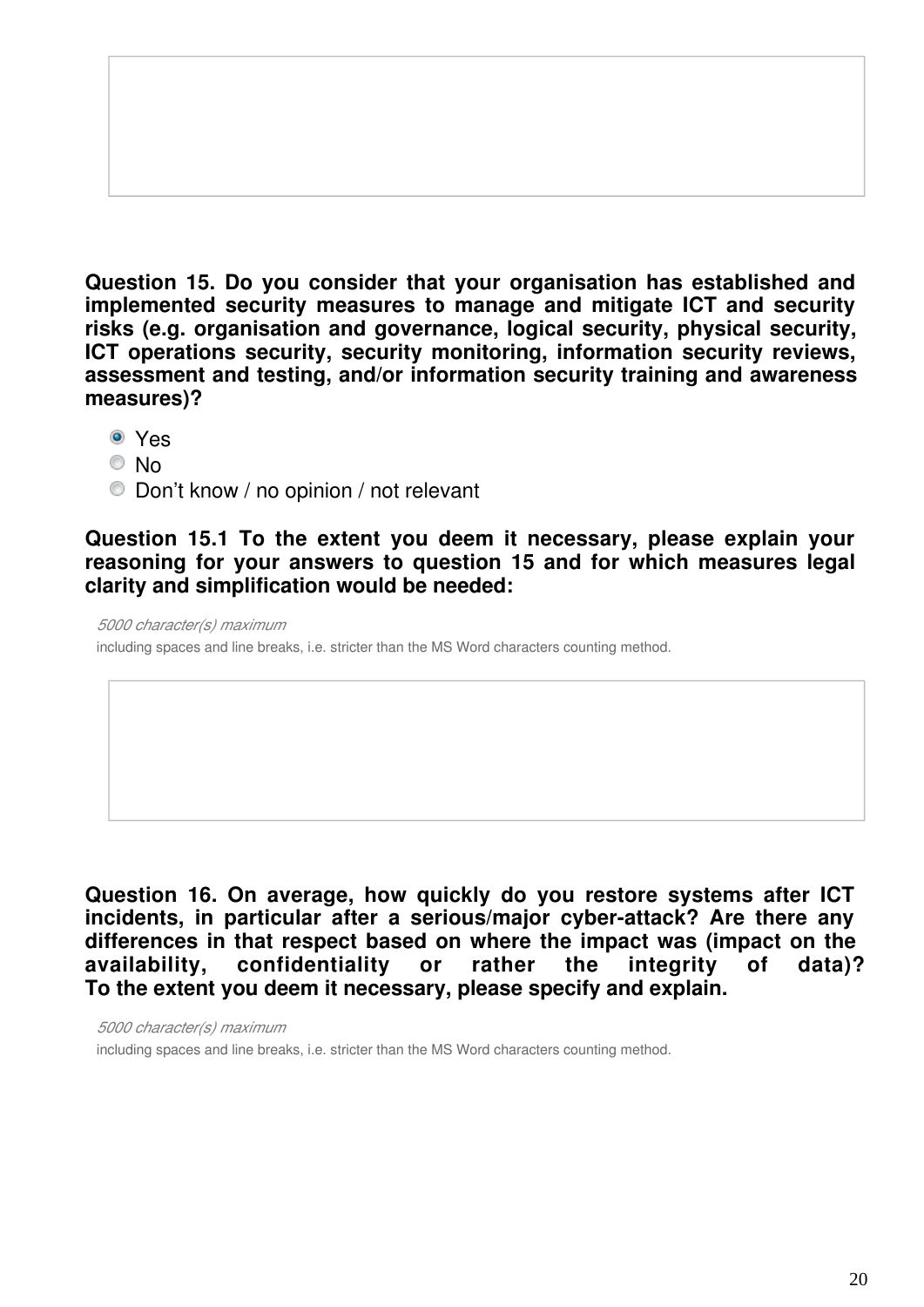**Question 17. Which issues you struggle most with, when trying to ensure a quick restoration of systems and the need to maintain continuity in the delivery of your (critical) business functions?**

|                                                                                                                                                                                         | Yes | <b>No</b> | Don't<br>know /<br>no<br>opinion<br>not<br>relevant |
|-----------------------------------------------------------------------------------------------------------------------------------------------------------------------------------------|-----|-----------|-----------------------------------------------------|
| Lack of comprehensive business continuity policy and/or recovery plans                                                                                                                  |     |           | $\bullet$                                           |
| Difficulties to keep critical/ core business operations running and avoid<br>shutting down completely                                                                                   |     |           |                                                     |
| Internal coordination issues (i.e. within your organisation) in the effective<br>deployment of business continuity and recovery measures                                                |     |           |                                                     |
| Lack of common contingency, response, resumption/recovery plans for<br>cyber security scenarios - when more financial actors in your particular<br>ecosystem are impacted               |     |           |                                                     |
| No ex-ante determination of the precise required capacities allowing the<br>continuous availability of the system                                                                       |     |           |                                                     |
| Difficulties of the response teams to effectively engage with all relevant (i.e.<br>business lines) teams in your organisation to perform any needed mitigation<br>and recovery actions |     |           |                                                     |
| Difficulty to isolate and disable affected information systems                                                                                                                          |     | C         |                                                     |

**Question 17.1 Is there any other issue you struggle with, when trying to ensure a quick restoration of systems and the need to maintain continuity in the delivery of your (critical) business functions? Please specify which one(s) and explain your reasoning:**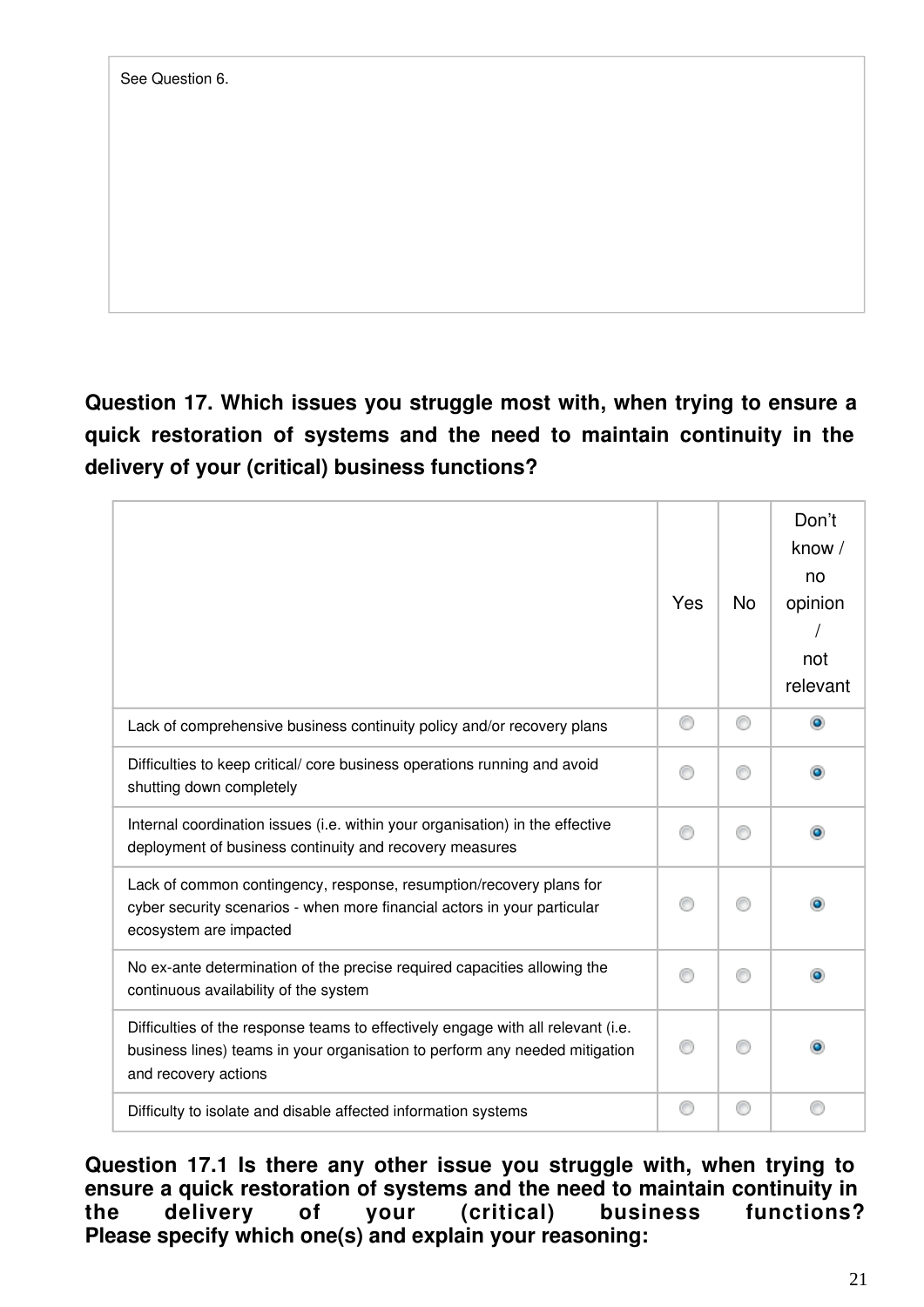### **Question 17.2 To the extent you deem it necessary, please explain your reasoning for your answers to question 17:**

*5000 character(s) maximum*

including spaces and line breaks, i.e. stricter than the MS Word characters counting method.

See Question 6.

### **Question 18. What are your views on having in the legislation a specific duration for the Recovery Time Objective (RTO) and having references to a**  Recovery **Point** Objective (RPO)? **To the extent you deem it necessary, please specify and explain.**

*5000 character(s) maximum*

including spaces and line breaks, i.e. stricter than the MS Word characters counting method.

As Deutsche Börse Group consists of different entities offering different services and using various ICT systems, we are aware of the complexity in the financial industry. Hence, we think that the definition of such rules on a general level and in an adequate manner would be difficult to achieve. Therefore, we would recommend that legislation could define non-binding RTO and RPO durations as general guidelines and only foresee requirements to uphold the functionality within specific contexts. Nonetheless, if a cross-sectoral framework for digital operational resilience would be considered on the EU level, the specifics should be aligned with other regulatory requirements for the financial sector (e.g. MiFID II / MiFIR, EMIR and associated technical standards), which also contain operational resilience requirements.

**Question 19. Through which activities or measures do you incorporate lessons post-incidents and how do you enhance the cyber security awareness within your organisation?**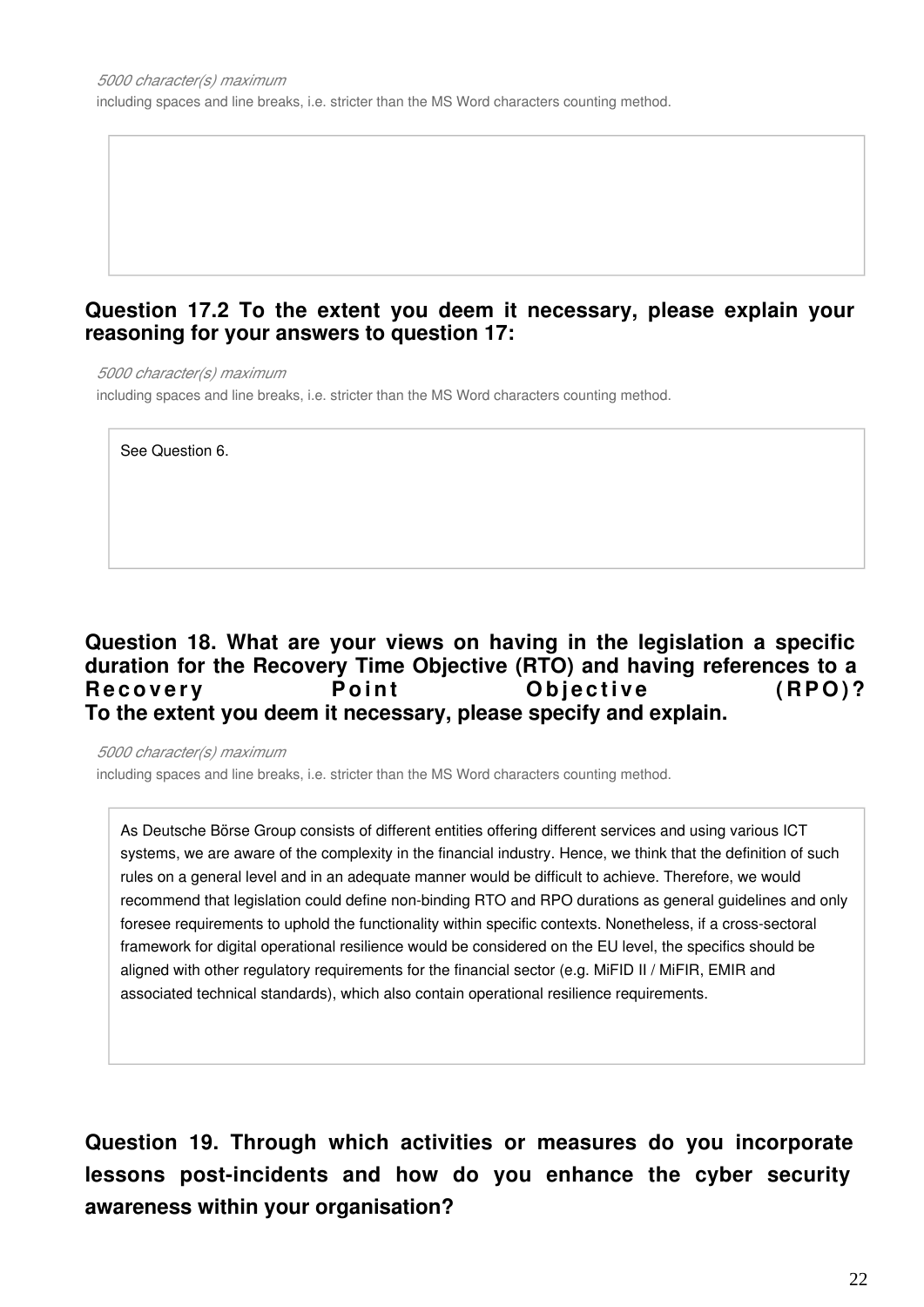|                                                                                                                                                                                                   | Yes       | No | Don't<br>know /<br>no<br>opinion<br>not<br>relevant |
|---------------------------------------------------------------------------------------------------------------------------------------------------------------------------------------------------|-----------|----|-----------------------------------------------------|
| Do you promote staff education on ICT and security risk through regular<br>information sessions and/or trainings for employees?                                                                   | $\bullet$ |    |                                                     |
| Do you regularly organise dedicated trainings for the Board members and<br>senior management?                                                                                                     |           | ⋒  |                                                     |
| Do you receive from the Board all the support you need for implementing<br>effective cyber incident response and recovery improvement programs?                                                   |           |    |                                                     |
| Do you make sure that the root causes are identified and eliminated to<br>prevent the occurrence of repeated incidents? Do you conduct ex post root<br>cause analysis of cybersecurity incidents? |           | ⋒  |                                                     |

#### **Question 19.1 Is there any other activity or measures through which you incorporate lessons post-incidents, or ways to enhance the cyber security**  awareness within your organisation? **Please specify which one(s) and explain your reasoning:**

*5000 character(s) maximum*

including spaces and line breaks, i.e. stricter than the MS Word characters counting method.

# **Question 19.2 To the extent you deem it necessary, please explain your reasoning for your answers to question 19:**

*5000 character(s) maximum*

including spaces and line breaks, i.e. stricter than the MS Word characters counting method.

# **2.2 ICT and security incident reporting requirements**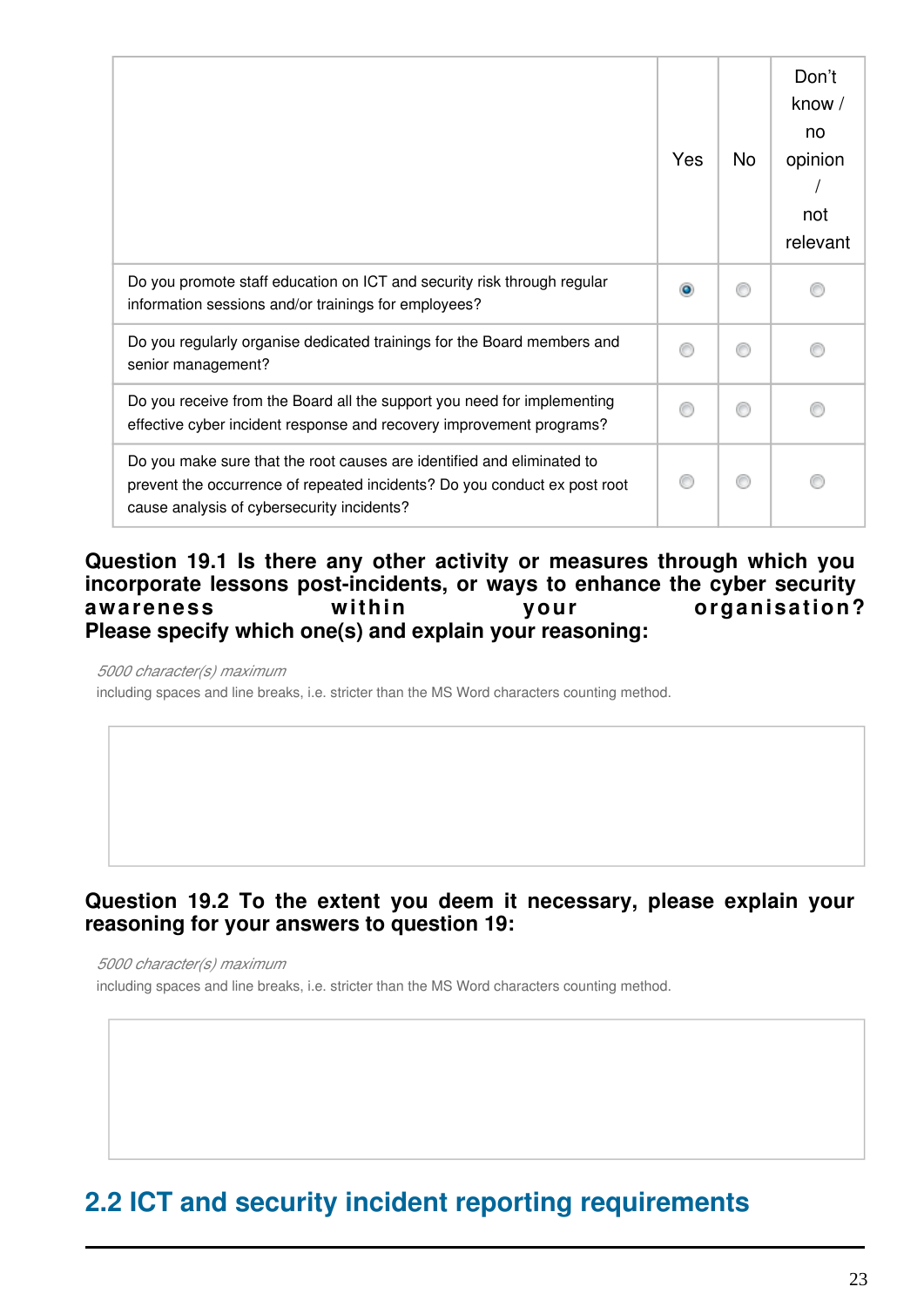The ESAs advise the Commission to consider a comprehensive, harmonised system of ICT incident reporting requirements for the financial sector. This should be designed to enable financial entities to report accurate and timely information to competent authorities, in order to allow firms and authorities to properly log, monitor, analyse and adequately respond to ICT and security risks and mitigate fraud. The ESAs propose that templates, taxonomy and timeframes should be standardised where possible. Finally, the relationship with existing incident reporting requirements, e.g. under the Payment Services Directive (PSD2) or Central Securities Depositories Regulation (CSDR), as well as under the NIS Directive and GDPR, should be clarified.

# **Question 20. Is your organisation currently subject to ICT and security incident reporting requirements?**

- Yes
- © No
- Don't know / no opinion / not relevant

#### **Question 20.1 To the extent you deem it necessary, please explain your reasoning for your answers to question 20:**

*5000 character(s) maximum*

including spaces and line breaks, i.e. stricter than the MS Word characters counting method.

As already indicated, due to the specific structure within DBG, the security incident reporting requirements are depending on the specific entity and the services offered.

Relevant requirements can be found for example in

- Art. 23 (3) (EU) Commission Delegated Regulation 2017/584 (relevant for trading venues);
- Art. 45 (6) 2 (EU) Regulation 909/2014 (relevant for central securities depositories);
- Art. 75 (9) (EU) Commission Delegated Regulation 2017/392 (relevant for central securities depositories);
- Art.7 and 9 (4) (EU) Commission Delegated Regulation 2017/571 (relevant for data reporting service providers);
- § 8b (4) BSI Act in connection with § 7 (1) 1. KRITIS ordinance;
- Art. 33 (1) GDPR

As a general remark, it would be preferable if future rules could be more detailed, would incorporate common standards and share the same taxonomy.

#### **Question 21. Do you agree that a comprehensive and harmonised EU-wide system of ICT and security incident reporting should be designed for all financial entities?**

- Yes
- No
- Don't know / no opinion / not relevant

#### **Question 21.1 To the extent you deem it necessary, please explain your reasoning for your answers to question 21:**

*5000 character(s) maximum*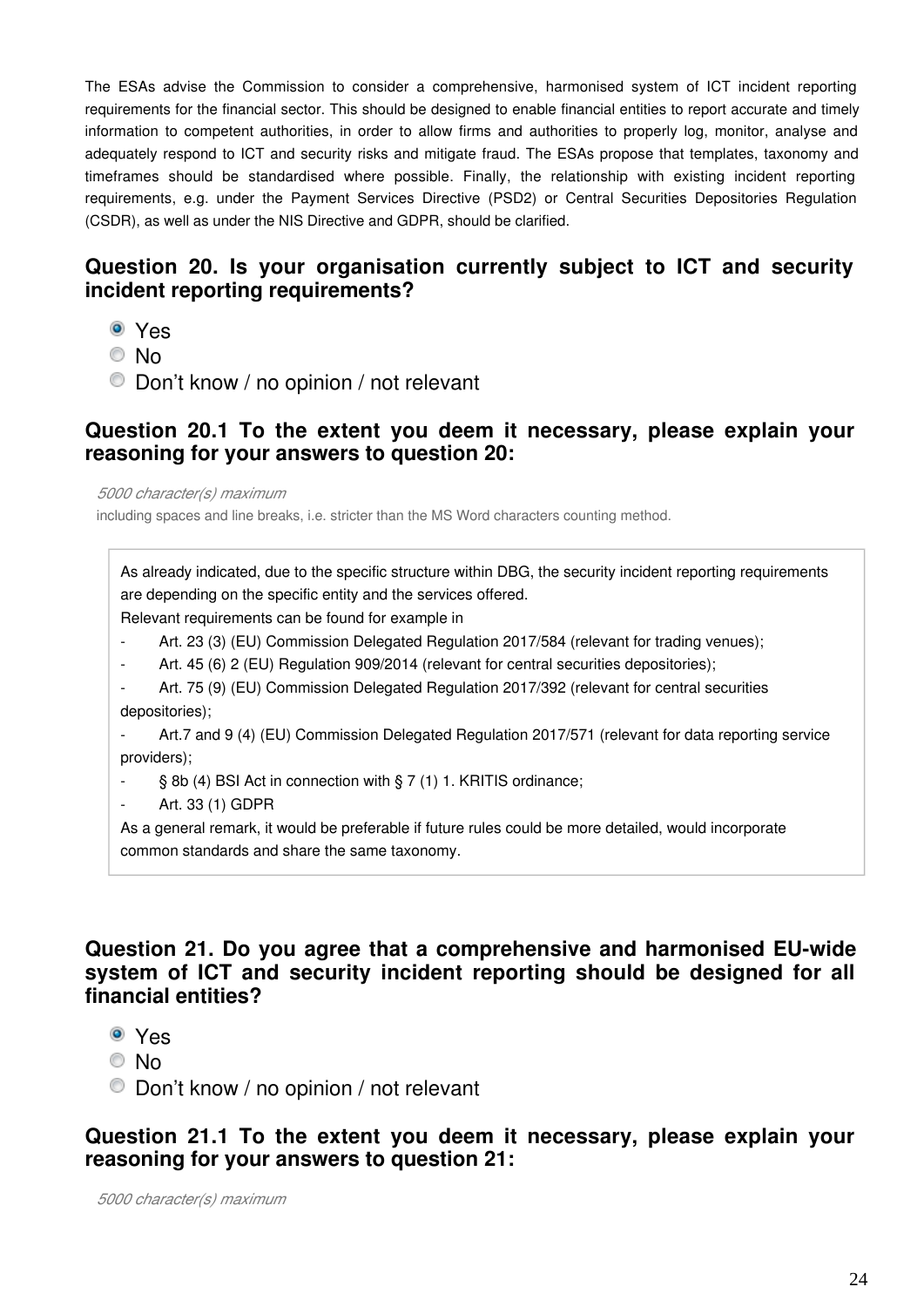We would support such a system, if it would make ICT and security incidents more comparable and would help to identify issues, gaps and flaws. At the same time, it should be ensured that a comprehensive and harmonised EU-wide system of ICT and security incident reporting reflects the specific requirements of the different areas of the financial industry covered, to be proportionate.

# **Question 22. If the answer to question 21) is yes, please explain which of the following elements should be harmonised?**

|                                  | Yes | <b>No</b> | Don't know /<br>no opinion /<br>not relevant |
|----------------------------------|-----|-----------|----------------------------------------------|
| Taxonomy of reportable incidents |     |           |                                              |
| Reporting templates              | ۰   |           |                                              |
| Reporting timeframe              | ۰   |           |                                              |
| Materiality thresholds           |     |           |                                              |

#### **Question 22.1 Is there any other element that should be harmonised in the EU-wide system of ICT incident reporting? Please specify which one(s) and explain your reasoning:**

*5000 character(s) maximum*

including spaces and line breaks, i.e. stricter than the MS Word characters counting method.

# **Question 22.2 To the extent you deem it necessary, please explain your reasoning for your answers to question 22:**

*5000 character(s) maximum*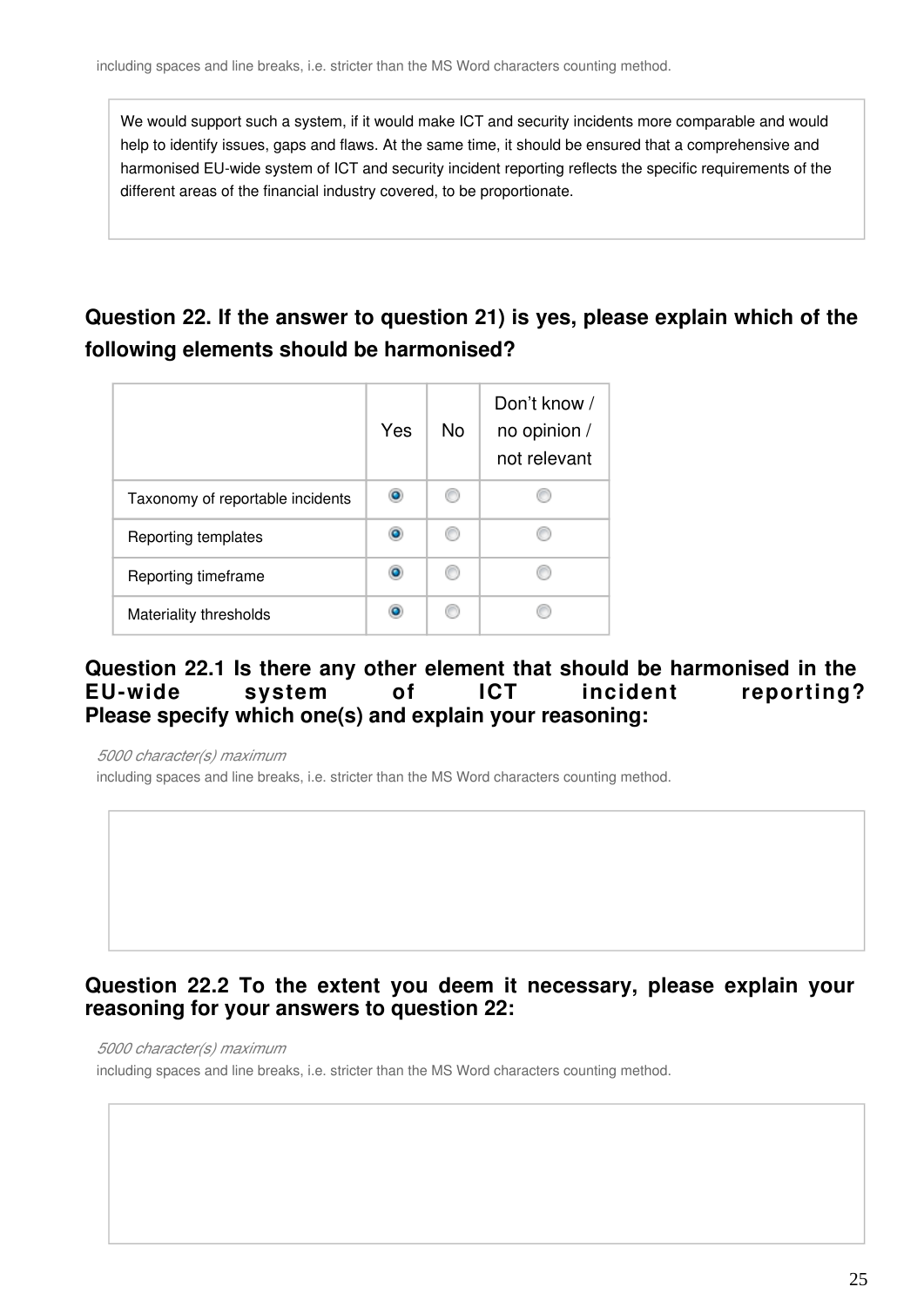**Question 23. What level of detail would be required for the ICT and security incident reporting? Please elaborate on the information you find useful to report on, and what may be considered as unnecessary. To the extent you deem it necessary, please specify and explain.**

*5000 character(s) maximum*

including spaces and line breaks, i.e. stricter than the MS Word characters counting method.

As there will be a range of types of entities that will be covered by respective legislation, the level of details regarding ICT and security incident reporting should be rather low.

### **Question 24. Should all incidents be within the scope of reporting, or should materiality thresholds be considered, whereby minor incidents would have to be logged and addressed by the entity but still remain unreported to the competent authority?**

- Yes
- ® No
- Don't know / no opinion / not relevant

# **Question 24.1 To the extent you deem it necessary, please explain your reasoning for your answers to question 24:**

*5000 character(s) maximum*

including spaces and line breaks, i.e. stricter than the MS Word characters counting method.

From a security perspective, it would be beneficial to report as much incidents as possible to enclose their potential effects. However, we do not think that all incidents should be within the scope of reporting, as it could be unproportionally burdensome for the reporting entities to report any incident in a complete and harmonized manner. Thus, without carefully designed materiality thresholds, the provision of reports would become disproportionate.

**Question 25. Which governance elements around ICT and security incident reporting would be needed? To which national competent authorities should**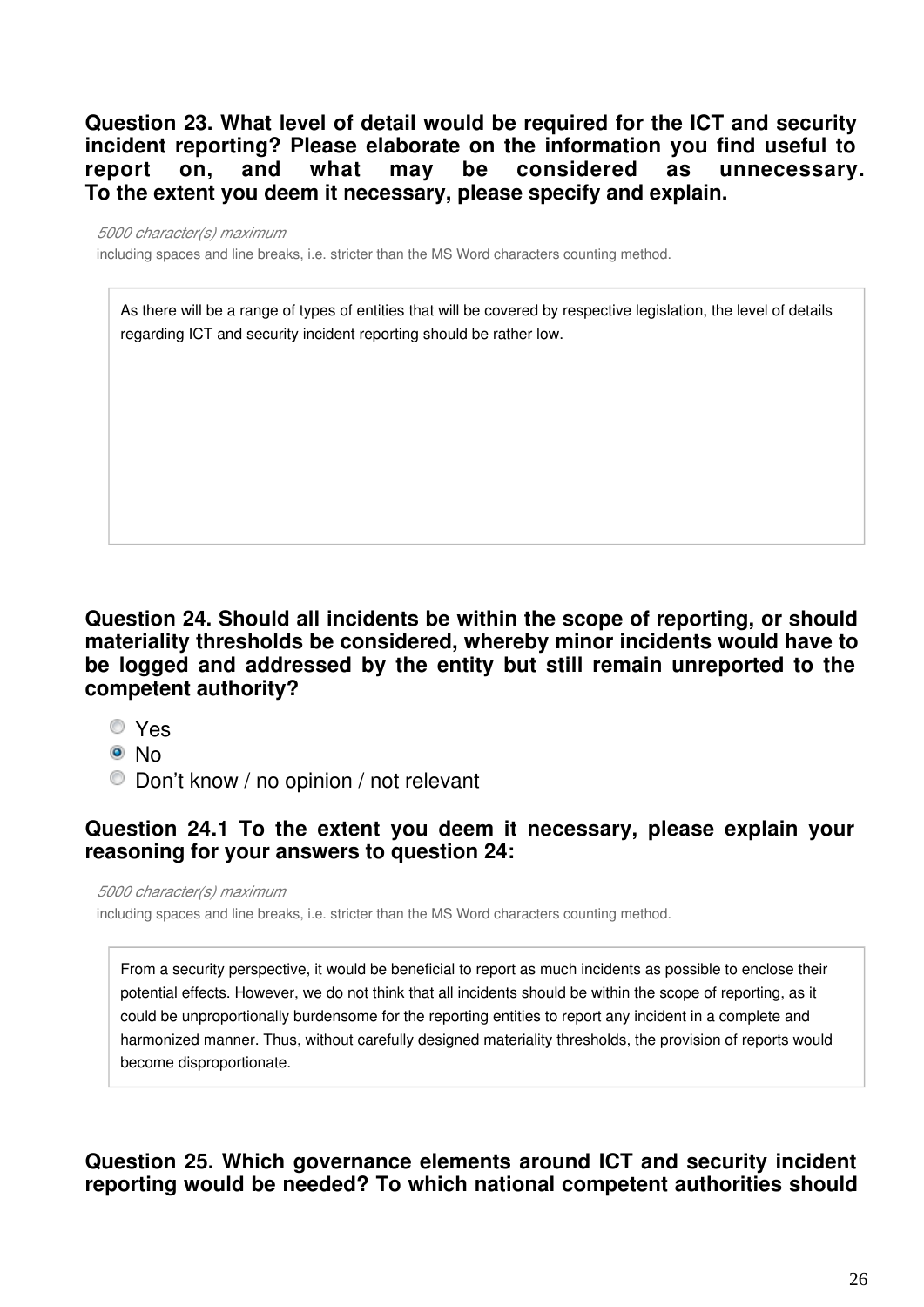# **ICT and security incidents be reported or should there be one single authority acting as an EU central hub/database? To the extent you deem it necessary, please specify and explain.**

*5000 character(s) maximum*

including spaces and line breaks, i.e. stricter than the MS Word characters counting method.

We think that it would make sense in terms of subsidiarity, clarity, quality of the data collection and knowledge as well as experience to share the responsibilities between the NCAs and a central hub /database. NCAs could collect the information and ensure the data quality by pre-checking the information, before handling them over to the central database, which would then further process and analyse the data and share the results respectively.

### **Question 26. Should a standing mechanism to exchange incident reports among national competent authorities be set up?**

- Yes
- © No
- Don't know / no opinion / not relevant

#### **Question 26.1 To the extent you deem it necessary, please explain your reasoning for your answers to question 26:**

*5000 character(s) maximum*

including spaces and line breaks, i.e. stricter than the MS Word characters counting method.

If a central EU hub would be created to analyze the information collected by the NCAs, it would be beneficial to share the results among them (see answer to Q25).

# **Question 27. What factors or requirements may currently hinder cross-border cooperation and information exchange on ICT and security incidents? To the extent you deem it necessary, please specify and explain.**

*5000 character(s) maximum*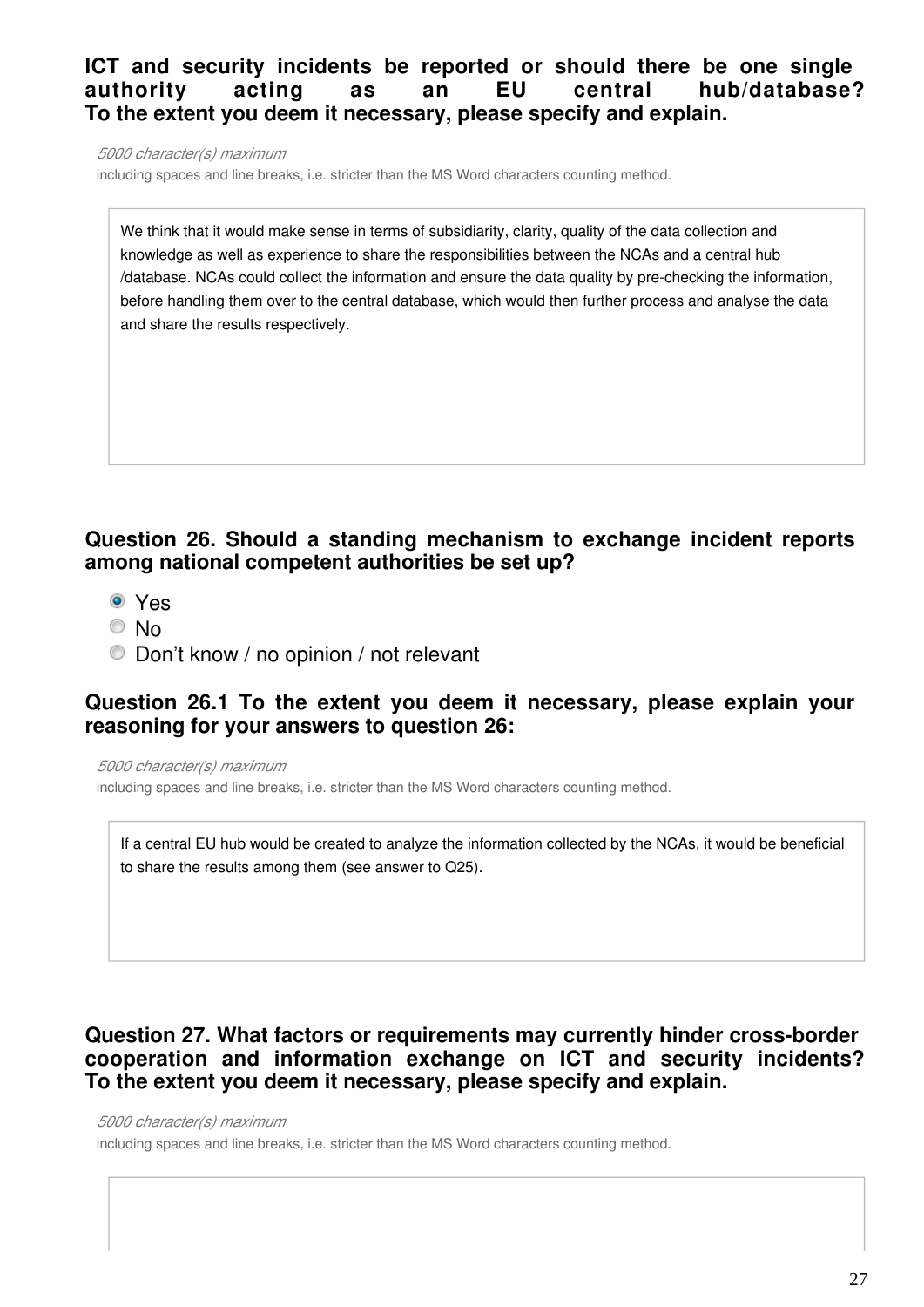# **2.3. Digital operational resilience testing framework**

Financial institutions must regularly assess the effectiveness of their preventive, detection and response capabilities to uncover and address potential vulnerabilities. The ESAs advice identifies several tools to achieve this objective and recommends implementing a multi-stage gradual approach that sets a common denominator amongst all financial entities and raises the bar of the digital operational resilience across the EU financial sector. In the short term, ESAs recommend to focus on prevention, ensuring that entities perform the basic assessment of their cyber vulnerabilities. In the medium-longer term, the ESAs suggest developing a coherent cyber resilience testing framework across the EU financial sectors, together with setting-up of a common set of guidance that could lead to the mutual acceptance /recognition of the test results across the EU supervisory community.

In general, a digital resilience testing can be a highly effective tool to uncover aspects of ICT and security policy that are lacking, to provide real-life feedback on some routes most at risk into the entity's systems and networks, as well as to raise awareness on ICT security and resilience within the financial entity. It can also facilitate the creation of a single market for intelligence and test providers.

If different EU regulatory driven testing frameworks emerge across Member States, financial entities are potentially faced with increased costs and duplication of work. Facilitation, synchronisation and EU-wide cooperation would thus be advisable.

# **Question 28. Is your organisation currently subject to any ICT and security testing requirements?**

- Yes
- © No
- Don't know / no opinion / not relevant

### **Question 28.1 Do you face any issues with overlapping or diverging obligations?**

- Yes
- © No
- Don't know / no opinion / not relevant

#### **Question 28.2 Do you practice ICT and security testing on a voluntary basis?**

- Yes
- © No
- Don't know / no opinion / not relevant

**Question 28.3 To the extent you deem it necessary, please explain your reasoning for your answers to question 28 (and possible sub-questions):**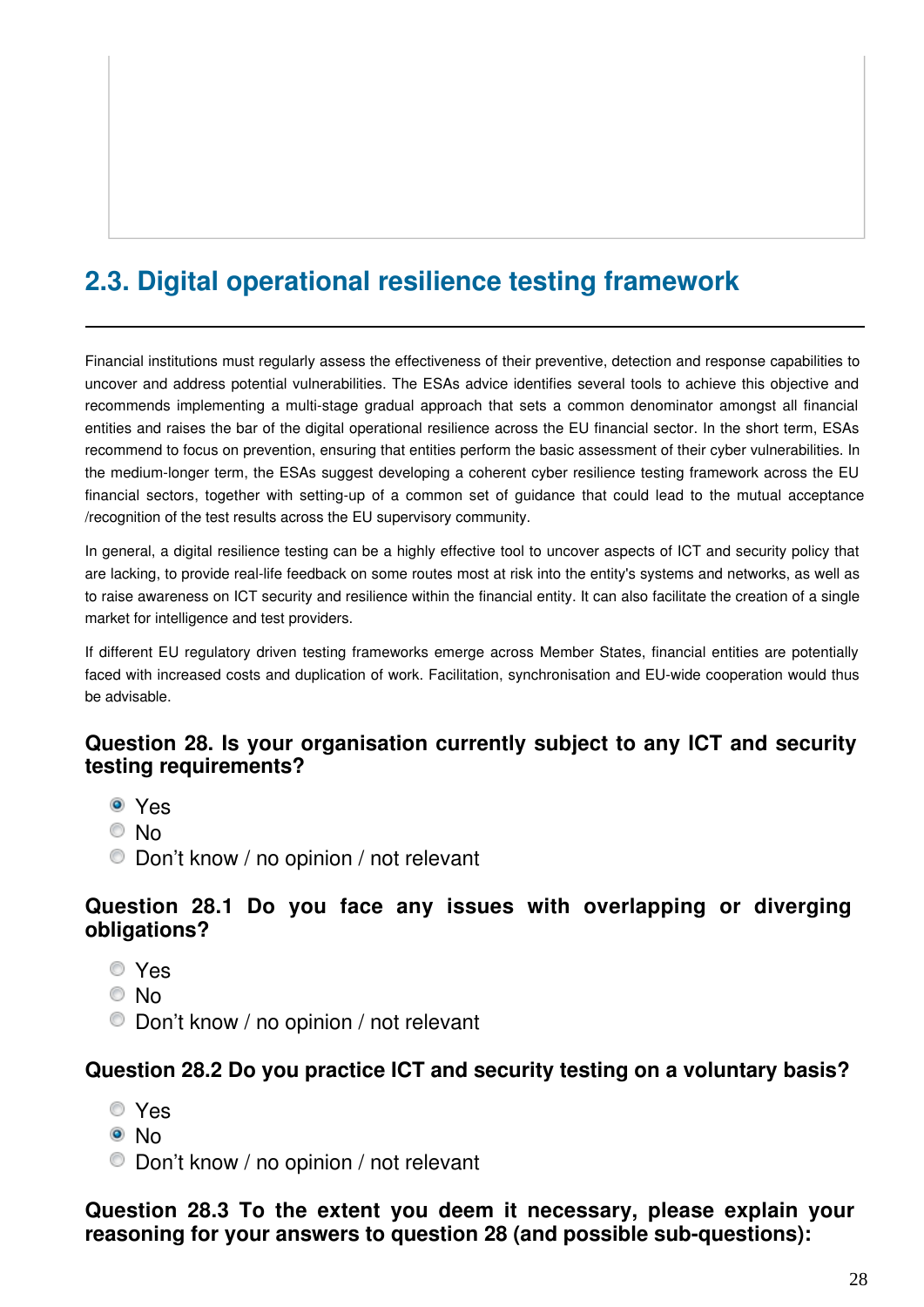including spaces and line breaks, i.e. stricter than the MS Word characters counting method.

With regard to our "application security concept", security testing and penetration testing are required to be documented.

# **Question 29. Should all financial entities be required to perform a baseline testing/assessment of their ICT systems and tools? What could its different elements be?**

|                            | Yes | <b>No</b> | Don't know /<br>no opinion /<br>not relevant |
|----------------------------|-----|-----------|----------------------------------------------|
| Gap analyses?              |     | m         |                                              |
| Compliance reviews?        |     | m         |                                              |
| Vulnerability scans?       |     | m         |                                              |
| Physical security reviews? |     | m         |                                              |
| Source code reviews?       |     |           |                                              |

# **Question 29.1 Is there any other element of a baseline testing/assessment framework that all financial entities should be required to perform? Please specify which one(s) and explain your reasoning:**

*5000 character(s) maximum*

including spaces and line breaks, i.e. stricter than the MS Word characters counting method.

We think that penetration testing would be necessary, as this can uncover additional vulnerabilities, that have not been considered before.

### **Question 29.2 To the extent you deem it necessary, please explain your reasoning for your answers to question 29:**

#### *5000 character(s) maximum*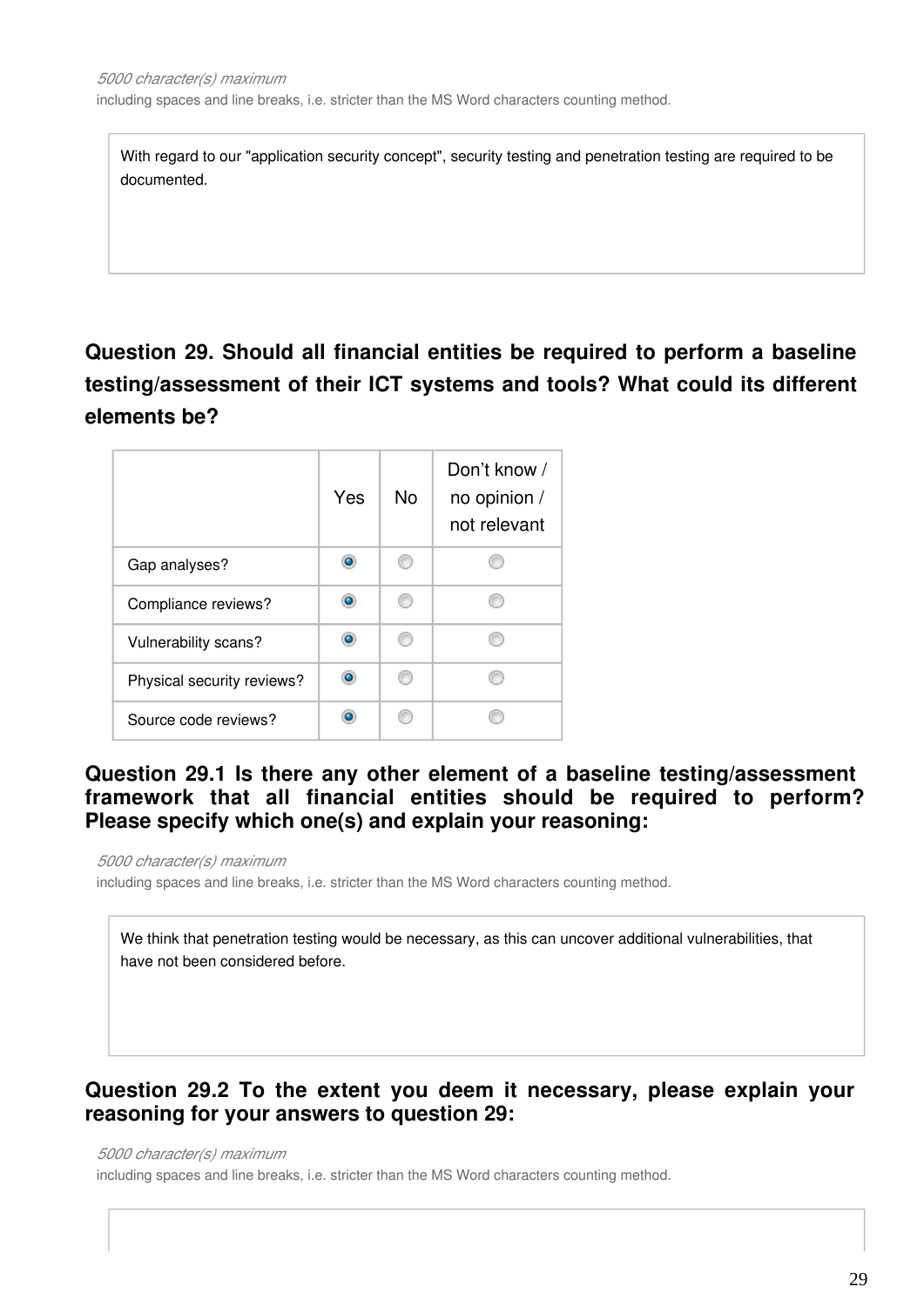**Question 30. For the purpose of being subject to more advanced testing (e.g. threat led penetration testing, TLPT), should financial entities be identified at EU level (or should they be designated by competent authorities) as "significant" on the basis of a combination of criteria such as:**

|                                                                             | Yes | <b>No</b> | Don't know /<br>no opinion /<br>not relevant |
|-----------------------------------------------------------------------------|-----|-----------|----------------------------------------------|
| Proportionality-related factors (i.e. size, type, profile, business model)? |     |           |                                              |
| Impact – related factor (criticality of services provided)?                 |     |           |                                              |
| Financial stability concerns (Systemic importance for the EU)?              |     |           |                                              |

#### **Question 30.1 Are there any other appropriate qualitative or quantitative**  c riteria **channel community and** thresholds? **Please specify which one(s) and explain your reasoning:**

*5000 character(s) maximum*

including spaces and line breaks, i.e. stricter than the MS Word characters counting method.

# **Question 30.2 To the extent you deem it necessary, please explain your reasoning for your answers to question 30:**

*5000 character(s) maximum*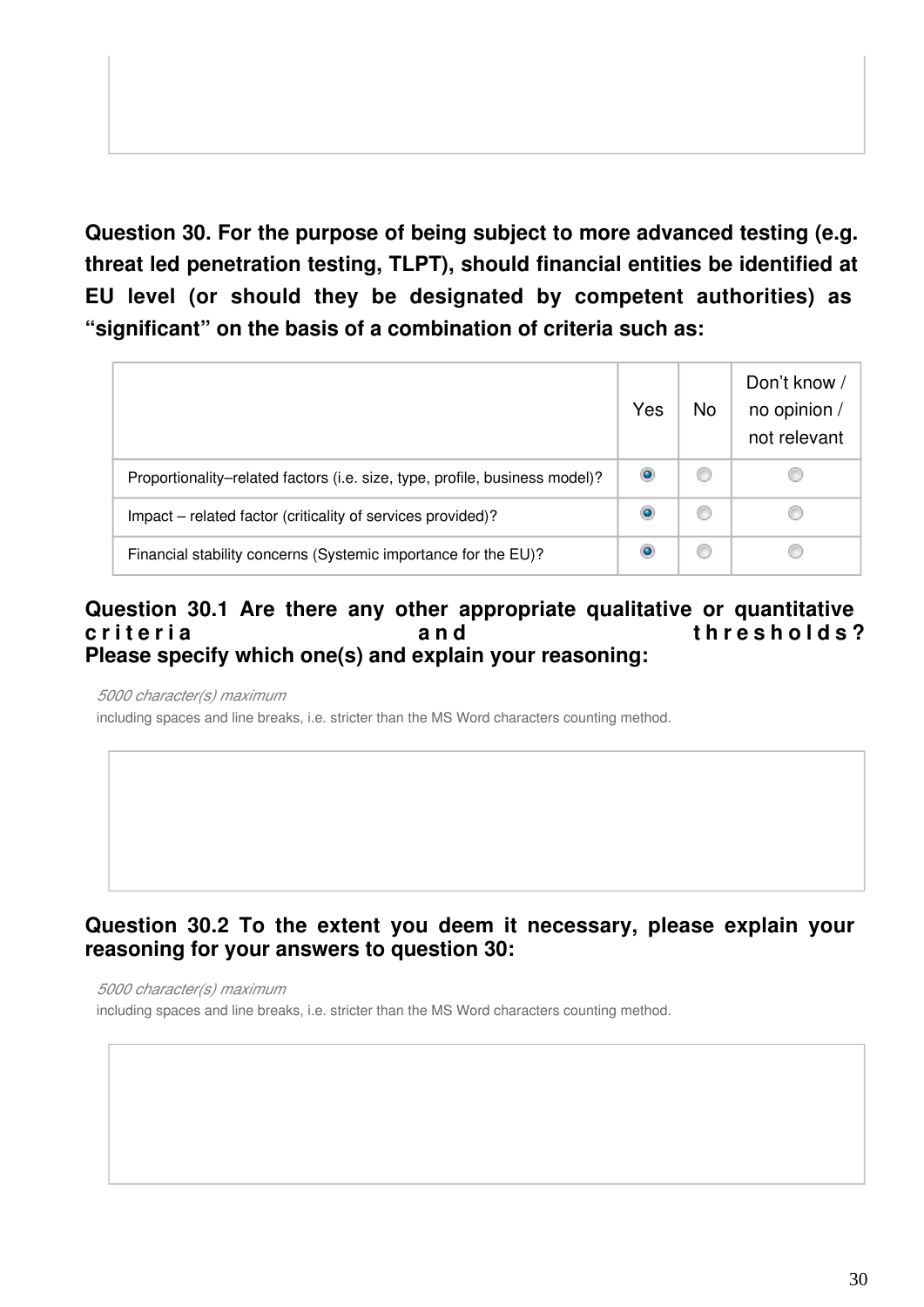**Question 31. In case of more advanced testing (e.g. TLPT), should the following apply?**

|                                                                                                                                                                                                                             | Yes            | <b>No</b> | Don't<br>know /<br>no<br>opinion<br>not<br>relevant |
|-----------------------------------------------------------------------------------------------------------------------------------------------------------------------------------------------------------------------------|----------------|-----------|-----------------------------------------------------|
| Should it be run on all functions?                                                                                                                                                                                          | $\circledcirc$ | ◎         |                                                     |
| Should it be focused on live production systems?                                                                                                                                                                            | $\bullet$      | ⊙         |                                                     |
| To deal with the issue of concentration of expertise in case of testing<br>experts, should financial entities employ their own (internal) experts that are<br>operationally independent in respect of the tested functions? |                | $\bullet$ |                                                     |
| Should testers be certified, based on recognised international standards?                                                                                                                                                   | $\bullet$      | ⊙         | ⊙                                                   |
| Should tests run outside the Union be recognised as equivalent if using the<br>same parameters (and thus be held valid for EU regulatory purposes)?                                                                         |                | $\bullet$ |                                                     |
| Should there be one testing framework applicable across the Union? Would<br>TIBER-EU be a good model?                                                                                                                       |                | ∩         |                                                     |
| Should the ESAs be directly involved in developing a harmonised testing<br>framework (e.g. by issuing guidelines, ensuring coordination)? Do you see a<br>role for other EU bodies such as the ECB/SSM, ENISA or ESRB?      |                |           |                                                     |
| Should more advanced testing (e.g. threat led penetration testing) be<br>compulsory?                                                                                                                                        |                |           |                                                     |

# **Question 31.2 To the extent you deem it necessary, please explain your reasoning for your answers to question 31:**

*5000 character(s) maximum*

including spaces and line breaks, i.e. stricter than the MS Word characters counting method.

We think it would be beneficial if more advanced testing would focus on live production systems, but also test systems could be considered.

# **Question 32. What would be the most efficient frequency of running such more advanced testing given their time and resource implications?**

**Every six months**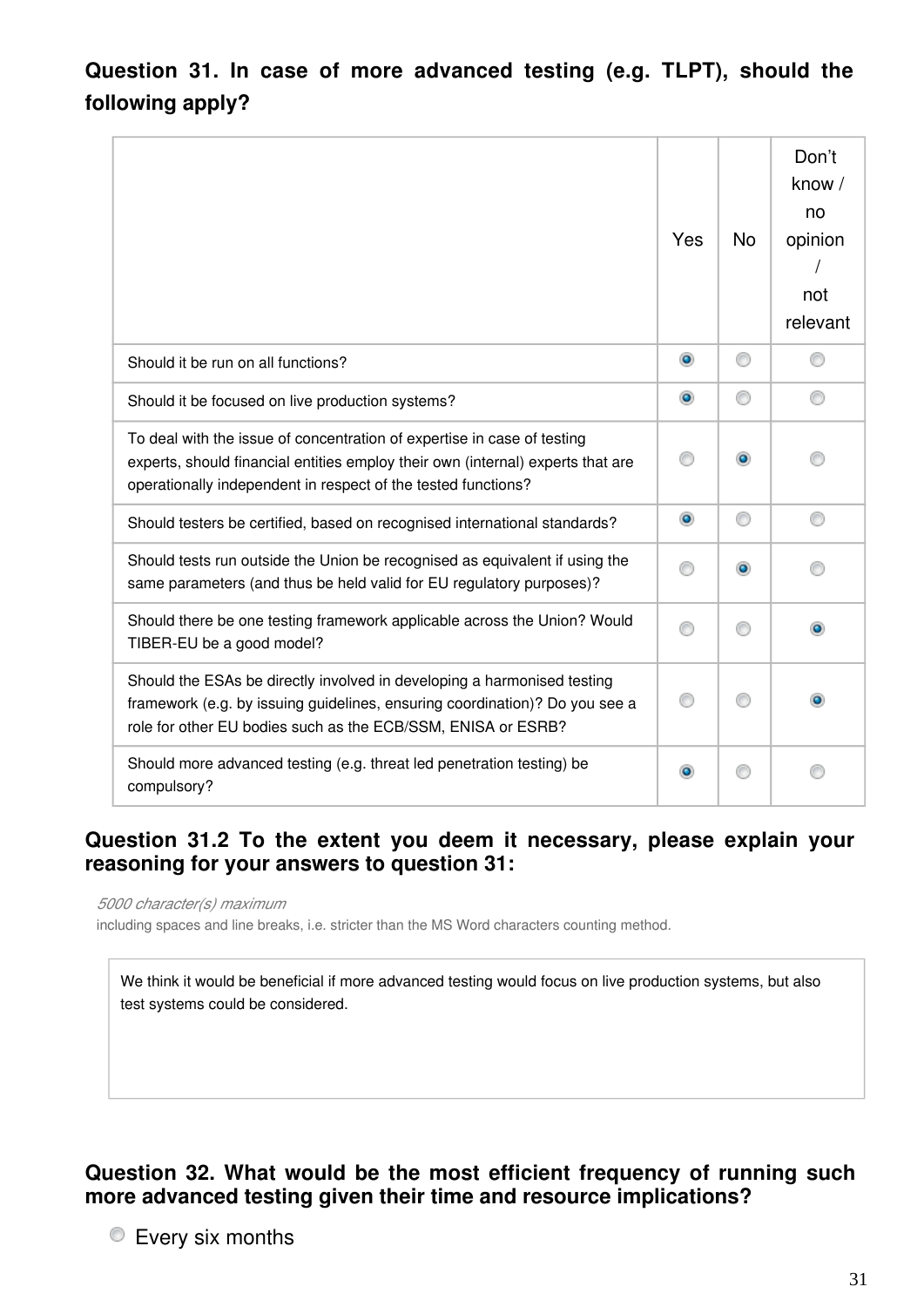- Every year
- $\bullet$  Once every three years
- <sup>O</sup> Other

# **Question 32.1 To the extent you deem it necessary, please explain your reasoning for your answer to question 32:**

#### *5000 character(s) maximum*

including spaces and line breaks, i.e. stricter than the MS Word characters counting method.

**Question 33. The updates that financial entities make based on the results of the digital operational testing can act as a catalyst for more cyber resilience and thus contribute to overall financial stability. Which of the following elements could have a prudential impact?**

|                                                          | Yes | <b>No</b> | Don't know /<br>no opinion /<br>not relevant |
|----------------------------------------------------------|-----|-----------|----------------------------------------------|
| The baseline testing/assessment tools (see question 29)? |     |           |                                              |
| More advanced testing (e.g. TLPT)?                       | ۰   |           |                                              |

# **Question 33.1 Is there any other element that could have a prudential impact? Please specify which one(s) and explain your reasoning:**

*5000 character(s) maximum*

including spaces and line breaks, i.e. stricter than the MS Word characters counting method.

# **Question 33.2 To the extent you deem it necessary, please explain your reasoning for your answers to question 33:**

*5000 character(s) maximum*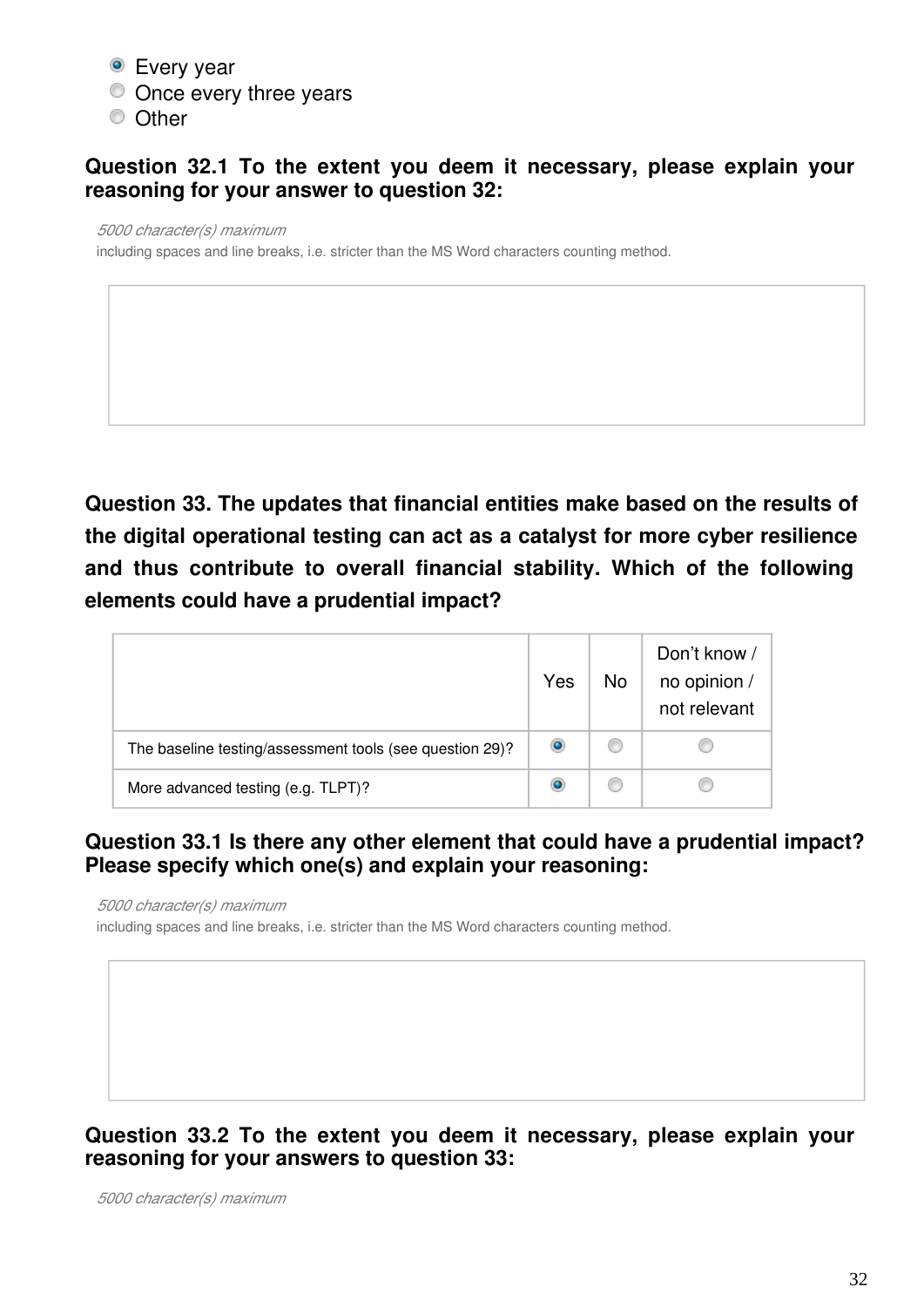# **2.4. Addressing third party risk: Oversight of third party providers (including outsourcing)**

Financial entities use third party ICT service providers to outsource a large number of their activities. While this brings significant opportunities, it may also create new risks for financial entities and specifically may relocate existing operational, ICT, security, governance and reputational risks to third party technology providers. Furthermore, it can lead to legal and compliance issues, to name just a few, that can originate at the third party or derive from ICT and security vulnerabilities within the third party.

A set of general principles should be available in the legal framework to orient different financial institutions in their setup and management of contractual arrangements with third party providers, also enabling a better overview of risks stemming from third parties and any subsequent chain of outsourcing.

The widespread use of ICT third party providers can also lead to concentration risk in the availability of ICT third party providers, their substitutability and in the portability of data between them. This can impair financial stability. Some ICT third party providers are globally active, so concentration risks - together with other risks such as location of data further increase. That is even more so in the current context of regulatory fragmentation.

The ESAs recommend establishing an appropriate third party oversight framework to address the need of a better monitoring of such risks posed by ICT third party providers. The framework should set out criteria for identifying the critical nature of the ICT third party providers, define the extent of the activities that are subject to the framework and designate the authority responsible to carry out the oversight.

### **Question 34. What are the most prominent categories of ICT third party providers which your organisation uses? To the extent you deem it necessary, please specify and explain.**

*5000 character(s) maximum*

including spaces and line breaks, i.e. stricter than the MS Word characters counting method.

Deutsche Börse Group uses various ICT third party providers along its value chain, which are offering a variety of services (e.g. providers of data center, cloud service providers, providers of traditional soft and hardware). Therefore, a prioritization is not possible.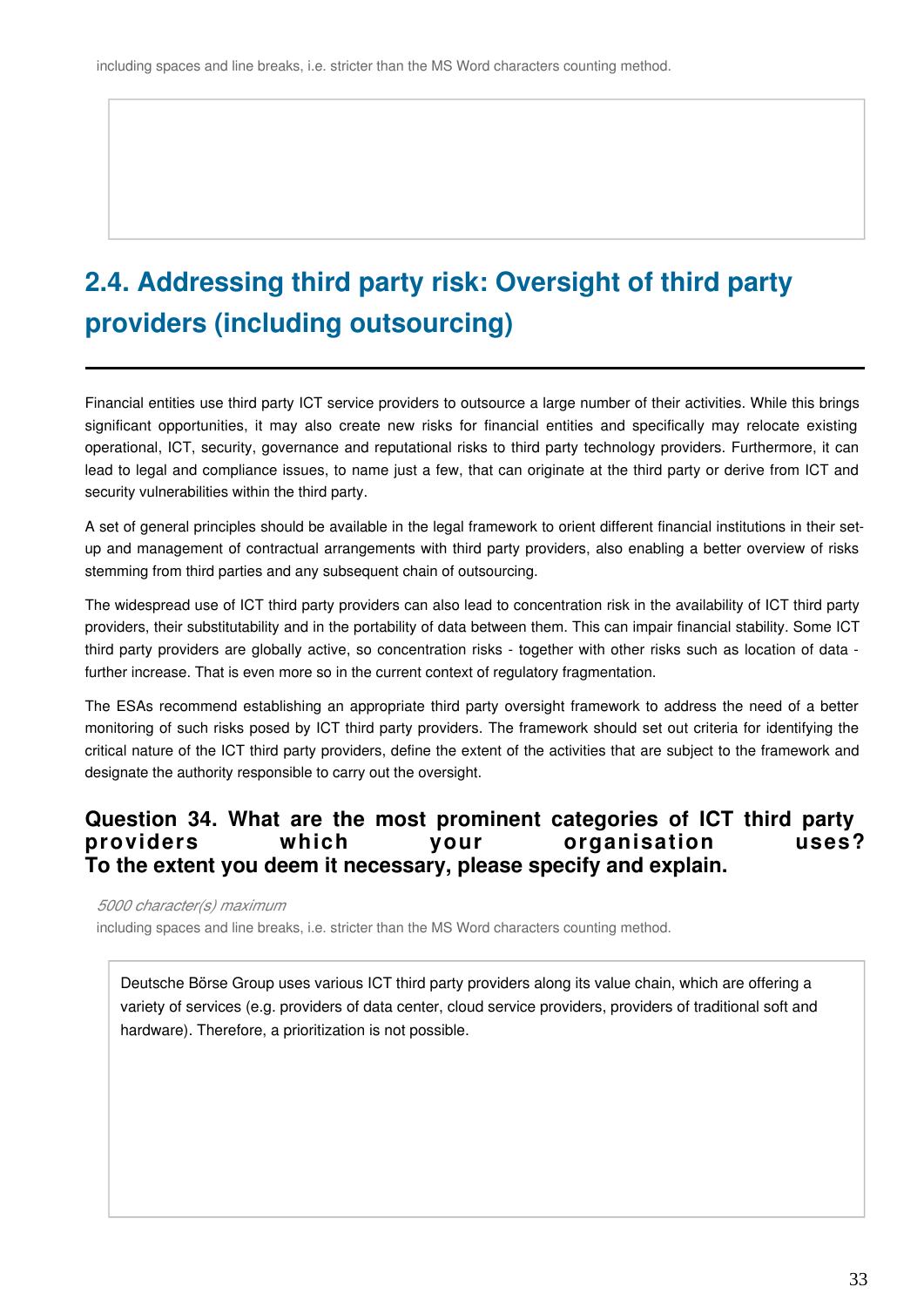**Question 35. Have you experienced difficulties during contractual negotiations between your organisation and any ICT third party providers, specifically with regard to establishing arrangements reflecting the outsourcing requirements of supervisory/regulatory authorities?**

- Yes
- © No
- Don't know / no opinion / not relevant

#### **Question 35.1 To the extent you deem it necessary, please explain your reasoning for your answers to question 35, elaborating on which specific outsourcing requirements were difficult to get reflected in the contract(s):**

*5000 character(s) maximum*

including spaces and line breaks, i.e. stricter than the MS Word characters counting method.

Cloud Service Providers (CSP) offer their highly standardized scalable services to many different clients. Hence, they generally not cater for individual specifics of industries Thus requirements of the financial industry often need CSP verification with CSP inhouse stakeholders. Some requirements of financial institutions are not readily implemented. The contractual requirements thus often do not reflect these requirements and need individual negotiation.

Voluntary minimum standard contractual clauses would establish a clear guideline for CSPs on the implementation of financial institutions requirements in their services and would reduce the burden to negotiate contracts for individual financial institutions.

Experienced difficulties: unrestricted audit rights for regulators, customer and its external auditors subcontracting information and control rights to CSP customer's benefit, information rights, instruction rights, recovery time objectives, post-termination assistance, resolution requirements under BRRD directive, extension of the required rights along outsourcing chains to regulated end-customers.

**Question 36. As part of the Commission's work on Standard Contractual Clauses for cloud arrangements with financial sector entities, which outsourcing requirements best lend themselves for standardisation in voluntary contract clauses between financial entities and ICT third party**  service **providers** (e.a. cloud)? **To the extent you deem it necessary, please specify and explain.**

*5000 character(s) maximum*

including spaces and line breaks, i.e. stricter than the MS Word characters counting method.

We think that voluntary contract clauses, which would address the issues mentioned in Q35, could be highly beneficial and appreciated by the financial industry. If they would be designed in a reasonable way, those clauses could act as the starting point of future negotiations between financial institutions and ICT third party service providers, especially CSPs. Good examples are the Standard Contractual Clauses (SCC) for data transfer between EU and non-EU countries in the area of data protection.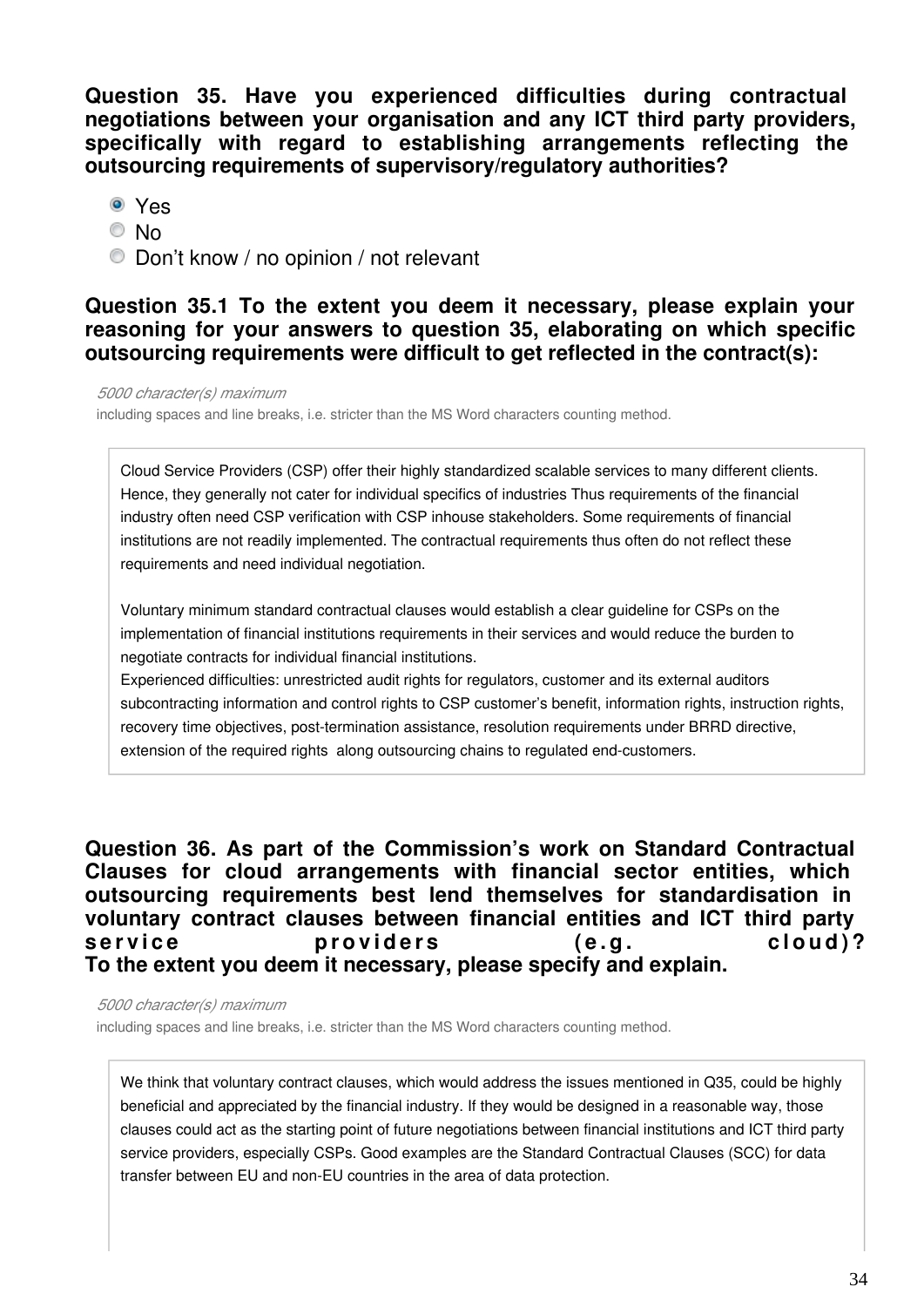# **Question 37. What is your view on the possibility to introduce an oversight framework for ICT third party providers?**

|                                                                                                                                                                                                                                                               | Yes | No | Don't<br>know/<br>no<br>opinion<br>not<br>relevant |
|---------------------------------------------------------------------------------------------------------------------------------------------------------------------------------------------------------------------------------------------------------------|-----|----|----------------------------------------------------|
| Should an oversight framework be established?                                                                                                                                                                                                                 | ◎   | O  |                                                    |
| Should it focus on critical ICT third party providers?                                                                                                                                                                                                        | ⊙   | a  | a                                                  |
| Should "criticality" be based on a set of both qualitative and quantitative<br>thresholds (e.g. concentration, number of customers, size,<br>interconnectedness, substitutability, complexity, etc.)?                                                         |     |    |                                                    |
| Should proportionality play a role in the identification of critical ICT third<br>party providers?                                                                                                                                                            | ⋒   | ⋒  |                                                    |
| Should other related aspects (e.g. data portability, exit strategies and<br>related market practices, fair contractual practices, environmental<br>performance, etc.) be included in the oversight framework?                                                 |     |    |                                                    |
| Should EU and national competent authorities responsible for the prudential<br>or organisational supervision of financial entities carry out the oversight?                                                                                                   |     |    |                                                    |
| Should a collaboration mechanism be established (e.g. within colleges of<br>supervisors where one national competent authority assumes the lead in<br>overseeing a relevant ICT service provider to an entity under its supervision<br>- see e.g. CRD model)? |     |    |                                                    |
| Should the oversight tools be limited to non-binding tools (e.g.<br>recommendations, cross-border cooperation via joint inspections and<br>exchanges of information, onsite reviews, etc.)?                                                                   |     |    |                                                    |
| Should it also include binding tools (such as sanctions or other enforcement<br>actions)?                                                                                                                                                                     |     | ⊙  | ⊙                                                  |

# **Question 37.1 To the extent you deem it necessary, please explain your reasoning for your answers to question 37:**

*5000 character(s) maximum*

 $\sqrt{ }$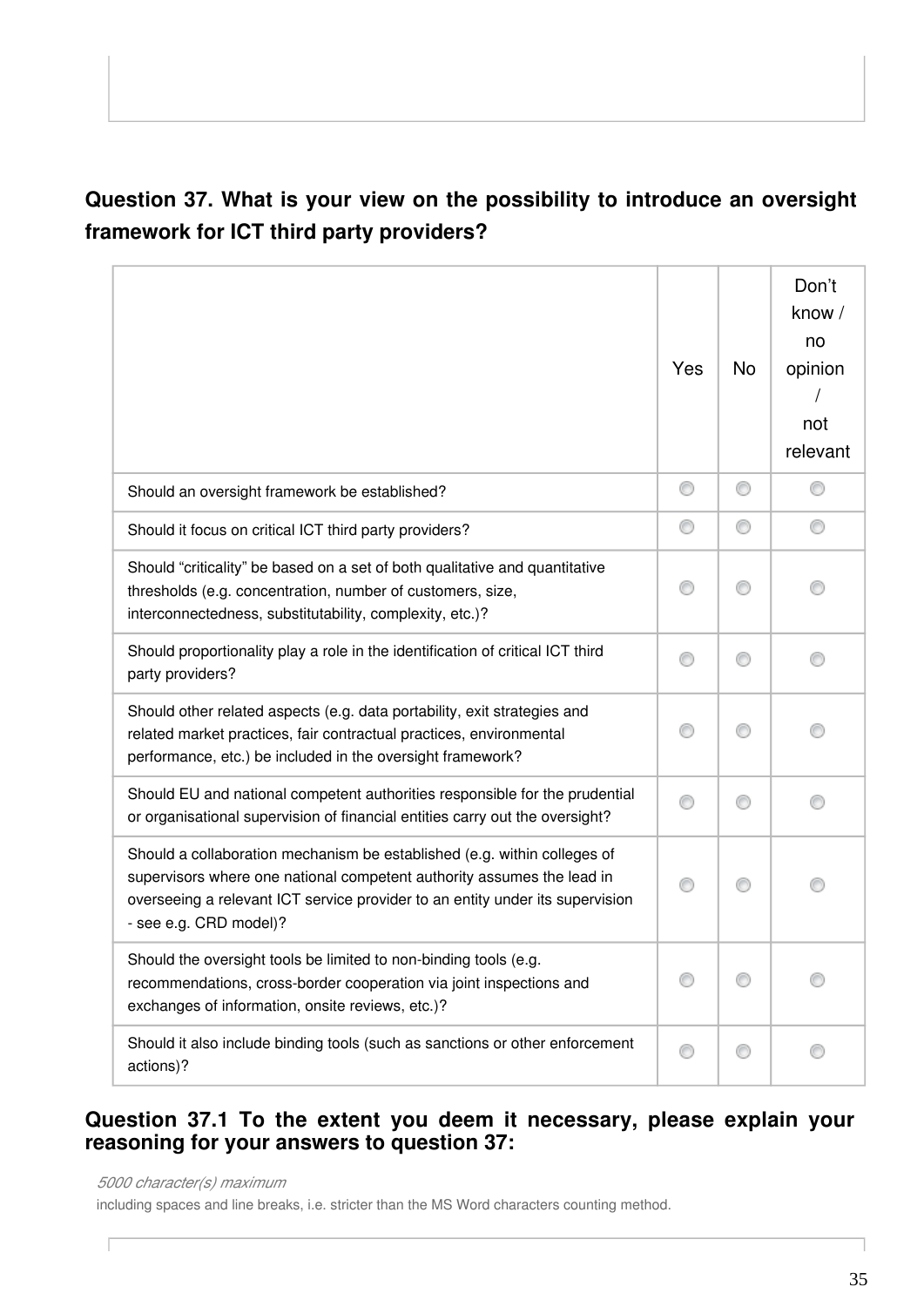If a EU framework is considered, the principles of subsidiarity and proportionality should be respected.

The here presented criteria defining "criticality" are rather vague (concentration, number of customers…). Further details would be needed to assess any oversight framework properly.

A new strict oversight framework on EU level, covering all ICT third party providers would be complex and could harm the competitiveness of EU financial institutions, as it could make the outsourcing of services of financial institutions to ICT service providers more difficult.

# **Question 38. What solutions do you consider most appropriate and effective to address concentration risk among ICT third party service providers?**

|                                                                                                                                                                     | Yes | No        | Don't<br>know /<br>no<br>opinion<br>not<br>relevant |
|---------------------------------------------------------------------------------------------------------------------------------------------------------------------|-----|-----------|-----------------------------------------------------|
| Diversification strategies, including a potential mandatory or voluntary<br>rotation mechanism with associated rules to ensure portability (e.g. auditing<br>model) |     |           |                                                     |
| Mandatory multi-provider approach                                                                                                                                   |     | $\bullet$ |                                                     |
| Should limits be set by the legislator or supervisors to tackle the excessive<br>exposure of a financial institution to one or more ICT third party providers?      |     |           |                                                     |

#### **Question 38.1 Is there any other solution that you would consider most appropriate and effective to address concentration risk among ICT third party**  s e r v i c e pro v i d e r s ? **Please specify which one(s) and explain your reasoning:**

*5000 character(s) maximum*

including spaces and line breaks, i.e. stricter than the MS Word characters counting method.

As of today, the European ICT industry is not yet as developed as in other countries, which is not only true for cloud- and software-, but as well as for hardware-services. Therefore, we think that only competition and an innovation friendly regulatory environment could be effective in the long-term, to reduce the concentration risks.

**Question 38.2 To the extent you deem it necessary, please explain your reasoning for your answers to question 38:**

*5000 character(s) maximum*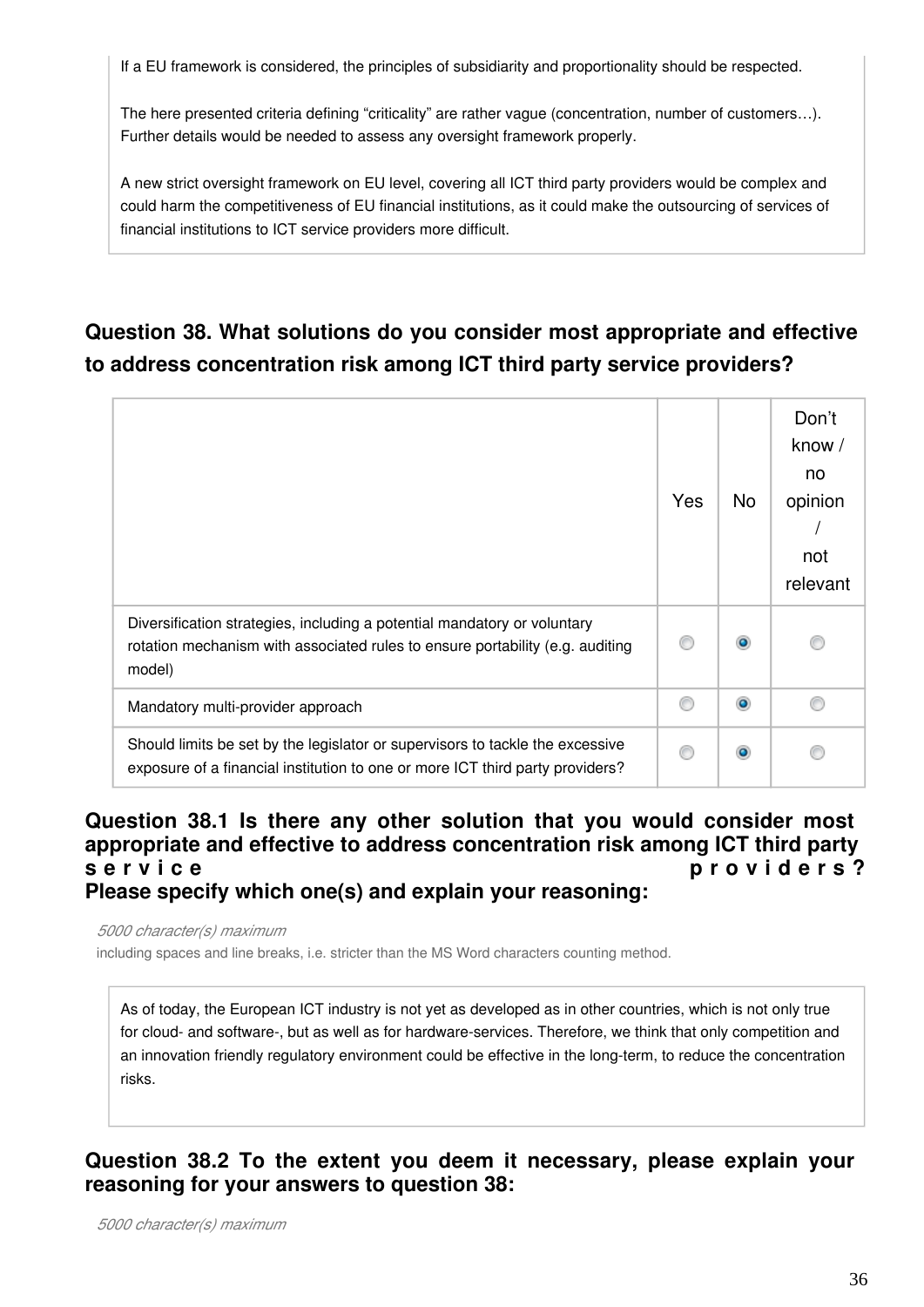We oppose the mandatory solutions mentioned above, as they would most likely be very expensive or/and ineffective, as they are not addressing the core problem of the situation (see Q38.1).

# **2.5. Other areas where EU Action may be needed**

**Information sharing**: This part tackles information sharing needs of different financial entities - something distinct from either reporting (which takes place between the financial entities and the competent authorities) or cooperation (among competent authorities).

Information sharing contributes to the prevention of cyber-attacks and the spreading of ICT threats. Exchanges of information between the financial institutions - such as exchange on tactics, techniques and procedures (TTPs) and indicators of compromise (IOCs) - help ensure a safe and reliable ICT environment which is paramount for the functioning of the integrated and interconnected financial sector.

#### **Question 39. Do you agree that the EU should have a role in supporting and promoting the voluntary exchanges of such information between financial institutions?**

- Yes
- © No
- Don't know / no opinion / not relevant

#### **Question 39.1 To the extent you deem it necessary, please explain your reasoning for your answers to question 39:**

*5000 character(s) maximum*

including spaces and line breaks, i.e. stricter than the MS Word characters counting method.

There already existing fora (e.g. the WFE Global Exchange Cyber Security Working Group) which could be promoted to foster the voluntary exchange of information.

### **Question 40. Is your organisation currently part of such information-sharing arrangements?**

- Yes
- © No
- Don't know / no opinion / not relevant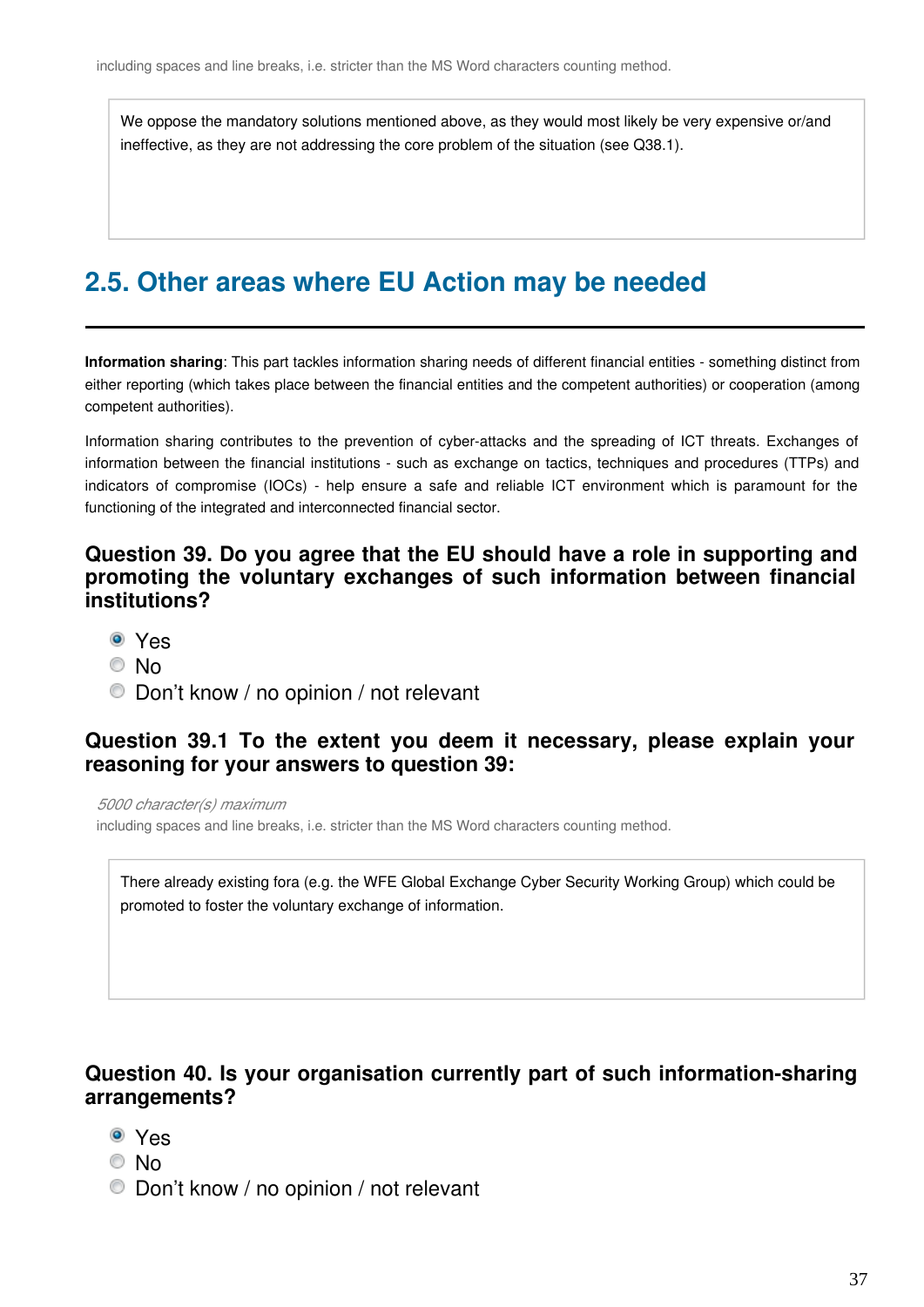**If you answered yes to question 40, please explain how these arrangements are organised and with which financial counterparts you exchange this i n f o r m a t i o n . Please specify the type of information exchanged and the frequency of exchange:**

*5000 character(s) maximum*

including spaces and line breaks, i.e. stricter than the MS Word characters counting method.

### **Question 40.1 To the extent you deem it necessary, please explain your reasoning for your answers to question 40 (and its possible sub-question):**

*5000 character(s) maximum* including spaces and line breaks, i.e. stricter than the MS Word characters counting method.

# **Question 41. Do you see any particular challenges associated with the sharing of information on cyber threats and incidents with your peer financial institutions?**

- Yes
- © No
- Don't know / no opinion / not relevant

### **If you answered yes to question 41, please explain which are the challenges and why, by giving concrete examples:**

*5000 character(s) maximum*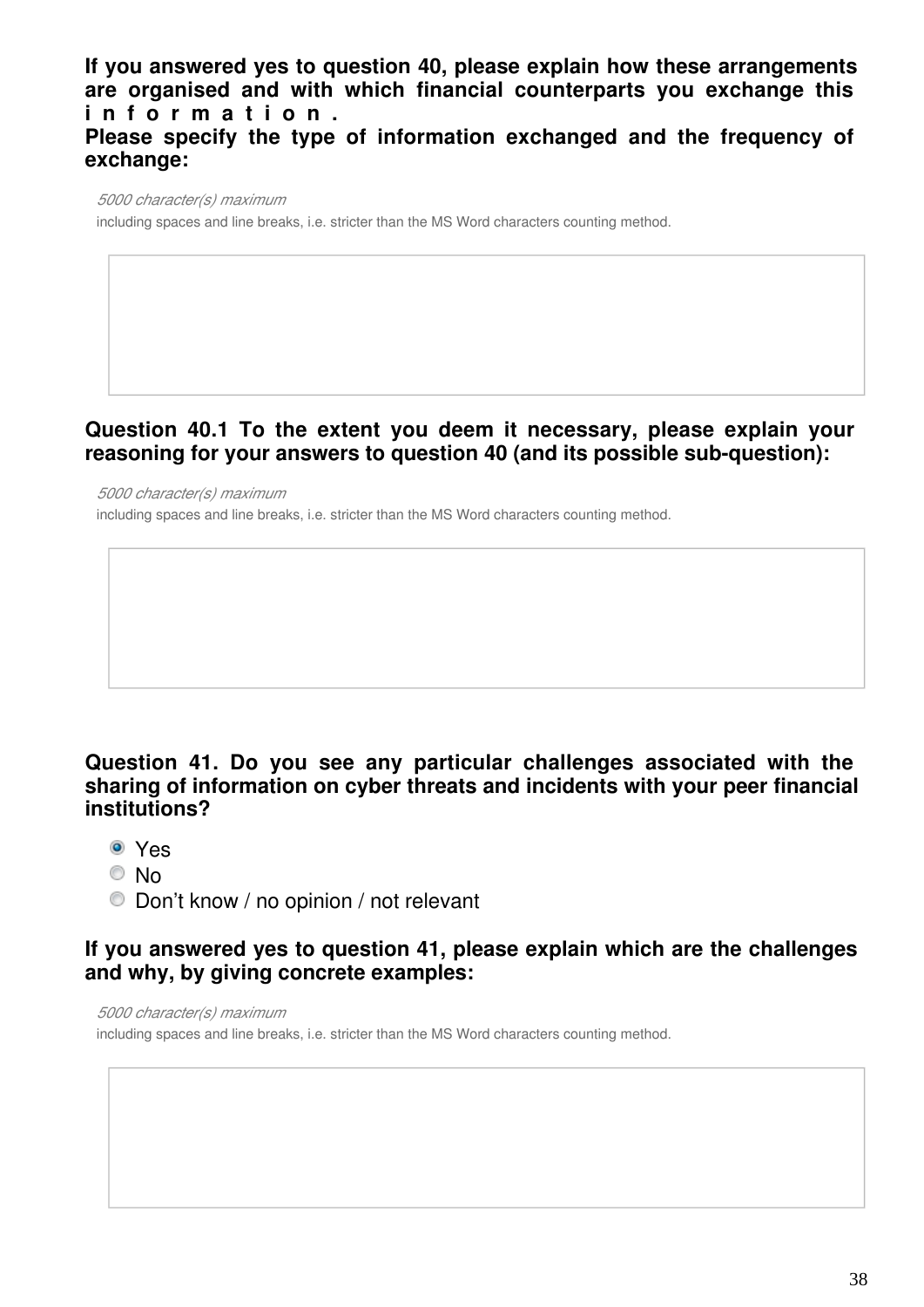# **Question 41.1 To the extent you deem it necessary, please explain your reasoning for your answers to question 41 (and its possible sub-question):**

*5000 character(s) maximum*

including spaces and line breaks, i.e. stricter than the MS Word characters counting method.

When information about cyber threats and incidents are getting shared, information about the IT systems in use also have to be disclosed. This may have implications with regard to competitiveness of a company due to the potential disclosure of business secrets.

# **Question 42. Do you consider you need more information sharing across different jurisdictions within the EU?**

- Yes
- © No
- Don't know / no opinion / not relevant

#### **Question 42.1 To the extent you deem it necessary, please explain your reasoning for your answers to question 42 and clarify which type of information is needed and why its sharing is beneficial:**

*5000 character(s) maximum*

including spaces and line breaks, i.e. stricter than the MS Word characters counting method.

**Promotion of cyber insurance and other risk transfer schemes**: In an increasingly digitalised financial sector facing an important number of cyber incidents, there is a need for financial institutions and their supervisors to better understand the role that insurance coverage for cyber risks can play. Both the demand and supply sides of the market in Europe for cyber insurance and for other risk transfer instruments should be further analysed.

#### **Question 43. Does your organisation currently have a form of cyber insurance or risk transfer policy?**

- Yes
- © No
- Don't know / no opinion / not relevant

**If you answered yes to question 43, please specify which form of cyber insurance and whether it comes as a stand-alone cyber risk insurance policy or is offered bundled with other more traditional insurance products:**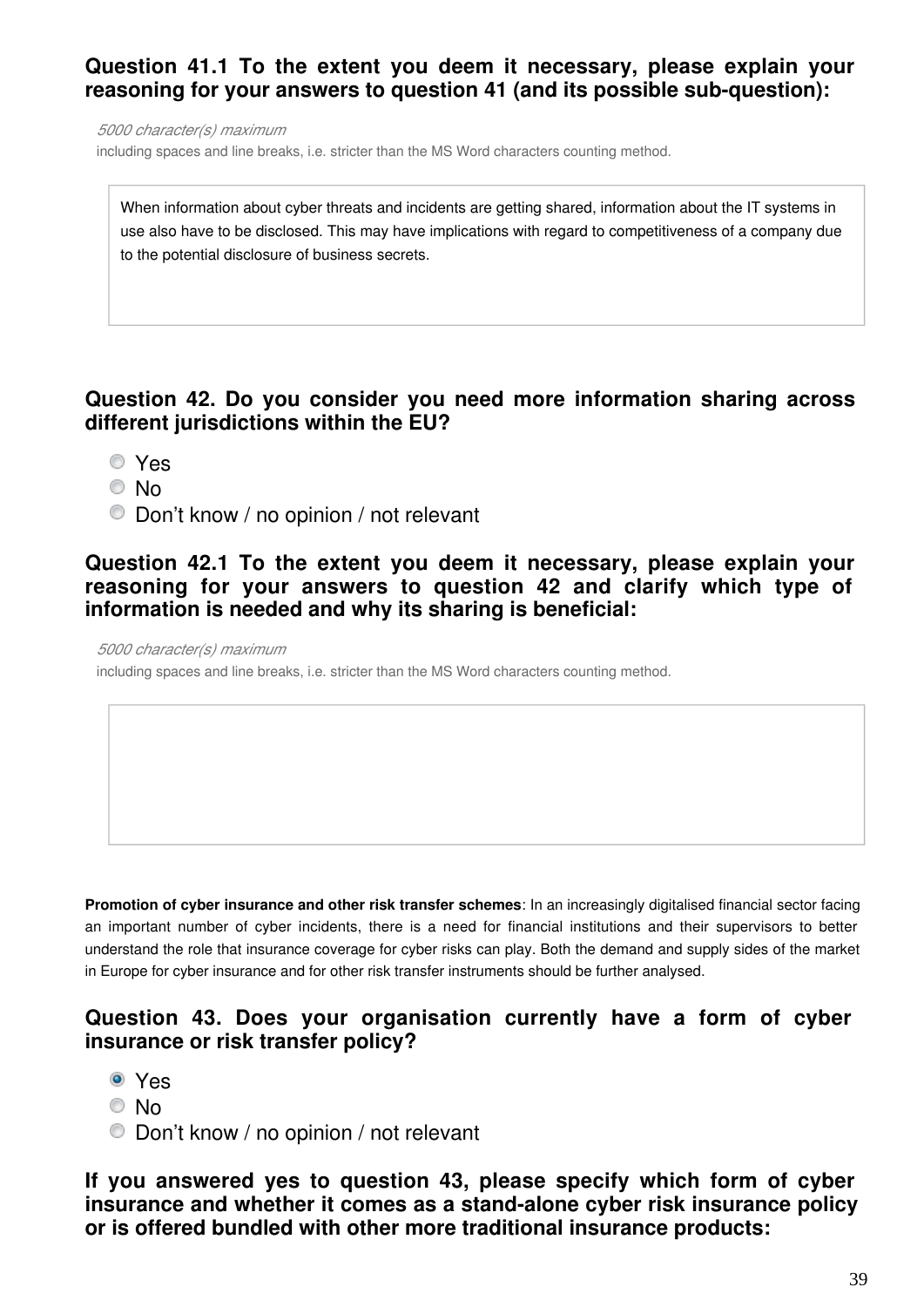# **Question 43.1 To the extent you deem it necessary, please explain your reasoning for your answers to question 43 (and its possible sub-question):**

*5000 character(s) maximum*

including spaces and line breaks, i.e. stricter than the MS Word characters counting method.

The organisation has an insurance policy for cyber risks in place. The policy is a stand-alone cyber risk insurance policy.

# **Question 44. What types of cyber insurance or risk transfer products would your organisation buy or see a need for? To the extent you deem it necessary, please specify and explain whether they should cover rather first or third-party liability or a combination of both:**

*5000 character(s) maximum*

including spaces and line breaks, i.e. stricter than the MS Word characters counting method.

A cyber insurance policy should provide cover, in the event, that claims for compensation of a financial loss are made against the insured by other parties, due to a breach of information security and on the basis of legal liability provisions under private law. Further, it should provide insurance cover if, due to information security breach the business of the insured is interrupted or impaired. Additionally, costs and expenses (mainly crisis management and forensic) related to a cyber attack should be carried by such an insurance policy.

# **Question 45. Where do you see challenges in the development of an EU cyber insurance/risk transfer market, if any?**

Don't know /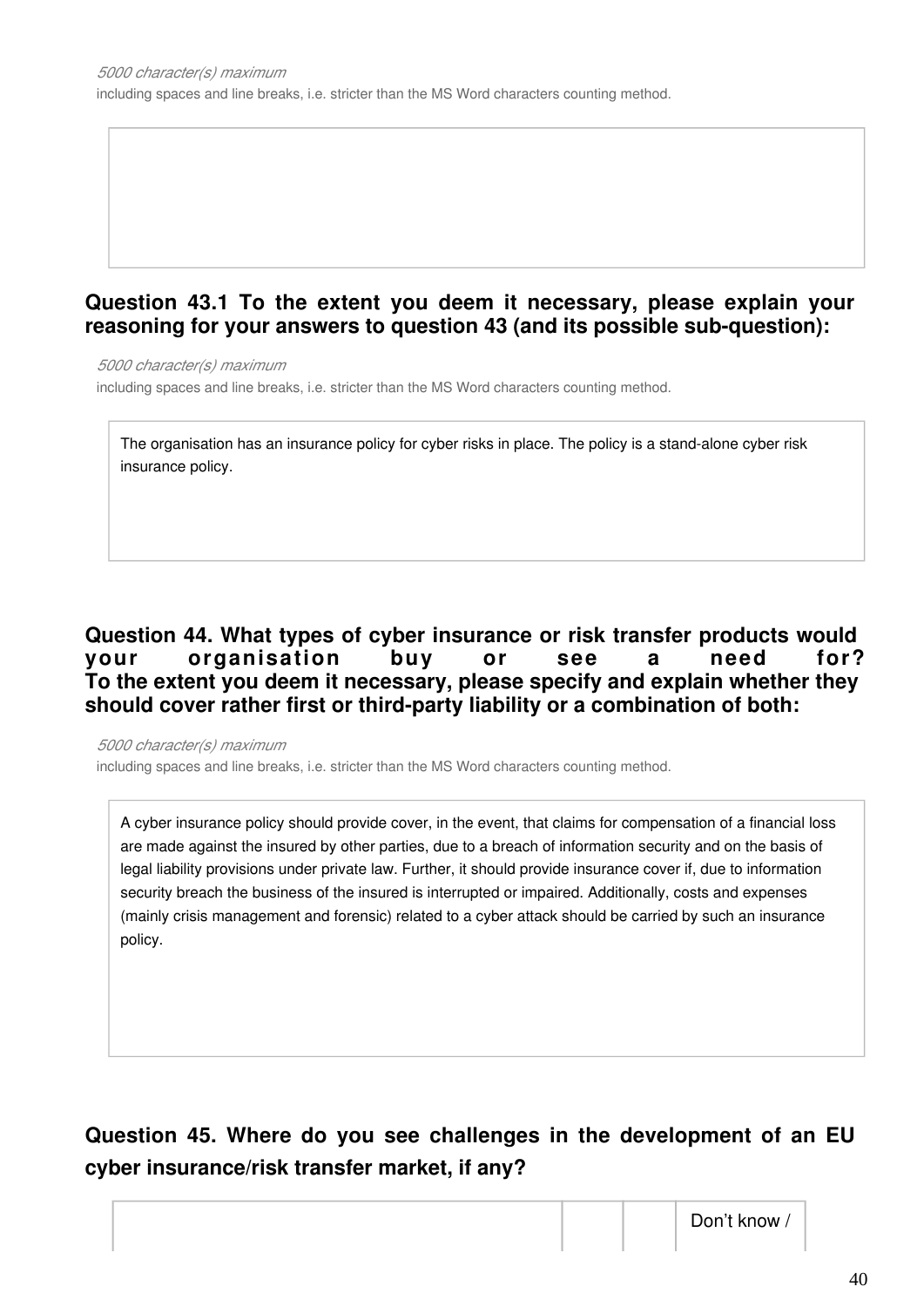|                                                               | Yes | No. | no opinion /<br>not relevant |
|---------------------------------------------------------------|-----|-----|------------------------------|
| Lack of a common taxonomy on cyber incidents                  | ۰   |     |                              |
| Lack of available data on cyber incidents                     | ۰   |     |                              |
| Lack of awareness on the importance of cyber/ICT security     |     |     |                              |
| Difficulties in estimating pricing or risk exposures          | ۵   |     |                              |
| Legal uncertainties around the contractual terms and coverage |     |     |                              |

# **Question 45.1 Is there any other area for which you would see challenges in the development of an EU cyber insurance/risk transfer market? Please specify which one(s) and explain your reasoning:**

*5000 character(s) maximum*

including spaces and line breaks, i.e. stricter than the MS Word characters counting method.

# **Question 45.2 To the extent you deem it necessary, please explain your reasoning for your answers to question 45, by also specifying to the extent possible how such issues or lacks could be addressed:**

*5000 character(s) maximum* including spaces and line breaks, i.e. stricter than the MS Word characters counting method.

# **Question 46. Should the EU provide any kind of support to develop EU or national initiatives to promote developments in this area?**

- Yes
- © No
- Don't know / no opinion / not relevant

**If you think the EU provide any kind of support to develop EU or national initiatives to promote developments in this area, please explain your reasoning and provide examples:**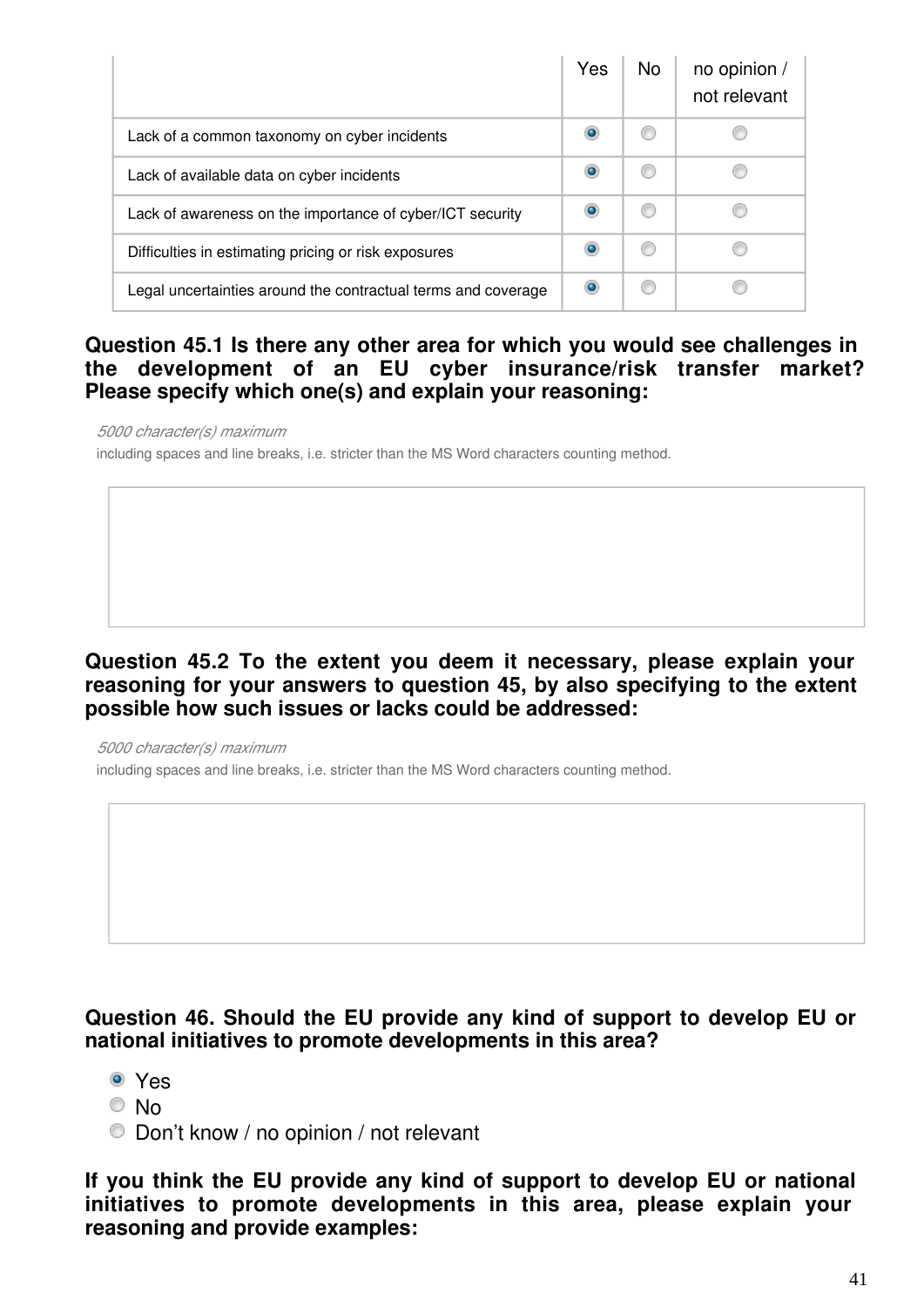### **Question 46.1 To the extent you deem it necessary, please explain your reasoning for your answers to question 46 (and possible sub-questions):**

*5000 character(s) maximum*

including spaces and line breaks, i.e. stricter than the MS Word characters counting method.

Yes, the companies need more awareness of the cyber risks and safety. The EU should provide statistics and a better documentation of attacks.

# **2.6. Interaction with the NIS Directive**

The NIS Directive is the first internal market horizontal instrument aimed at improving the resilience of the EU against cybersecurity risks across different critical sectors (see Annex II of the Directive) by ensuring a minimum level of harmonisation.

As far as financial services are concerned, entities from three sectors fall in the scope of the Directive: credit institutions, operators of trading venues and central counterparties. Entities from other financial services sectors (for instance insurance and reinsurance undertakings, trade repositories, central securities depositories, data reporting services providers, asset managers, investment firms, credit rating agencies etc.) are not in the scope of the NIS Directive. Their relevant ICT and security risk requirements remain covered by other specific pieces of legislation.

The lex specialis clause of the NIS Directive allows for the application of sector-specific EU legislation when such legislation has requirements in relation to the security of network and information systems or the notification of incidents that are at least equivalent to the NIS Directive requirements  $^{11}$  $^{11}$  $^{11}$ .

With regard to the entities belonging to the critical sectors referred to in Annex II of the NIS Directive, the co-legislators have given broad room for discretion to Member States when identifying which particular entities in these critical sectors should be under the scope of the Directive. In particular, the Member States are required to carry out the identification of 'operators of essential services' based on three criteria spelled out in the NIS Directive.

<span id="page-41-0"></span>

<sup>11</sup> Article 1(7) of the NIS Directive ("Where sector-specific ... requirements are at least equivalent in effect to the obligations laid down in this Directive, those provisions of that sector-specific Union legal act shall apply".)

**Question 47. Does your organisation fall under the scope of application of the NIS Directive (i.e. is identified as operator of essential services) as transposed in your Member State?**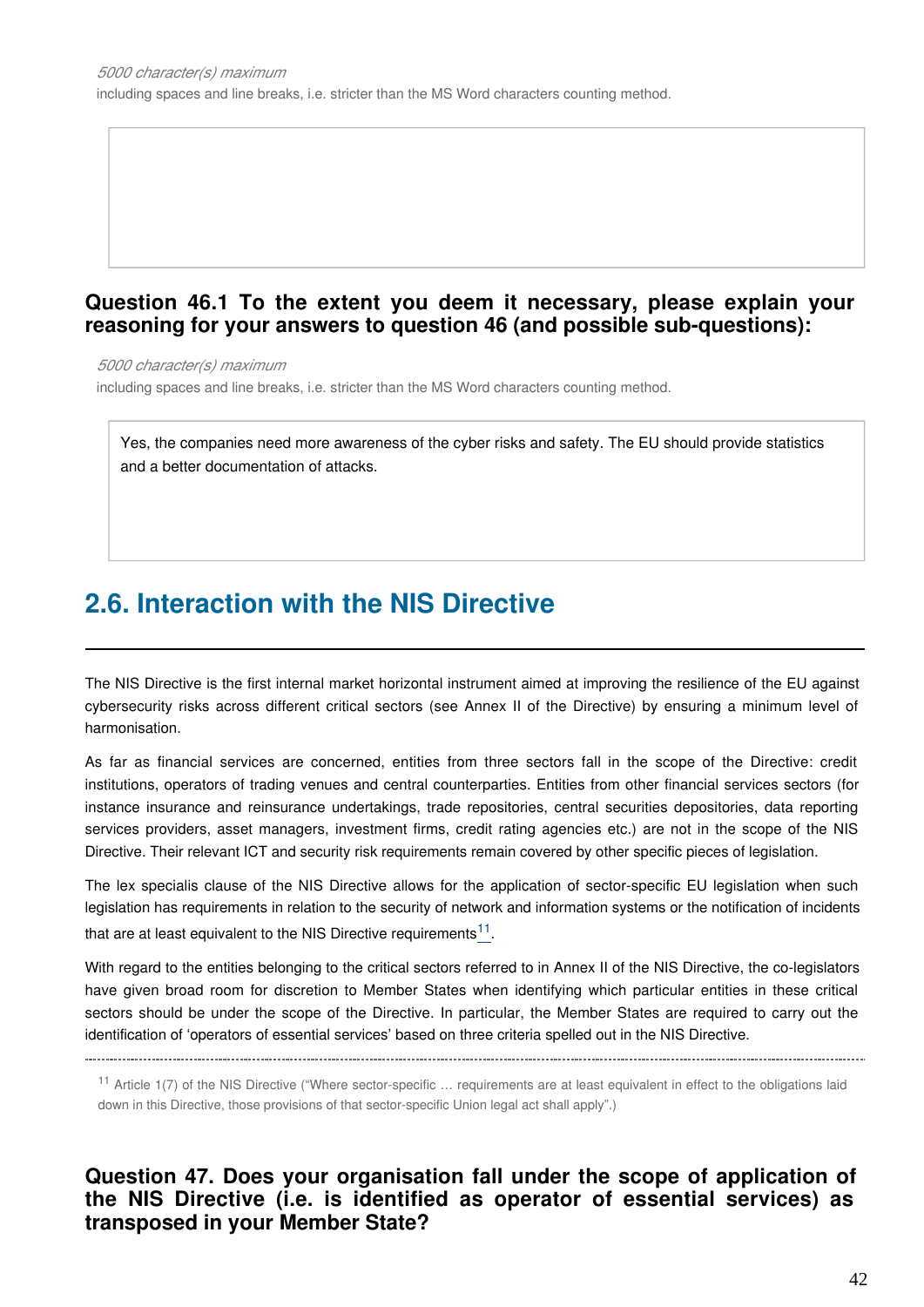- Yes
- © No
- Don't know / no opinion / not relevant

# **If you answered yes to question 47, please specify the requirements you are subject to, indicating the financial sector you are operating in:**

*5000 character(s) maximum*

including spaces and line breaks, i.e. stricter than the MS Word characters counting method.

### **Question 47.1 To the extent you deem it necessary, please explain your reasoning for your answers to question 47 (and its possible sub-question):**

*5000 character(s) maximum* including spaces and line breaks, i.e. stricter than the MS Word characters counting method.

As stated above, Deutsche Börse Group consists of different entities, therefore only some parts fall under the NIS Directive.

**Question 48. How would you asses the effects of the NIS Directive for your specific financial organisation? How would you assess the impact of the NIS Directive on your financial sector - taking into account the 3 specific financial sectors in its scope (credit institutions, trading venues and central clearing parties), the designation of operators of essential services and the lex**  s p e c i a l i s c l a u s e ? **To the extent you deem it necessary, please explain your reasoning:**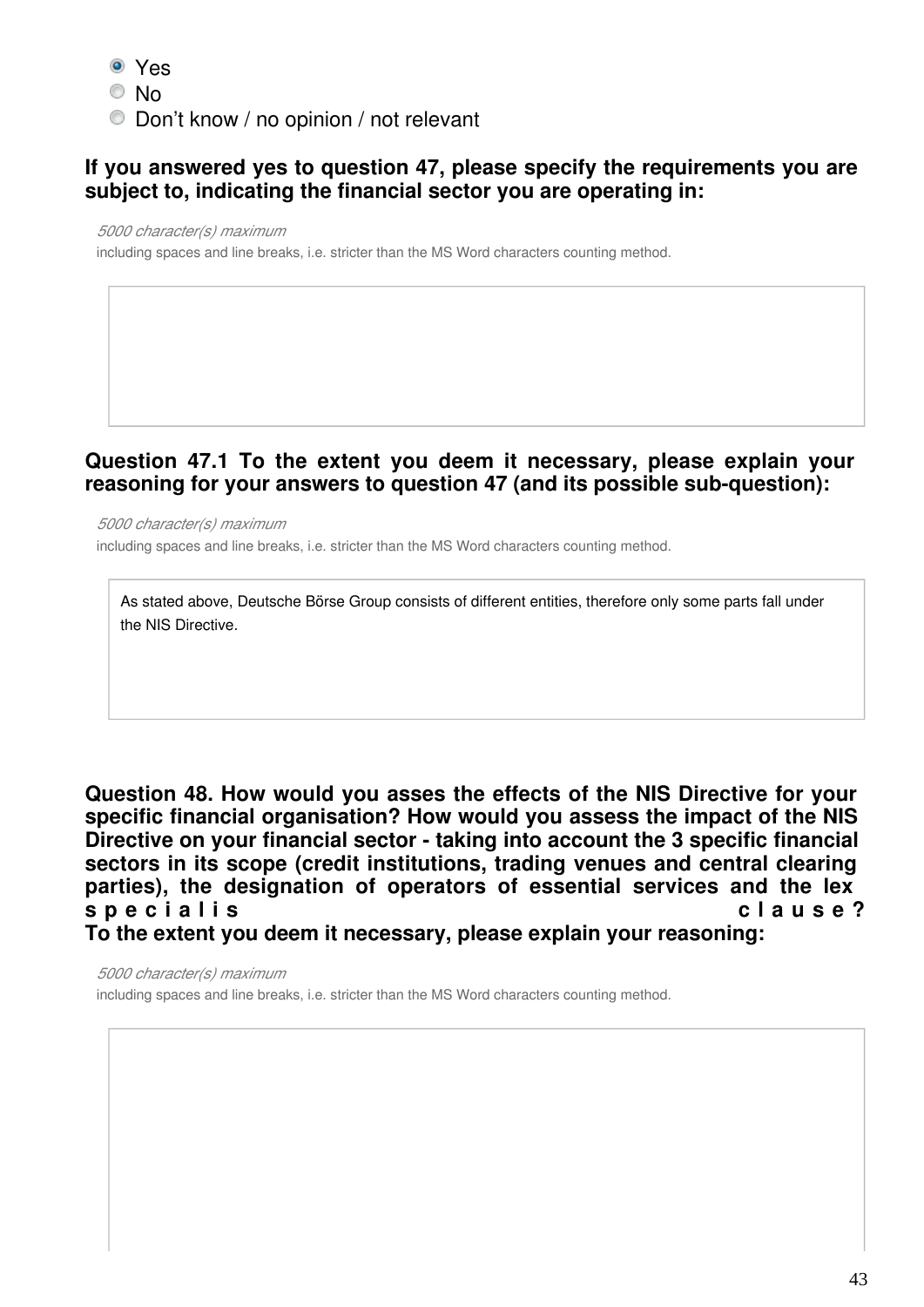**Question 49. Are you covered by more specific requirements as coplease explain your reasoning mpared to the NIS Directive requirements and if so, do they originate from EU level financial services legislation or do they come**  f r o m  $a$  tional law? **To the extent you deem it necessary, please explain your reasoning:**

*5000 character(s) maximum*

including spaces and line breaks, i.e. stricter than the MS Word characters counting method.

Yes, see Question 20.

### **Special question: in order to select the next questions that will be asked to you, please specify if you are:**

- a financial institution established in a Member State that has designated as NIS competent authority a national authority that is not a financial supervisor
- a financial supervisor, designated NIS competent authorities, single points of contact
- $^{\circ}$  none of these

Questions 50 and 51 are specific questions addressed to financial institutions established in a Member State that has designated as NIS competent authority a national authority that is not a financial supervisor.

Questions from 52 to 56 are specific questions addressed to financial supervisors, designated NIS competent authorities, single points of contact.

# **3. Potential impacts**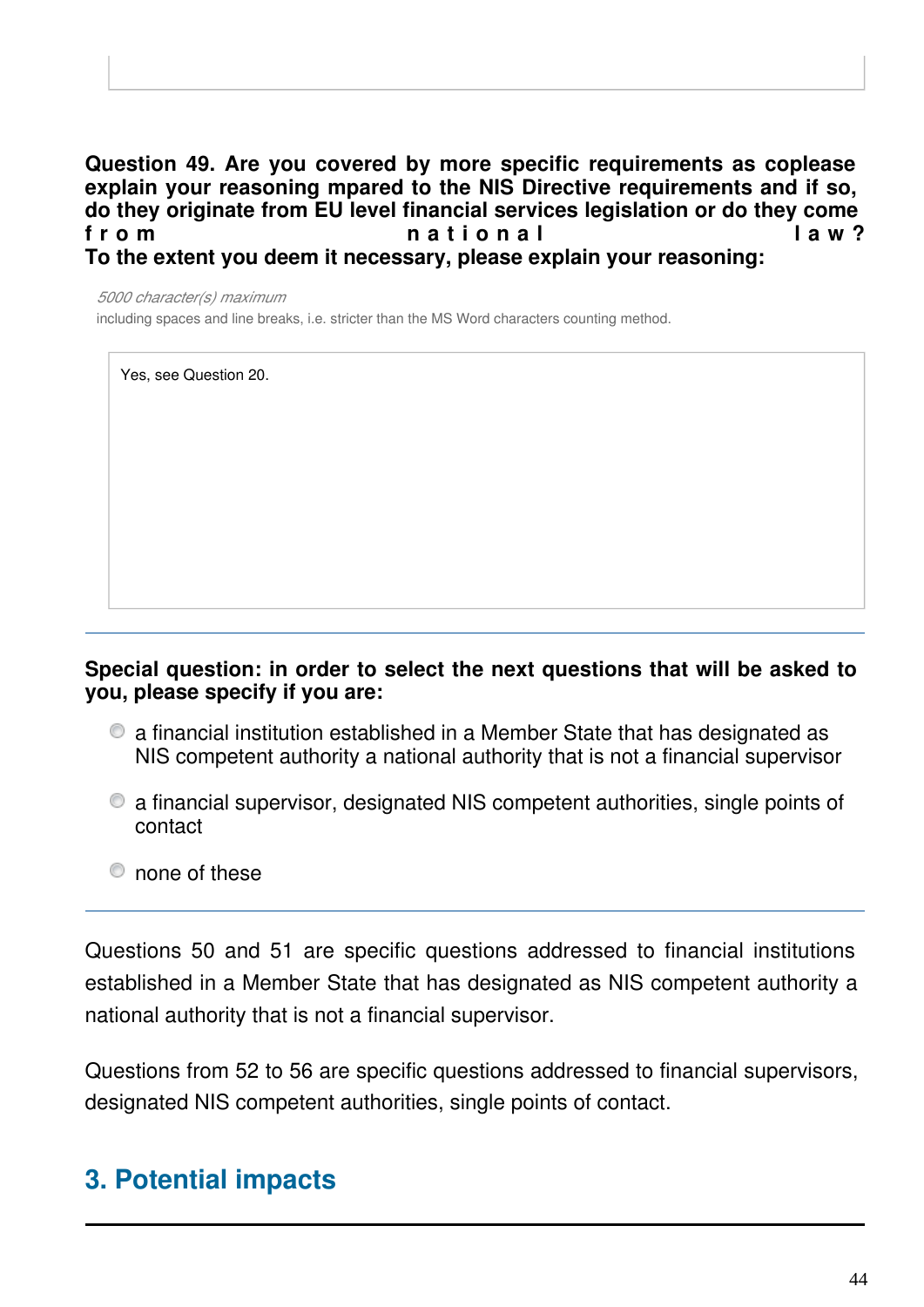The initiative is likely to create a more secure digital environment in the operation and use of complex ICT tools and processes underpinning the provision of financial services. It is expected that such increase in the overall digital operational resilience of the financial institutions (which encompasses ICT and security risk) would not only benefit the overall financial stability but also result in higher level of consumer protection and enable innovative data driven business models in finance.

**Question 57. To the extent possible and based on the information provided for in the different building blocks above, which possible impacts and effects (i.e. economic, social, corporate, business development perspective etc.) could you foresee, both in the short and the long term? Please explain your reasoning and provide details:**

*5000 character(s) maximum*

including spaces and line breaks, i.e. stricter than the MS Word characters counting method.

We share the perspective, that the initiative would contribute to the overall financial stability. However, additional regulatory requirements would increase the internal efforts of a company to be compliant. Therefore, new obligations should be aligned with existing rules and should also be attainable as efficiently as possible.

# **Question 58. Which of the specific measures set out in the building blocks (as detailed above) would bring most benefit and value for your specific organisation and your financial sector?**

#### **Do you also have an estimation of benefits and the one-off and/or recurring**  costs of these specific measures? **Please explain your reasoning and provide details:**

*5000 character(s) maximum*

including spaces and line breaks, i.e. stricter than the MS Word characters counting method.

We think that it would be most beneficial to establish specific arrangements to promote effective information sharing on ICT and security threats among financial market participants and to facilitate better cooperation among public authorities (see the last of the mentioned building blocks).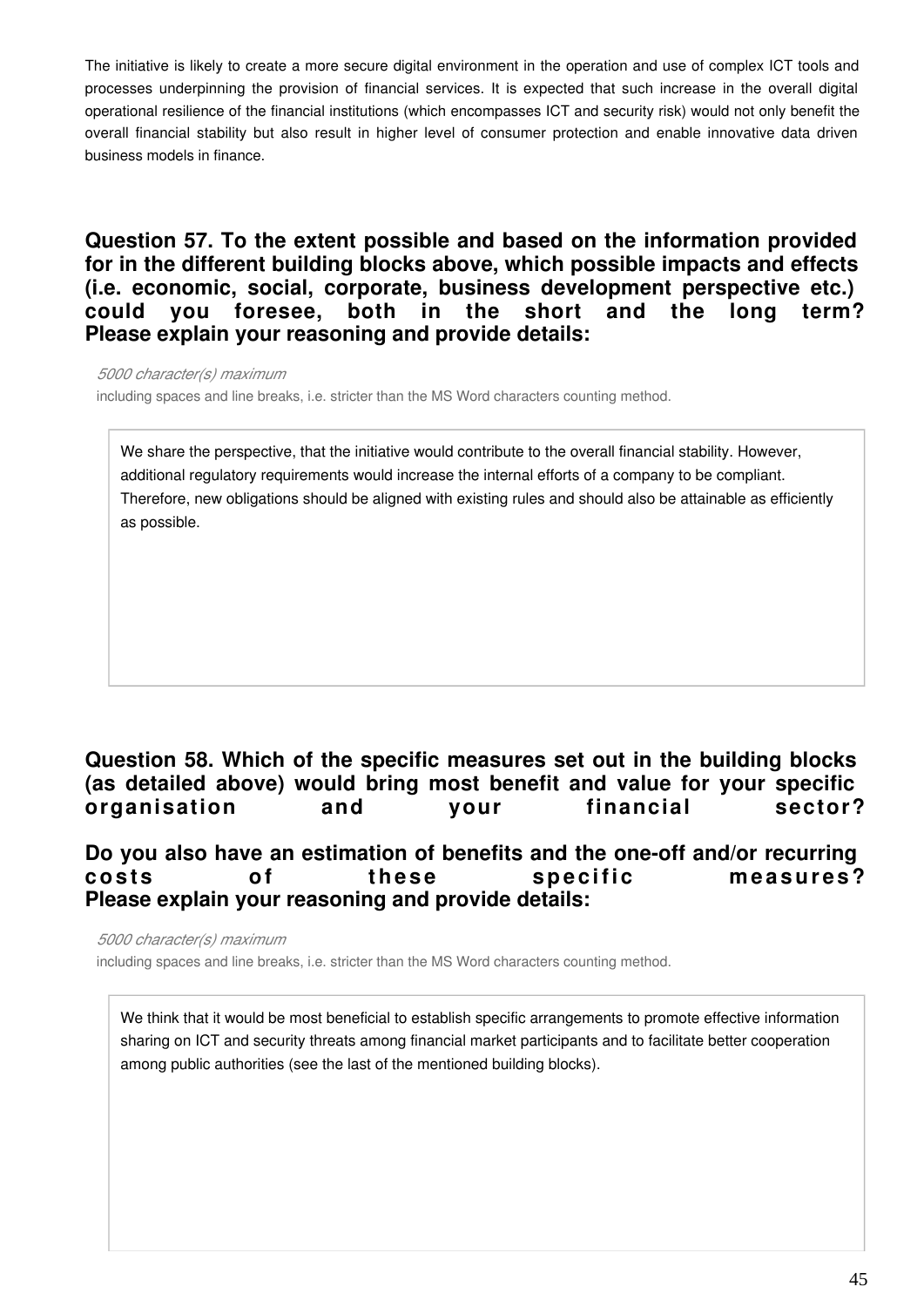#### **Question 59. Which of these specific measures would be completely new for your organisation and potentially require more steps/gradual approach in**  t h e i r i m p l e m e n t a t i o n ? **Please explain your reasoning and provide details:**

*5000 character(s) maximum*

including spaces and line breaks, i.e. stricter than the MS Word characters counting method.

**Question 60. Where exactly do you expect your company to put most efforts in order to comply with future enhanced ICT risk management measures and with increased safeguards in the digital environment? For instance, in respect to your current ICT security baseline, do you foresee a focus on investing more in upgrading technologies, introducing a corporate discipline, ensuring compliance with new provisions such as testing requirements, etc.? Please explain your reasoning and provide details:**

*5000 character(s) maximum*

including spaces and line breaks, i.e. stricter than the MS Word characters counting method.

**Question 61. Which administrative formalities or requirements in respect to the ICT risks are today the most burdensome, human-resource intensive or cost-inefficient from an economic perspective? And how would you suggest**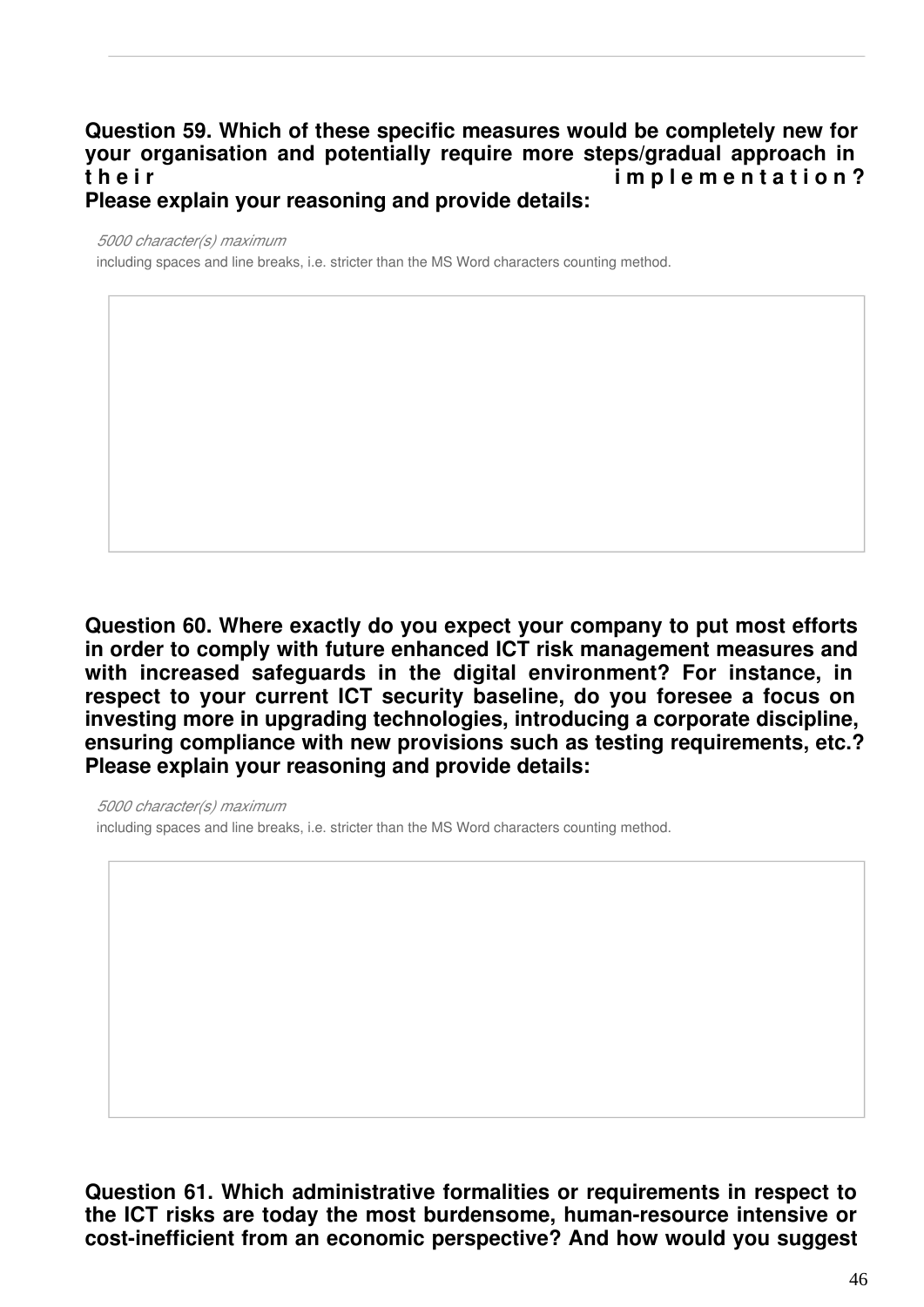# they should be addressed? **Please explain your reasoning and provide details:**

*5000 character(s) maximum*

including spaces and line breaks, i.e. stricter than the MS Word characters counting method.

**Question 62. Do you have an estimation of the costs (immediate and subsequent) that your company incurred because of ICT incidents and in particular cyber-attacks?**

- Yes
- © No
- Don't know / no opinion / not relevant

#### **Question 62.1 To the extent you deem it necessary, please explain your reasoning for your answers to question 62 (and its possible sub-question):**

*5000 character(s) maximum* including spaces and line breaks, i.e. stricter than the MS Word characters counting method.

# **Additional information**

Should you wish to provide additional information (e.g. a position paper, report) or raise specific points not covered by the questionnaire, you can upload your additional document(s) here: